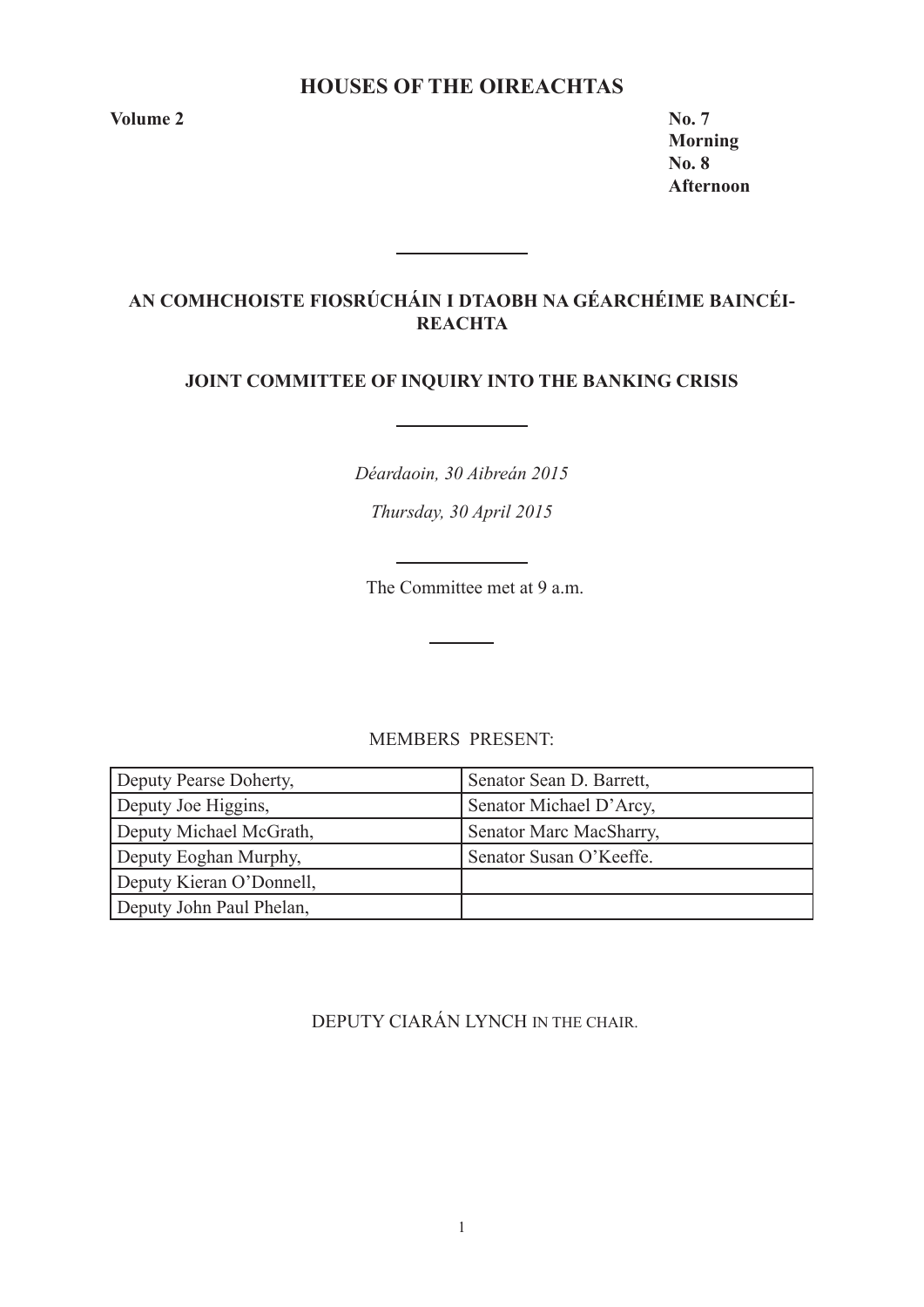### **Nexus Phase**

### **Bank of Ireland - Mr. Brian Goggin**

**Chairman:** So with members' permission, we'll go into public session. Is that agreed? Agreed. As we have a quorum, the Joint Committee of Inquiry into the Banking Crisis is now in public session. I ask members and those in the public Gallery to ensure that their mobile phone and devices are switched off.

This morning's session is a public hearing with Mr. Brian Goggin, chief executive officer, Bank of Ireland. I would like to welcome everyone to the 22nd public hearing of the Joint Committee of Inquiry into the Banking Crisis. This morning we will hear from Mr. Brian Goggin, former group chief executive at Bank of Ireland. Mr. Goggin joined Bank of Ireland in 1969 and served in a variety of senior management positions within the Bank of Ireland group in the United States, Britain, and Ireland. Mr. Goggin served as chief executive, corporate and treasury, and chief executive, wholesale financial services. He also served as chief executive officer at Bank of Ireland asset management services. From June 2004 to February 2009, Mr. Goggin served as group chief executive officer at Bank of Ireland. Mr. Goggin, you're very welcome to the proceedings this morning.

### **Mr. Brian Goggin:** Thanks.

**Chairman:** Before I begin, I just wish to advise you that by virtue of section 17(2)(*l*) of the Defamation Act 2009, witnesses are protected by absolute privilege in respect of their evidence to this committee. If you are directed by the Chairman to cease giving evidence in relation to a particular matter and you continue to so do, you are entitled thereafter only to a qualified privilege in respect of your evidence. You are directed that only evidence connected with the subject matter of these proceedings is to be given and I would remind members and those present that there are currently criminal proceedings ongoing and further criminal proceedings are scheduled during the lifetime of the inquiry, which overlap with the subject matter of the inquiry. The utmost caution should be taken not to prejudice those proceedings. Members of the public are reminded that photography is prohibited in the committee room. To assist the smooth running of the inquiry we will display certain documents on the screens here in the committee room. For those sitting in the Gallery, those documents must be displayed on the ... or will be displayed on the screens to your left and right and members of the public and journalists are reminded that those documents are confidential and should not publish any of the documents so displayed. The witness has been directed to attend the meeting of the Joint Committee of Inquiry into the Banking Crisis and you've been furnished with booklets of core documents. These are before the committee and will be relied upon in question and form part of the evidence of the inquiry. So if I can now ask the clerk to administer the oath please.

*The following witness was sworn in by the Clerk to the Committee:*

Mr. Brian Goggin, former Group Chief Executive, Bank of Ireland.

**Chairman:** So once again, thank you Mr. Goggin for being here this morning and if I can ask you to make your opening remarks please.

**Mr. Brian Goggin:** Thank you Chairman.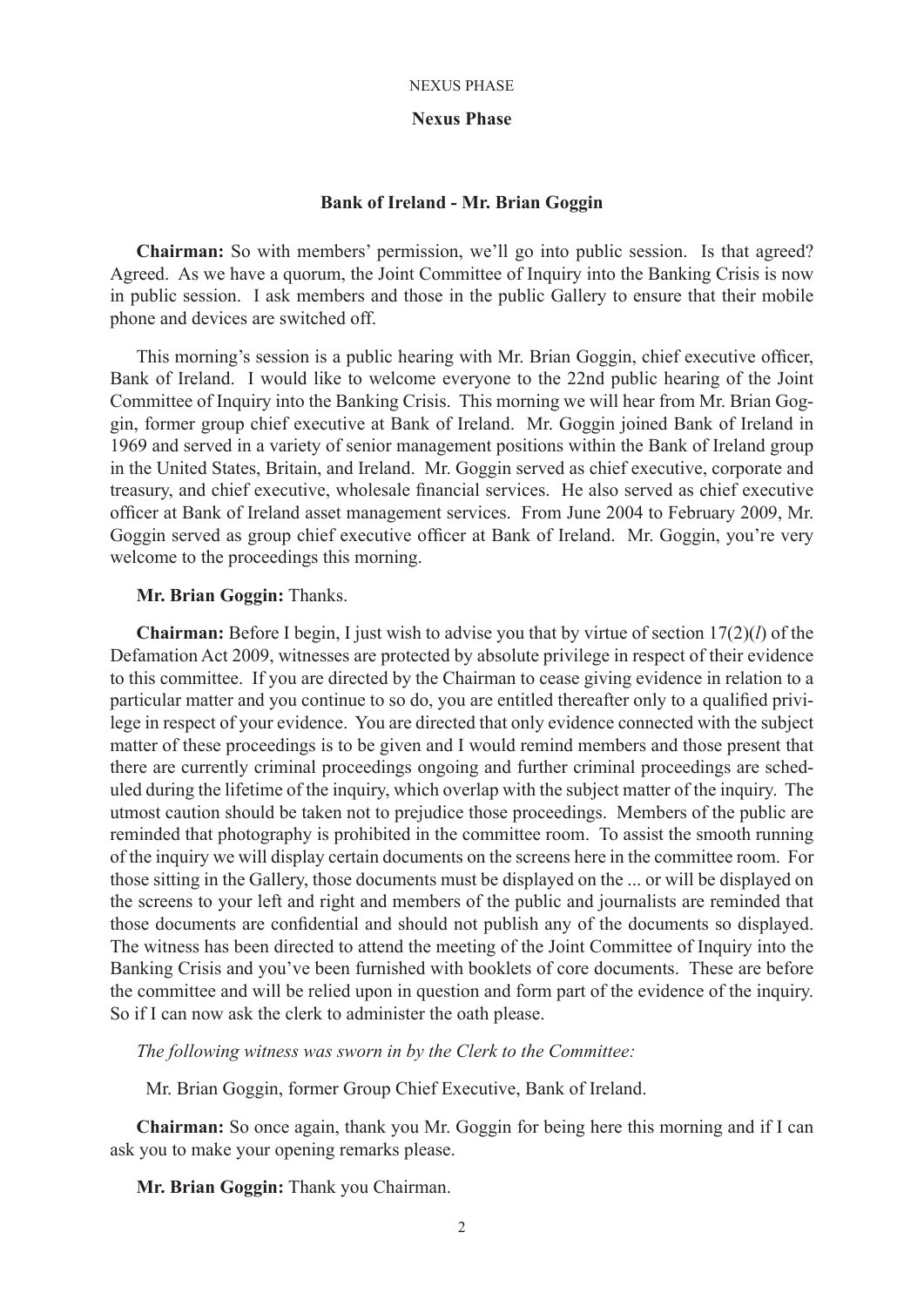Good morning Chairman, members of the joint committee. I welcome this opportunity to appear before the inquiry and I will, of course, be as helpful as I can to assist you in your work. As you are aware, I have already submitted a witness statement, which addresses the lines of inquiry as requested by you. I will not repeat or summarise my witness statement here, but I will make some short introductory remarks.

I spent just short of 40 years at Bank of Ireland. I was group chief executive for the last of those 40 years until my retirement in 2009. My lifetime career covered both retail and wholesale banking, and I held senior management positions with the group in the US, the UK and in Ireland. During my time with Bank of Ireland, I always endeavoured to do my job to the very best of my ability in the interest of the bank and in the interests of all of its stakeholders.

As you will be aware, Bank of Ireland is a long established entity, which has played an important role in the Irish economy since it opened its doors in 1783. Bank of Ireland has, down through the years, fostered a culture which is based on sound judgment and prudent decisionmaking. To put it in simple terms, Bank of Ireland has a more conservative approach to banking than many of its peers. This conservative philosophy continued, notwithstanding the significant growth that occurred during the period from 2000 onwards. Rolling five year strategies were adopted by senior management and the board in 2001, 2002, 2003 and 2004. Loan book growth in each of the markets in which we operated was an integral element of strategy throughout this period.

When I assumed the role of CEO in 2004, there were a number of factors impeding the bank's ability to achieve breakthrough in performance. As a group, Bank of Ireland had evolved as a collection of related but autonomous businesses. We found ourselves with multiple processes and systems and fragmented support infrastructure and an inability to avail of scale benefits. We were failing to adequately manage our costs, our relative financial performance was mediocre and our total shareholder return was in decline. As CEO, I was committed to addressing these factors.

In 2005-06, we undertook a new strategy development process. Over a nine month period, from September 2005, we undertook extensive work, using leading international expertise, to get a fuller understanding of the international trends driving the financial services environment and competitive scenarios. To identify implications and options for the bank, we undertook a robust process with significant involvement and challenge from the board. From this process we determined the following: (a) that the economic outlook for our key geographies would be broadly favourable with sustained GDP growth and low unemployment in our chosen markets; (b) that we would be able to support growth, including capital and liquidity through securitisation and wholesale funding; and (c) that we would build on our core capabilities in existing developed geographies, rather than new areas; and finally that we would grow the loan book in a diversified way. The board approved this strategy in July 2006.

As things transpired, the growth of Bank of Ireland's loan book during this period generally reflected economic expansion and the overall growth of the market. There was growth in each of mortgage lending, consumer lending, SME lending, corporate lending, property and construction lending. Of course, it is now obvious that the absolute amount of property and construction lending was too much. The economic shocks in Ireland and the UK exposed this vulnerability with crystal clarity. While the consequent fall out from this was considerably better than our peers, this is of cold comfort. Basel II regulatory obligations dictated that the bank undertake an internal capital adequacy assessment process to assess capital adequacy against the banks risk profile. This was undertaken in early 2007 and the results were submitted as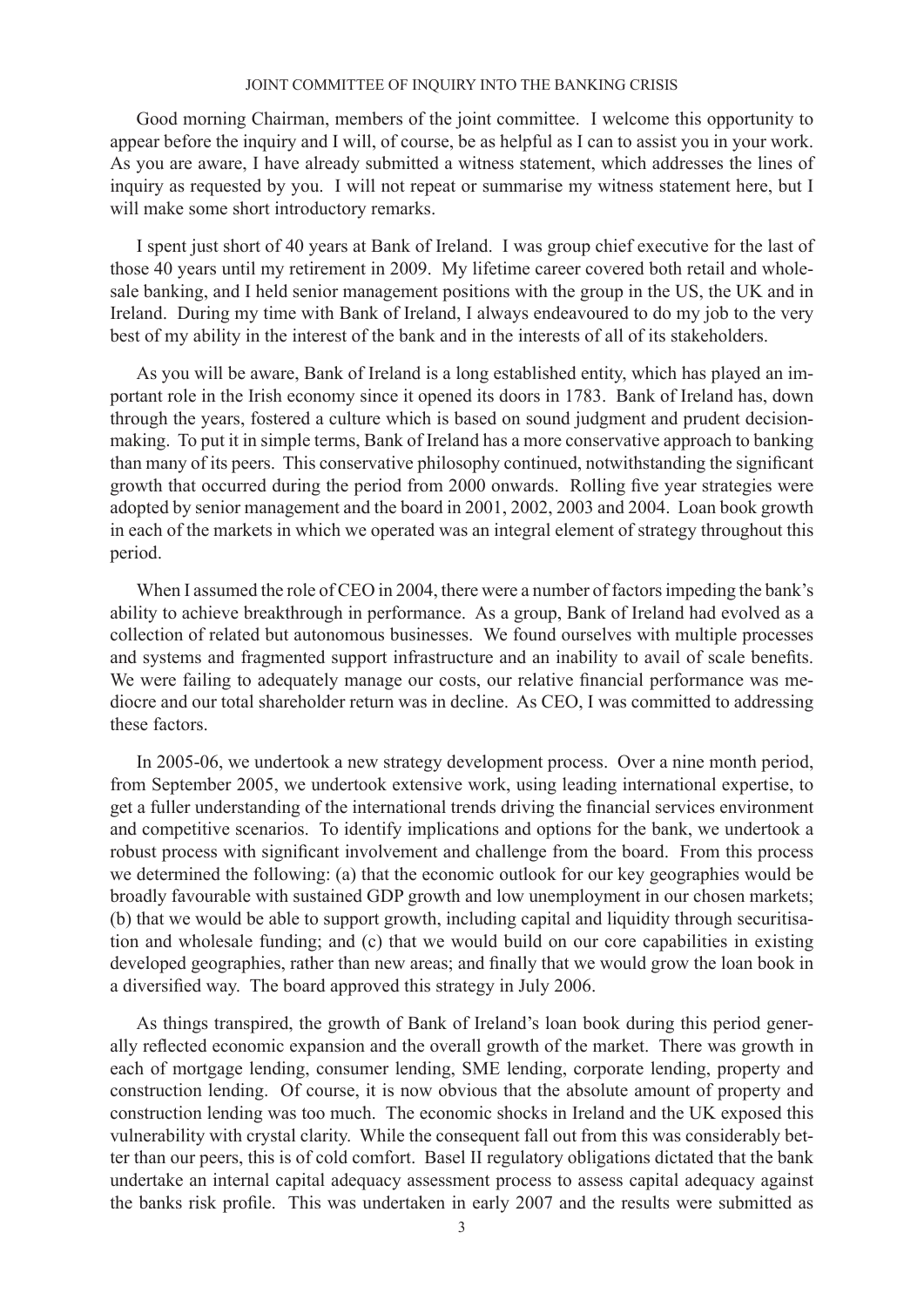required to the financial regulator. Bank of Ireland considered three different stress scenarios as part of this process, the first we assumed oil prices would reach \$200 a barrel and remain there for an extended period. The second stress was a significant reduction in foreign direct investment in Ireland due to material changes in the corporate tax rate; and the third stress was a sudden drop of 20% in Irish and UK residential property values.

We considered these scenarios to be severe at the time, they were considered in fact to be in the one in 25 likelihood of occurring within a one year time frame. We did not believe that we were vulnerable to a shock of this extent, however we were wrong. As we know now the severity of what ultimately occur was considerably greater than this. According to the Oliver Wyman review of risk governance in Bank Of Ireland undertaken in 2009 the bank stress position was ultimately due to the combination of the severe downturn in the Irish and UK economies and the lack of liquidity in wholesale markets. There was an assumption in the 2006 strategy that Bank of Ireland's core lending business could be grown strongly and that the required funding could be sourced. As things transpired both of these assumptions were flawed, unless we had taken a very contrarian position relative to peers, Bank of Ireland was naturally exposed to the macro risks in our core markets of Ireland and the UK.

Oliver Wyman also identified three broad limitations which contributed to Bank of Ireland's stress position: one, risks in the core business and strategy may not have been fully appreciated; two, risk management and control was not geared towards understanding the aggregate risk profile; and three, the link between the overall exposure limits and the risk appetite statement was incomplete and dependent on expert judgment. While improved risk governance structures in particular the availability of consistent risk information would have helped the bank to more fully realise the amount and nature of the risk it was accumulating at an earlier stage and potentially reduce the impact of the crisis, the banks fundamental difficulties arose primarily because the strategy did not anticipate the exceptional extent of the reduction in property values combined with the contraction in wholesale money markets.

I personally deeply regret this failure and its consequences. Not withstanding the fact that the state has been repaid in full by the bank, I regret that state assistance was required to support the bank and that shareholders lost a significant proportion of their investment ion Bank of Ireland. I am very sorry that this ultimately happened on my watch. Throughout the 2000s my colleagues and I together with the board made judgments based on what we genuinely believed were solid grounds following thorough analysis and significant challenge. These judgments good or bad, were always made in a considered fashion and in good faith. It is encouraging today to see Bank of Ireland make significant progress in its own recovery and in the recovery of the Irish economy. The states support for the bank at a pivotal point in its history has been profoundly instrumental in facilitating this recovery. Thank you, Chairman.

**Chairman:** Thank you Mr. Goggin for your opening statement. Just before I bring in Deputy McGrath I just want to clear up one matter which arose with our engagement with Mr. Gleeson next week, he subsequently further elaborated on it. I just want to bring up Document one, Volume ... it will come up on your screen there. I just want to bring up document number, Vol. 1.

## **Mr. Brian Goggin:** Which document is that?

**Chairman:** The document will come up on your screen there. It relates to Mr. Gleeson. It is AIB - C3b. It will be on your screen and it relates to Mr. Gleeson's notes on the events occurring on Monday.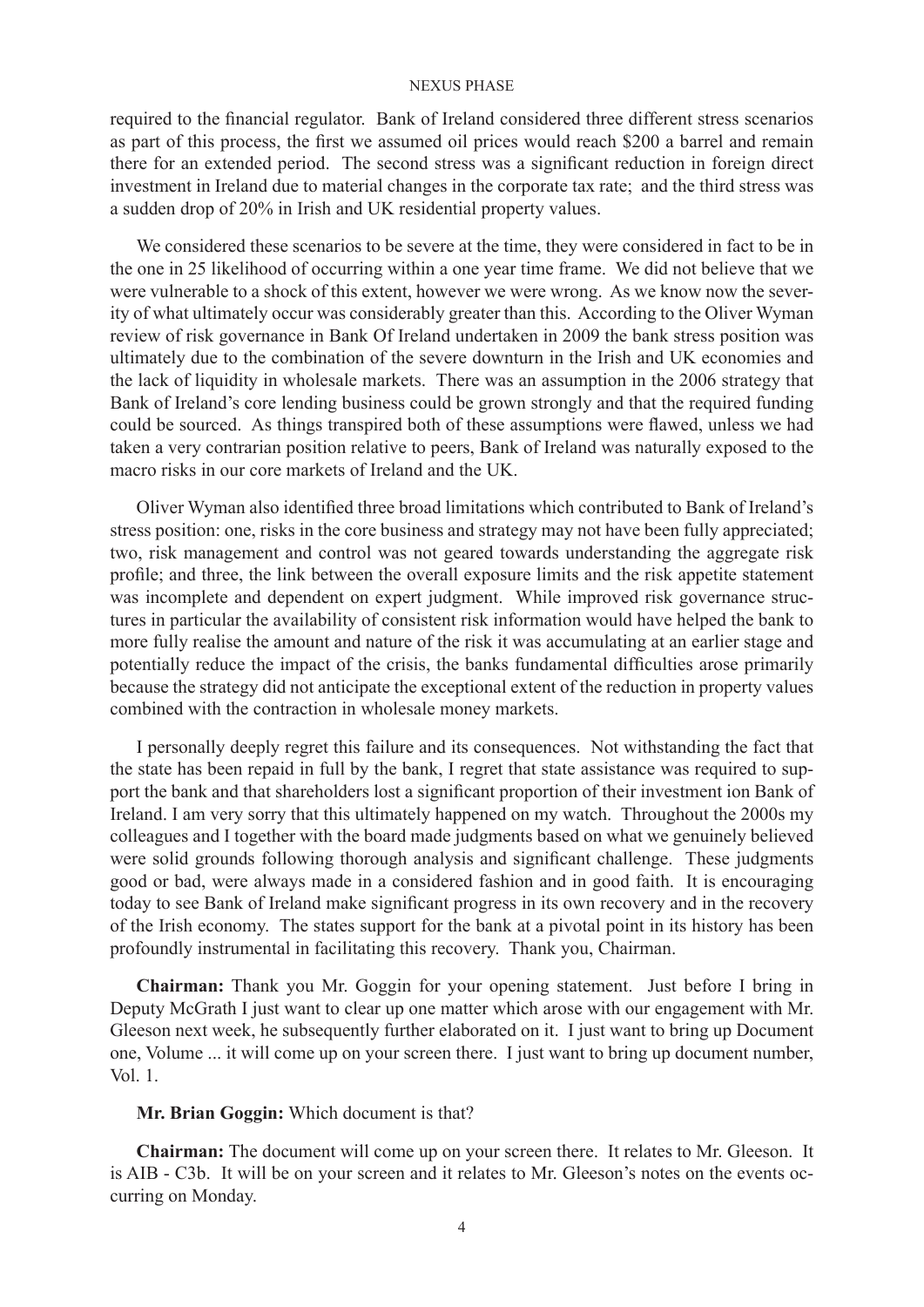## **Mr. Brian Goggin:** Sorry Chairman, is this in my core documents?

**Chairman:** No. It comes back as correspondence that came back from Bank of Ireland subsequently as well in relation to it.

## **Mr. Brian Goggin:** Okay.

**Chairman:** It's on the screen in front of you. Mr. Gleeson just says that, if you look at the top of the screen there, "The final point I made related to the form of the guarantee; an initial draft had been furnished (I think by Bank of Ireland) and was in a form which we thought too bare." He then goes on to say, "I mentioned that a guarantee had to read correctly to technical eyes in Foreign [Central] Banks (I mentioned Peru, Libia (sic) and Russia. We furnished a more extensive formula (which we had brought with us)." He subsequently went into his own area on this. It is just to confirm ... Deputy McGrath will go into this in detail then. Did Bank of Ireland come that evening with a prepared document or formula of words or a note as to how the guarantee would be structured?

**Mr. Brian Goggin:** No. Bank of Ireland did not have any document with it on that evening.

**Chairman:** Okay. Thank you. Deputy McGrath.

**Deputy Michael McGrath:** Thank you very much, Chair, and you are very welcome, Mr. Goggin. I will start by putting some stats on core booklet, BOI - Vol. 2, page 29. It is Project Atlas.

**Mr. Brian Goggin:** Page 29?

**Deputy Michael McGrath:** Yes. Vol. 2, BOI. It will come up on the screen.

**Mr. Brian Goggin:** I just need to get out my own here, because I have my notations, to the extent that I have any, on this document. 29 yes?

**Deputy Michael McGrath:** Yes. Extracts from Project Atlas. I am just really setting the scene, Mr. Goggin. The bank's property loan book was €38 billion at the end of September 2008. Of that,  $\epsilon$ 13.1 billion related to land and development exposures. The top 70 land and development loans represented 39% of the total land and development loan book. My question for you is: how could a traditional conservative bank with a proud history of well over 200 years end up so exposed to one particular sector of the economy and end up having to get a bailout of  $64.7$  billion from the State?

**Mr. Brian Goggin:** Let me just put these numbers in context, Deputy. You've picked out a segment of the Bank of Ireland balance sheet here. At 30 September 2008, Bank of Ireland had total loans of €145 billion. Residential mortgages made up 44% of that; property and construction, 26%; SME and corporate lending, 25%; and consumer and other, 5%. I should also add that of the  $\epsilon$ 145 billion, 43% was in Ireland, 49% was in the UK, and 8% was broadly in the rest of Europe and in the US. I don't believe that Bank of Ireland was disproportionately exposed or active in the property and construction sector. I think the issue that affected the Bank of Ireland was the absolute amount in money terms of that exposure. Bank of Ireland had quite a broadly diversified loan book in its totality.

**Deputy Michael McGrath:** Sure. But do you think in hindsight the bank took too much risk in terms of lending to the property and development sector?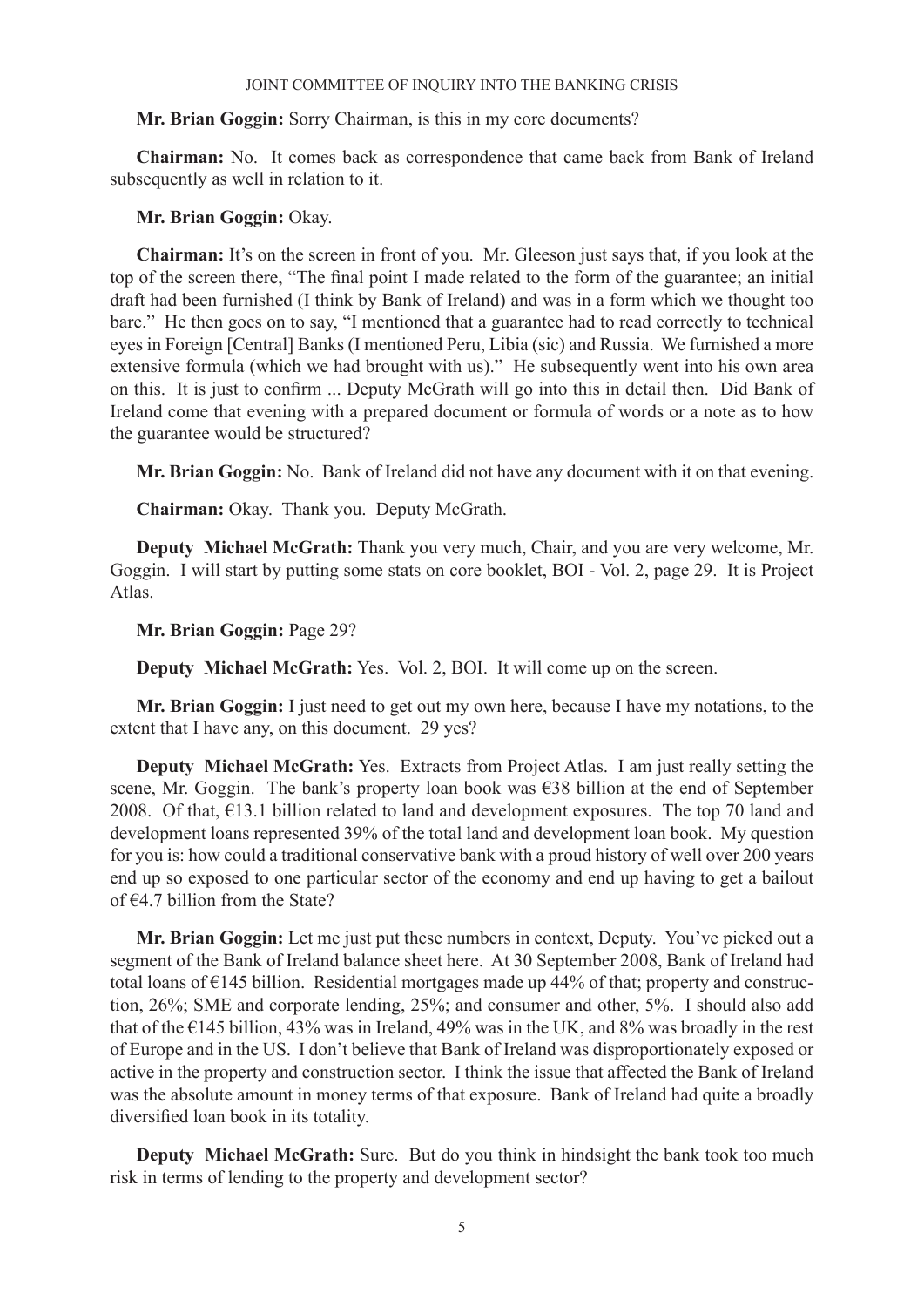**Mr. Brian Goggin:** I think you actually would need to look behind what was in property and construction. Property and construction, I think, as you indicated, was  $\epsilon$ 38 billion. 65% of that was in investment property, property that was generating a contracted rental flow and, you know, stood on its own feet. Of the €38 billion, €13 billion was in land and development. And, even again, I think you'd need to look behind that.  $\epsilon$ 5.4 billion of that  $\epsilon$ 13 billion was in land bank. I think that is where the real problem was - in land bank, but it's interesting in terms of just looking at that aspect of the risk portfolio. Pricewaterhouse conducted a review for the Financial Regulator and it looked at the top 30 land bank transactions in the period 2005 to 2007. To reinforce Bank of Ireland's relative conservatism, Bank of Ireland's share of those 30 largest land bank transactions was 3.5%. I'm not excusing the fact that Bank of Ireland got into difficulty and required assistance. I mean that's a matter of record. I think it is important that I put your question and the nature of the particular risk segment that caused the greatest difficulty in the overall context of a pretty broadly based and diversified bank.

**Deputy Michael McGrath:** Sure. And ... but just back to the question in terms of whether or not you believe there was an over-concentration of risk in the property development construction sector by Bank of Ireland, in your-----

**Mr. Brian Goggin:** No. I don't believe there was an over-concentration. I think it was the absolute amount given the subsequent collapse in prices. Look, no matter how conservative-----

**Deputy Michael McGrath:** But they are very related.

**Mr. Brian Goggin:** Sorry?

**Deputy Michael McGrath:** The ... the actual sums of money involved, the nominal value-----

**Mr. Brian Goggin:** Oh yes, yes-----

**Deputy Michael McGrath:** And in question of whether there was an over-concentration, they are directly linked.

**Mr. Brian Goggin:** Well ... I ... Well we can argue the numbers, but look, the bottom line is, that this is where-----

**Deputy Michael McGrath:** Did you take too much risk?

**Mr. Brian Goggin:** Did we take too much risk? Yes, we took ... we did.

**Deputy Michael McGrath:** Can I take you to the NAMA discounts? So it's on the NAMA booklet, C4b-----

**Mr. Brian Goggin:** C ... Hold on ... hold on a second.

**Deputy Michael McGrath:** Yes. NAMA C4b, Vol. 1. And it's just one table, and I'm sure you know this-----

**Mr. Brian Goggin:** No, I-----

**Deputy Michael McGrath:** -----off by heart anyway.

**Mr. Brian Goggin:** Hold on a second, Deputy. Hold on.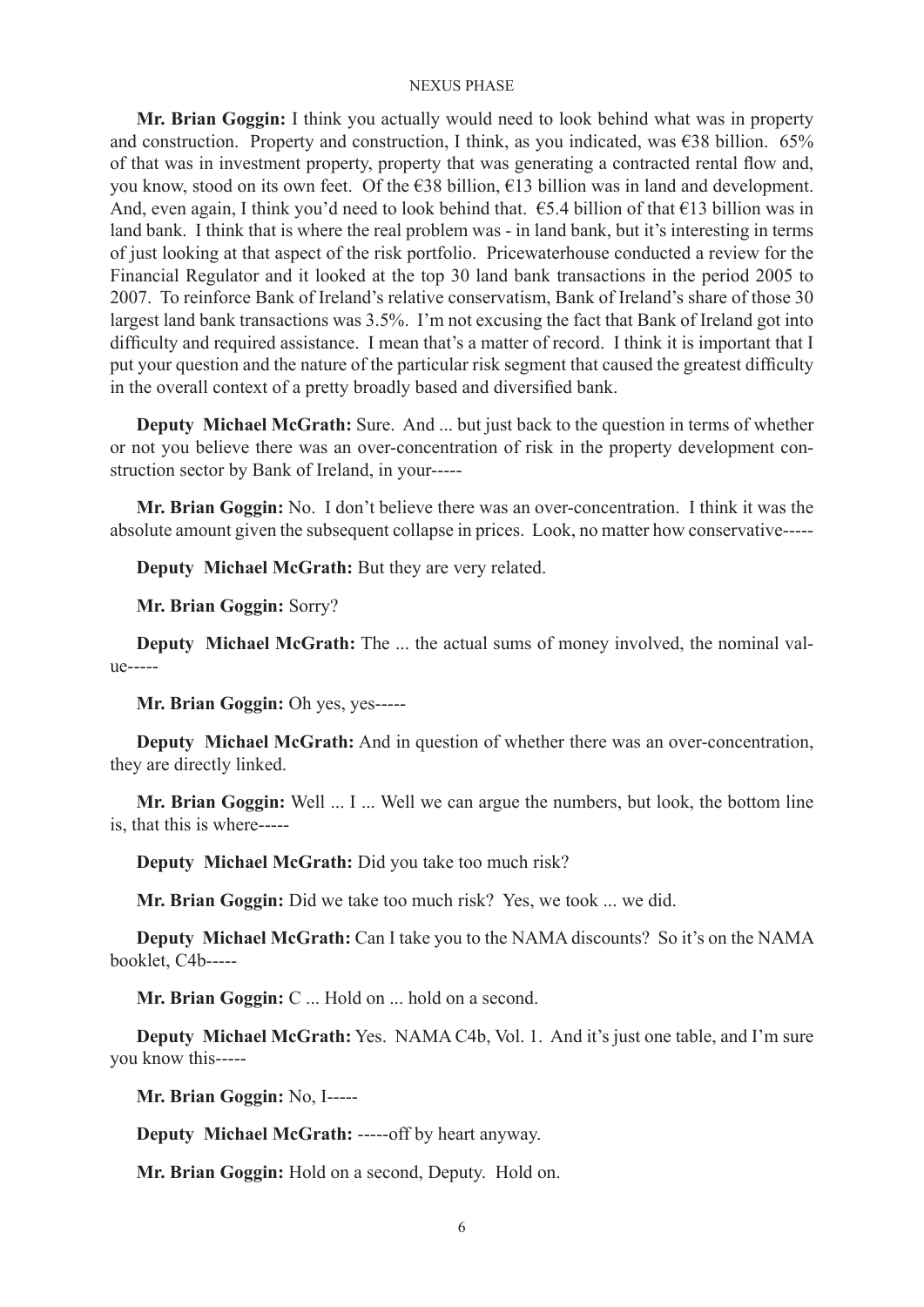**Chairman:** We will give you plenty of time Mr. Goggin, no worry.

## **Deputy Michael McGrath:** Sure.

**Mr. Brian Goggin:** I don't have a C4b. Is that a Bank ... is that a Bank of Ireland document? Is that a Bank of Ireland core document?

**Deputy Michael McGrath:** No, NAMA. But-----

**Mr. Brian Goggin:** I don't have NAMA documents.

**Chairman:** Well we can provide it to you. It will come up on the screen.

**Deputy Michael McGrath:** It's quite a broad question, the NAMA discounts on the acquisition of Bank of Ireland loans was considerably less than your peers.

**Mr. Brian Goggin:** Yes.

**Deputy Michael McGrath:** It came in at 44% according to this extract from the Comptroller and Auditor General report. What is your reaction to that, even though it is less than the other banks, it is still a very high discount applied to property land development related loans that NAMA would've acquired from your bank?

**Mr. Brian Goggin:** Yes, my ... I don't have the document you are referring to, but-----

**Deputy Michael McGrath:** It's on the screen there. It's just the 44% figure.

**Mr. Brian Goggin:** I can answer your question, certainly. I will. Well, I can offer ... I can offer to your question, Deputy. My research in preparing for meeting you today indicated to me that the Bank of Ireland discount was 43% and the average discount for remaining banks, excluding Bank of Ireland, was 59%. Now that's a significant difference, I think you've-----

## **Deputy Michael McGrath:** Yes.

**Mr. Brian Goggin:** -----indicated that yourself. However, 43% is one whopping discount for any bank-----

## **Deputy Michael McGrath:** Sure.

**Mr. Brian Goggin:** -----to experience. So, you know, I was surprised at the level, as I mentioned in my opening statement, I take cold comfort that Bank of Ireland was relatively better off. That's not the point. But, I suppose when you look at what actually happened here and the scale of the reduction in property values, there was no market in 2010, when I think the first transfers to NAMA occurred. And my recollection also is that the original concept of NAMA, and I was retired when NAMA was created, but my recollection was that NAMA was to acquire assets from the banks at medium-term economic value. I'm not sure, looking back on it, that the discounts applied, and they obviously would've varied by bank, reflected medium-term economic value. Maybe what we're actually seeing today is more reflective of medium-term economic value. But look, the bottom line is, the discounts were significant. It was a significant discount for Bank of Ireland and that's what gave rise to the need for additional capital injections-----

**Deputy Michael McGrath:** Sure.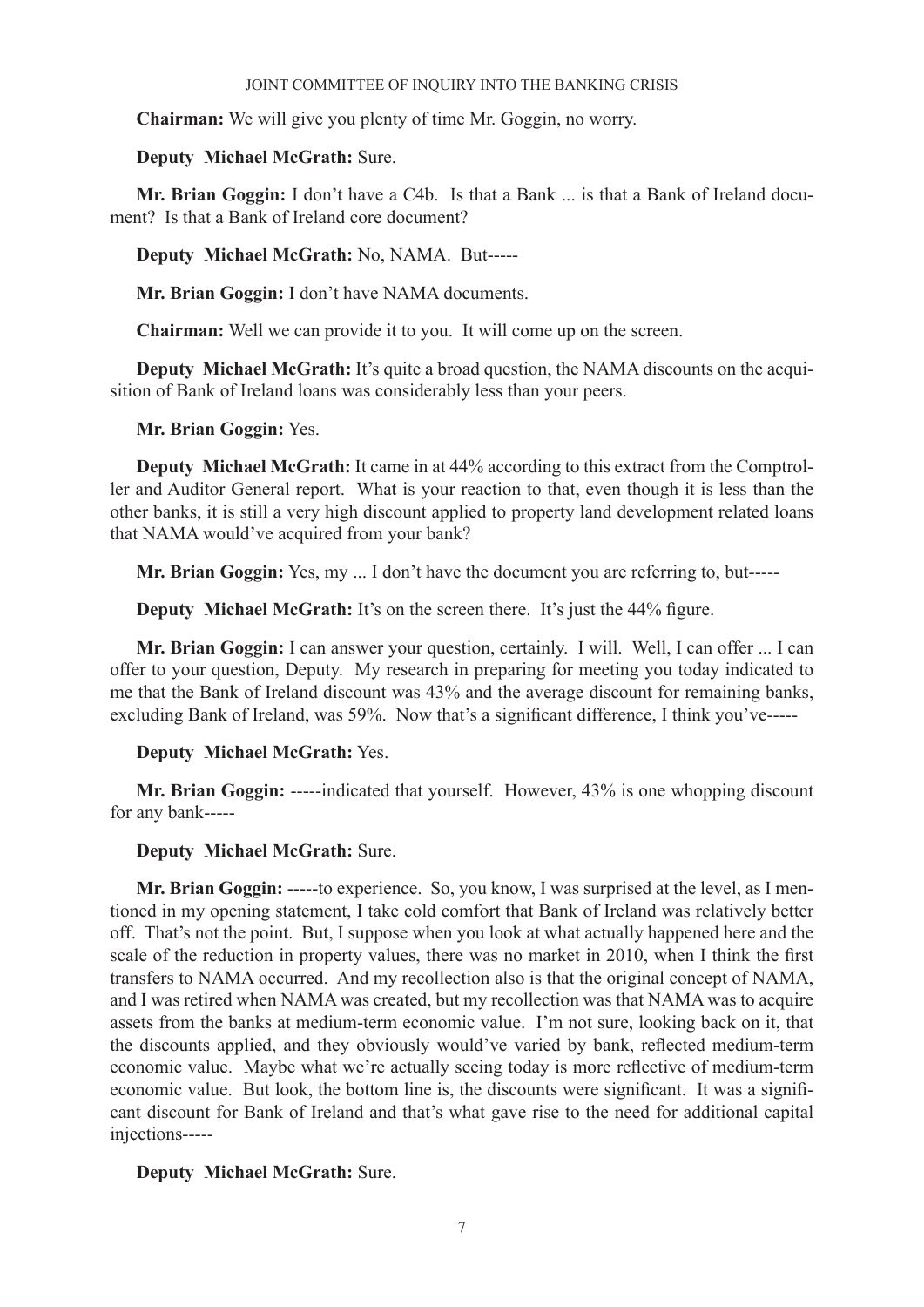**Mr. Brian Goggin:** -----into the Bank of Ireland, to be perfectly honest about this.

**Deputy Michael McGrath:** Yes. Can I just raise the issue of loan-to-deposit ratios and there are some figures quoted on BOI - Vol. 2. Again, it's an extract from Project Atlas. So it's page 22 of that booklet ... booklet. BOI - Vol. 2.

**Mr. Brian Goggin:** Page ... Hold on. I'm a bit slow at this, I'm sorry, I'll speed up as the morning goes on.

**Deputy Michael McGrath:** No problem, take your time.

**Mr. Brian Goggin:** Page ... Again, page? Page?

**Deputy Michael McGrath:** Page 28-----

**Mr. Brian Goggin:** Yes, got it.

**Deputy Michael McGrath:** -----of BOI - Vol. 2. So again, just looking at the issue of ... of the loan-to-deposit ratios and as you can see, in the green box there-----

**Mr. Brian Goggin:** Yes, got it.

**Deputy Michael McGrath:** The ratio is 159% at the end of September 2008. I understand it had gone to a high of 176%. Now, can I ask you, why do you believe the loan-to-deposit ratio went so high, and was it too high in your view and what would you regard as an optimal loanto-deposit ratio for a bank of your size?

**Mr. Brian Goggin:** Sure. Well the reason, and I am conscious that it was higher at 159%, I think you mentioned 173%-----

### **Deputy Michael McGrath:** Yes, 176%.

**Mr. Brian Goggin:** Yes. The basic reason for that, was that Bank of Ireland relied extensively on the wholesale funding markets, in particular ... in particular, the residential mortgage business that Bank of Ireland acquired and developed in the UK, with the original Bristol & West acquisition. That business, which had about €30 billion equivalent of mortgages, was entirely funded through the wholesale markets.

**Deputy Michael McGrath:** Was there an over-dependence on the wholesale markets for liquidity and funding?

**Mr. Brian Goggin:** Oh absolutely, when one considers and reflects on what happened. There's nothing with wholesale markets. It's a perfectly legitimate way in which a bank would fund itself and the markets, you know, throughout the 2000's were extremely deep, extremely liquid, Bank of Ireland had a range of instruments - you will have seen those in your documents in terms of how it was accessing wholesale funding but yes, when a wholesale market freezes, I mean the securitization markets were long established, a deep source of funding for banks across the world. I mean the securitization markets in late 2007 or maybe it was early in 2008, they actually froze. We were dealing with circumstances that we had never experienced before. Yes, in an environment like that where your source is withdrawn, you'd clearly be better off not having to rely on it. It was a reasonable and a perfectly acceptable assumption underpinning our business model and our approach.

**Deputy Michael McGrath:** What assumption?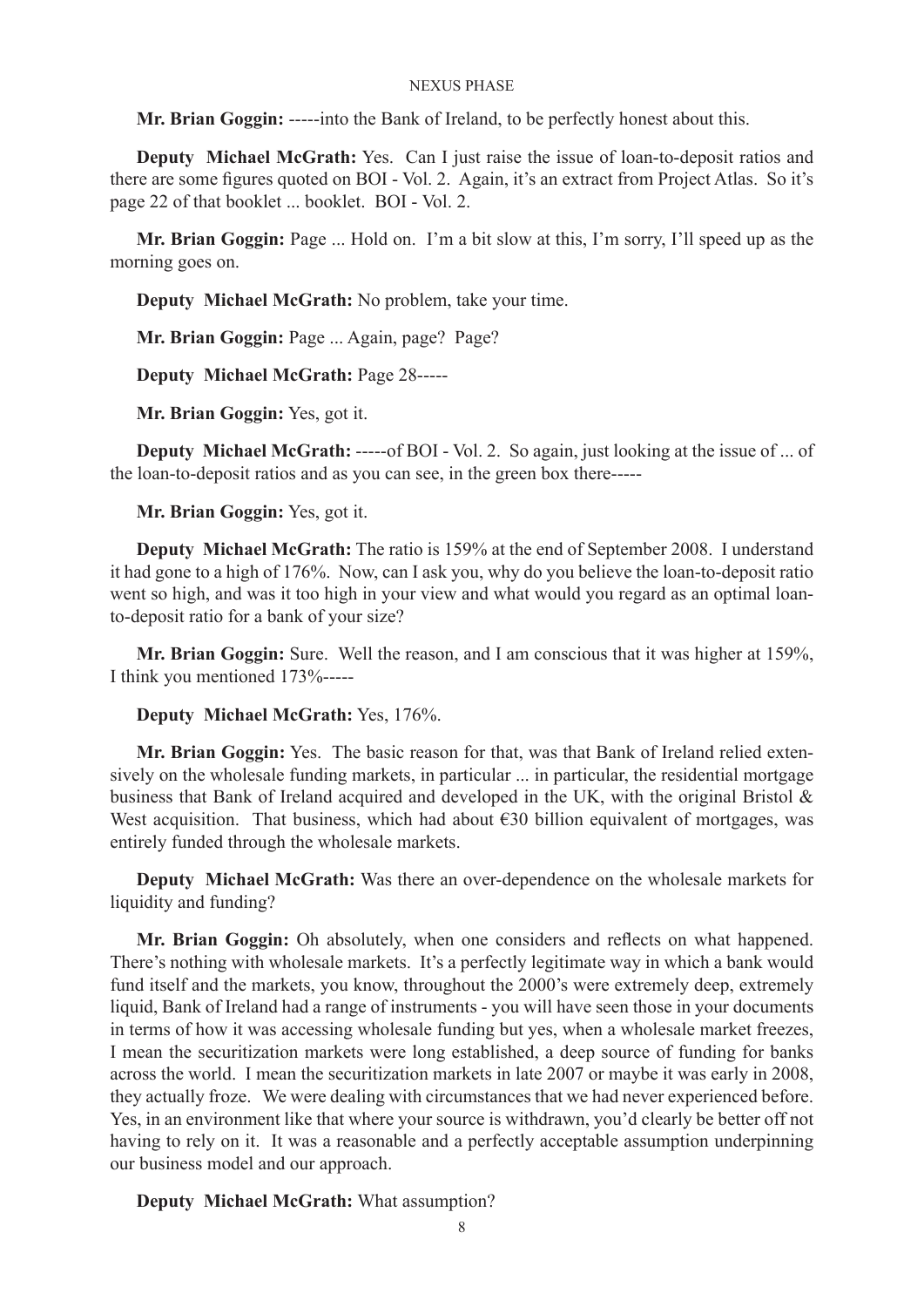**Mr. Brian Goggin:** Of accessing wholesale markets.

**Deputy Michael McGrath:** But it didn't work out?

**Mr. Brian Goggin:** No, it didn't, well-----

**Deputy Michael McGrath:** The markets dried up.

**Mr. Brian Goggin:** Well, the wholesale markets collapsed.

**Deputy Michael McGrath:** Yes.

**Mr. Brian Goggin:** You know, I think-----

**Deputy Michael McGrath:** So the assumption was wrong?

**Mr. Brian Goggin:** The assumption turned out to be wrong-----

**Deputy Michael McGrath:** Absolutely.

**Mr. Brian Goggin:** Yes, but it was a reasonable assumption at the time. So, you know, in accepting that it was wrong, I think it is important that I again put that in context. This wasn't a cavalier assumption adopted to support a growth strategy. It was a thought-out, you know, well informed view at the time which turned out to be wrong.

**Deputy Michael McGrath:** Sure, okay.

**Mr. Brian Goggin:** Could I add one rider comment?

**Deputy Michael McGrath:** Of course, yes.

**Mr. Brian Goggin:** There is an assumption by some people that, you know, wholesale markets are bad and conventional deposits are good and that may very well be a valid comparison. However, there is also an assumption that core deposits or retail deposits or however you want to describe, them stay there, they don't. They are as prone to taking flight in the event of a fracture in a bank or in a banking system. We saw here and there were queues on the street outside Northern Rock when it got into difficulty. Ordinary retail customers will look for their money back-----

**Deputy Michael McGrath:** But was it the collapse of the wholesale markets ultimately that brought the bank to the position where-----

**Mr. Brian Goggin:** Yes-----

**Deputy Michael McGrath:** Where it's liquidity had dried up?

**Mr. Brian Goggin:** Yes-----

**Deputy Michael McGrath:** It wasn't the flight of deposits-----

**Mr. Brian Goggin:** No, no, you're absolutely correct-----

**Deputy Michael McGrath:** Can I just ask you, Mr. Goggin, on the 29 September 2008, did Bank of Ireland need a guarantee?

**Mr. Brian Goggin:** Did Bank of Ireland need a guarantee - well, I think it's important again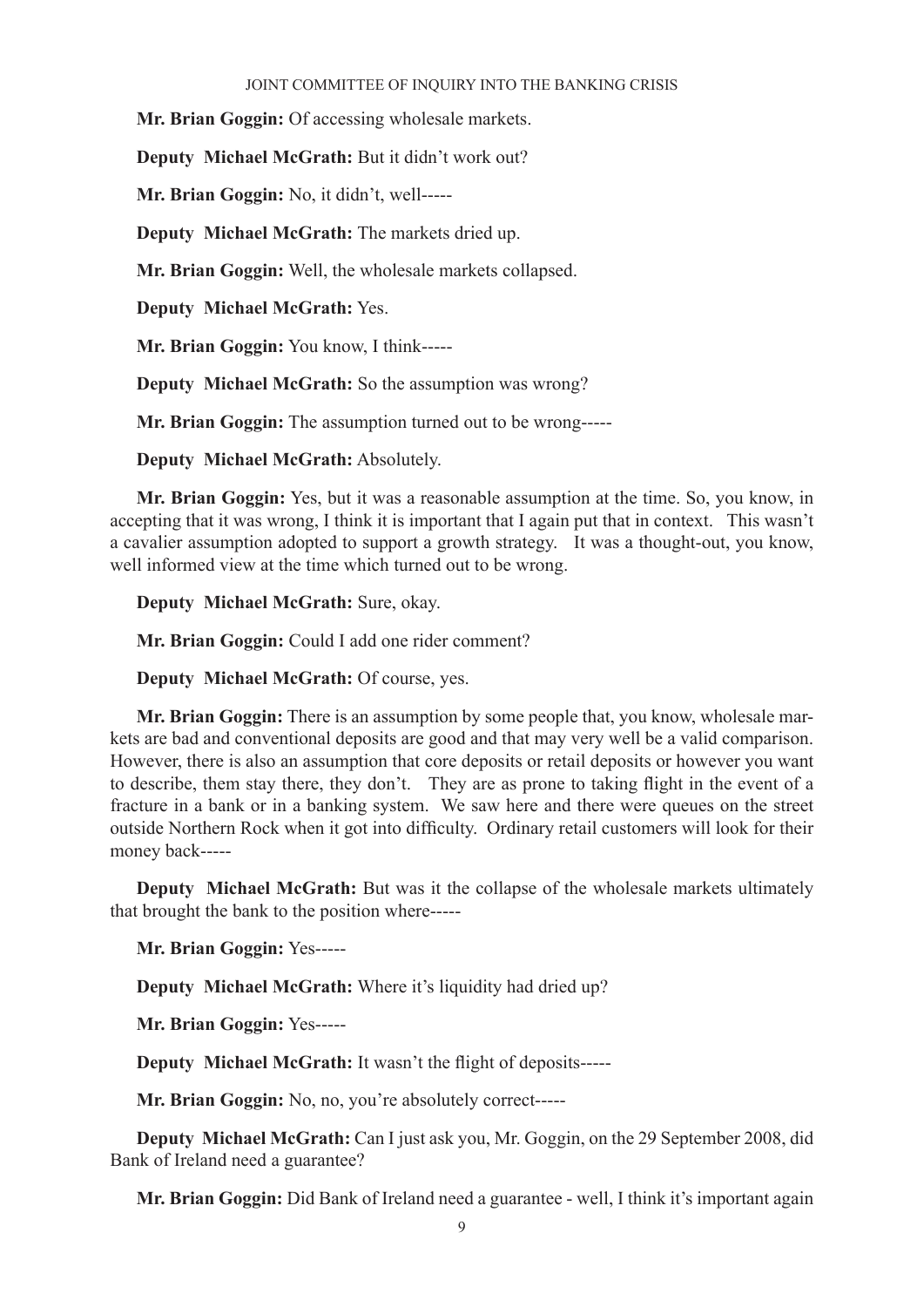to understand the significance of the 29 September and either how far you want me to go back in this but I'm perfectly happy to-----

**Deputy Michael McGrath:** Well, we have your opening statement which is quite detailed so this is a question and answer exchange.

**Mr. Brian Goggin:** Okay, I mean, the issue confronting us on the 29 September was the fact that I and the governor of the Bank of Ireland had been put on notice that afternoon that Anglo Irish Bank was going to default the following day. Now this was an extremely grave piece of news to receive - as it happened the governor of the Bank of Ireland had a pre-arranged meeting with the Governor of the Central Bank that afternoon, it was pre-arranged to assist my unsuccessful efforts to get the collateral rules at the ECB broadened and when the governor of the Bank of Ireland returned from that meeting, he informed me that he had advised the Governor of the Central Bank of our meeting earlier that afternoon with the chairman and chief executive of Anglo and brought to the attention of the Governor of the Central Bank that Anglo was going default the following day on a liability that was maturing. Richard Burrows advised me that the Governor of the Central Bank informed him that there was little he could do, little the Governor of the Central Bank could do at that stage.

So, you know, I was in receipt of information that was profound. We had been earlier in that day requested by the Central Bank to consider taking over Irish Life and Permanent.

### **Deputy Michael McGrath:** Yes.

**Mr. Brian Goggin:** In a scenario where Anglo Irish Bank and Irish Nationwide would have failed and a guarantee would have been provided to the surviving banks. So, you know, picture the scene late in the afternoon of the 29 September, I have all this information, I know something catastrophic is likely to happen the following morning.

## **Deputy Michael McGrath:** Sure.

**Mr. Brian Goggin:** But I and Richard Burrows felt a deep sense of responsibility to make sure that the Government was aware of the gravity of the situation. So, absent Anglo Irish Bank defaulting the following the day, no, Bank of Ireland would not have needed a guarantee at that juncture. In fact, as I recall it, the prospect of a guarantee, which was raised earlier that morning in relation to acquiring Irish Life & Permanent, had been mentioned to me during the summer of 2008 in a conversation with the Governor of the Central Bank. He mentioned to me that there was lobbying for a system-wide guarantee for all banks.

### **Deputy Michael McGrath:** By who?

**Mr. Brian Goggin:** He didn't say by who but he mentioned it to me in a conversation and he sought my view, and my view then was quite direct. And, I said to him Bank of Ireland did not need a guarantee, and I, as the chief executive, did not support the idea of a general guarantee for all banks.

**Deputy Michael McGrath:** When was that, Mr. Goggin?

**Mr. Brian Goggin:** It was in June or July of 2008.

**Deputy Michael McGrath:** Okay, well can I just take you back to September ... the end of September, and, given the perilous state of Anglo Irish Bank, which you had been made aware of over the course of the day, against that backdrop, did Bank of Ireland need a guarantee?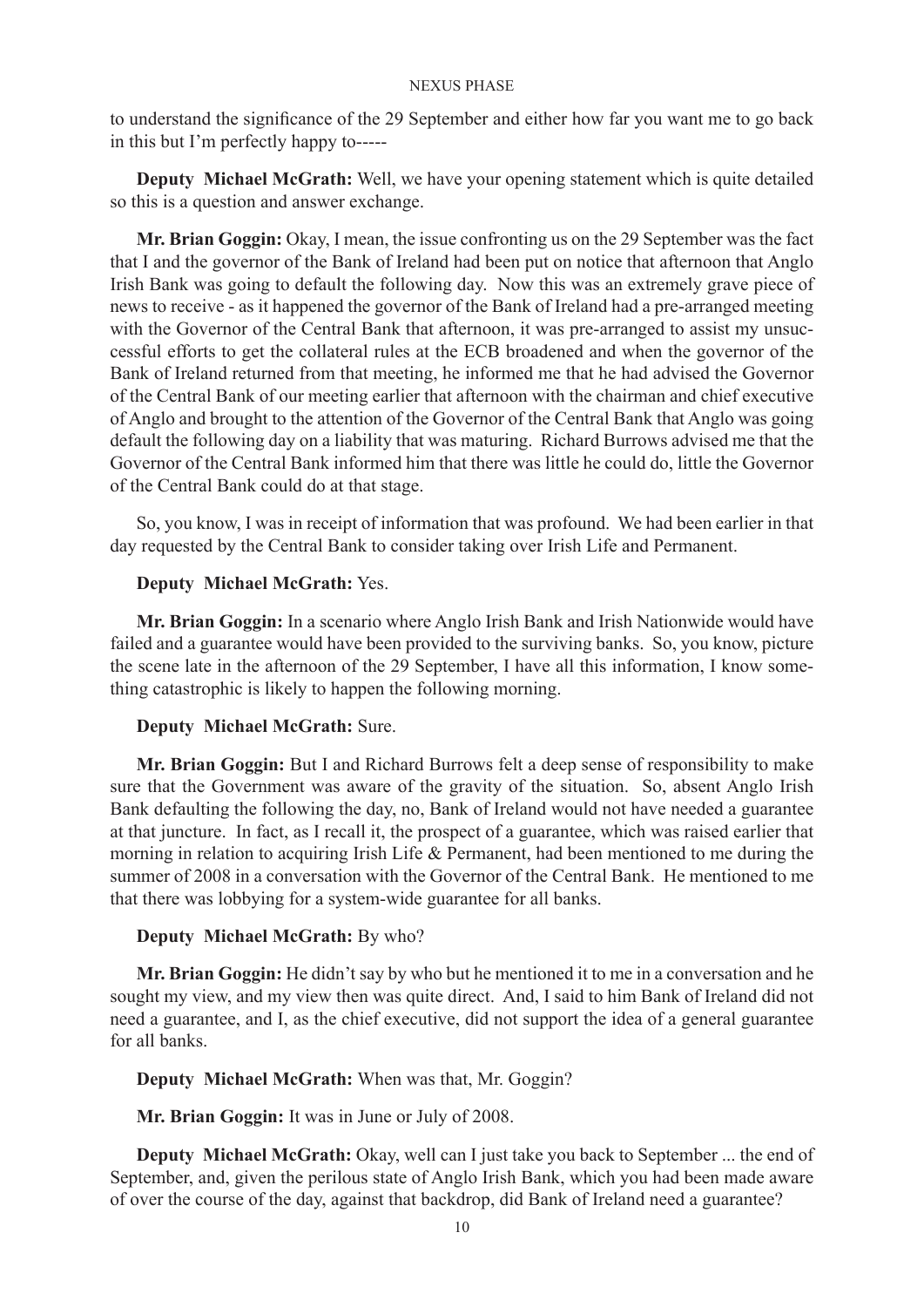**Mr. Brian Goggin:** Bank of Ireland, in the scenarios that were discussed and considered that night ... and considering the request that was made both of Bank of Ireland and AIB to help out Anglo Irish Bank ... and, you know, on that night it was an extremely difficult ... an extremely difficult issue confronting Government. In fact, I think they had a dreadful predicament. But, you know, in the earlier stages of that meeting, on the night of 29 September, it was made very clear to us that the Government was not minded to intervene. It looked-----

**Deputy Michael McGrath:** At all?

**Mr. Brian Goggin:** At all.

**Deputy Michael McGrath:** With any of the banks?

**Mr. Brian Goggin:** At all.

**Deputy Michael McGrath:** By who?

**Mr. Brian Goggin:** Sorry?

**Deputy Michael McGrath:** Who made that clear to you?

**Mr. Brian Goggin:** I ... I can't recall, it would either have been the Minister for Finance or the Taoiseach at that meeting. The request to us was that they expected Bank of Ireland and AIB to provide a solution.

**Deputy Michael McGrath:** What was your message going in there? Because, you're saying that Bank of Ireland may or may not have needed a guarantee but you recognise Anglo as perilous. What was your message going in? Did you ask for a guarantee?

**Mr. Brian Goggin:** No, our message ... the primary reason we were there was because of the impending Anglo default the following morning, which I was on notice about.

**Deputy Michael McGrath:** But what solution were you looking for?

**Mr. Brian Goggin:** The primary purpose was to ... make sure that the Taoiseach and the Minister for Finance were actually aware of the gravity of the situation. Now, you know, when we arrived it was pretty obvious that they had been briefed, at what point I'm not sure, but they were pretty ... they were pretty much up to speed with the situation at that juncture. We were asked what we thought the Government should do. I was asked for input. My input was that the Anglo Irish Bank and Irish Nationwide needed to be dealt with, they were having a ferocious contagion effect on the system, and that, in that scenario, the rest of the banking system would need to be guaranteed, for a period of time, to give stability to the system.

**Deputy Michael McGrath:** So you did ask for a guarantee?

**Mr. Brian Goggin:** Yes. In that context.

**Deputy Michael McGrath:** And was it your impression that it was a four-bank guarantee which was being considered? That certainly was the evidence that we heard from Mr. Gleeson, Mr. Sheehy ... that it was a four-bank guarantee, excluding Anglo and Nationwide, is what appeared to be on the table. Is that not your experience or does ... can you support that assertion?

**Mr. Brian Goggin:** In the earlier part of the evening, when there was a discussion around the desirability or possibility of nationalising Anglo Irish Bank and Irish Nationwide, the con-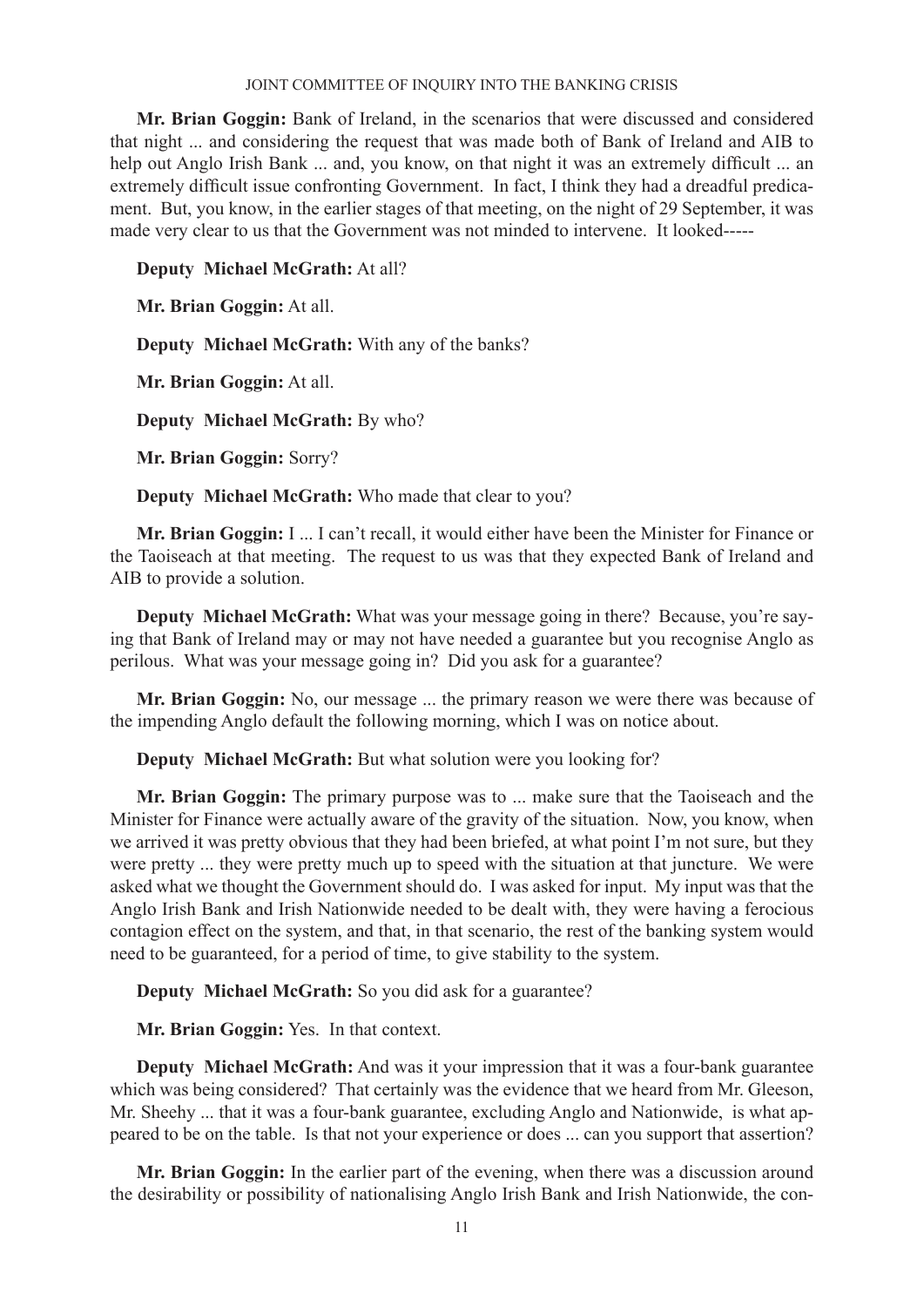struct - which would have been very similar to the one that was laid out to me at 11 o'clock that morning down in Dame Street by the Central Bank and Financial Regulator ... a scenario where two banks would have failed and the rest of the banks would have been provided with a guarantee. I mean, that was the genesis of the input I had in going to Government Buildings that night. So yes, I mean, that was a kind of ... the scenario, initially, in the early stages of the discussion. These two banks would be dealt with and the rest of the banks would be given a guarantee. But, it didn't play out that way.

**Deputy Michael McGrath:** And what was your understanding of being dealt with? Was it to be nationalised, liquidated, taken into custody? What specifically was your understanding of the intentions of the authorities and the Government with regard to Anglo and Nationwide?

**Mr. Brian Goggin:** Well, you know, I recognised, you know, pretty early on, that the options, or mechanisms, that the authorities had, were very limited. You know, I knew that we didn't have resolution legislation in place. I wasn't sure if one could put a bank into examinership or receivership. I had no previous knowledge or history of a bank being dealt with in that manner, so nationalisation seemed like the only possible option. But look, to be quite blunt about this, you don't nationalise a significant bank in a working week. If you have to nationalise a bank because there's a crisis, you do so at a weekend. So, you know, here we are, we went down for a meeting at 9.30 p.m., we were called in about 11.30 p.m. By the time we were discussing the matters you're now asking me about, it was past midnight.

## **Deputy Michael McGrath:** Sure.

**Mr. Brian Goggin:** The markets are going to be opening in a few hours, you know. Is there an actual plan to nationalise two banks or is there not? I know from the notes I have seen in the core documents that you sent me, from the brief minutes recorded by the Department of Finance on the said evening, that the Governor of the Central Bank expressed reservations about trying to nationalise a bank or two banks at that stage of the week. I think he used the term "fumble", or that word, I think, appears in the documentation.

### **Deputy Michael McGrath:** Sure.

**Mr. Brian Goggin:** From a purely practical and pragmatic perspective, by the time we got past midnight and into the discussion, I realised that the idea of nationalising two banks just was not realistic.

**Deputy Michael McGrath:** On page 18 of your opening statement you said, "I was aware that the Minister for Finance regarded three banks as being in difficulty (Anglo Irish Bank, INBS and IL&P)". How did you get that impression?

**Mr. Brian Goggin:** I was informed of it in Dame Street on the morning of the 29th.

**Deputy Michael McGrath:** And these comments were attributed to the Minister by whomever conveyed them to you.

**Mr. Brian Goggin:** Yes. That is correct. Yes.

**Deputy Michael McGrath:** Yes.

**Mr. Brian Goggin:** Sorry, Deputy. I am sorry to interrupt you. I didn't actually answer your question about the four banks and let me ... apologies for that. I was too busy giving you a broader explanation as to what was going on that night. So, at a point when I realised that the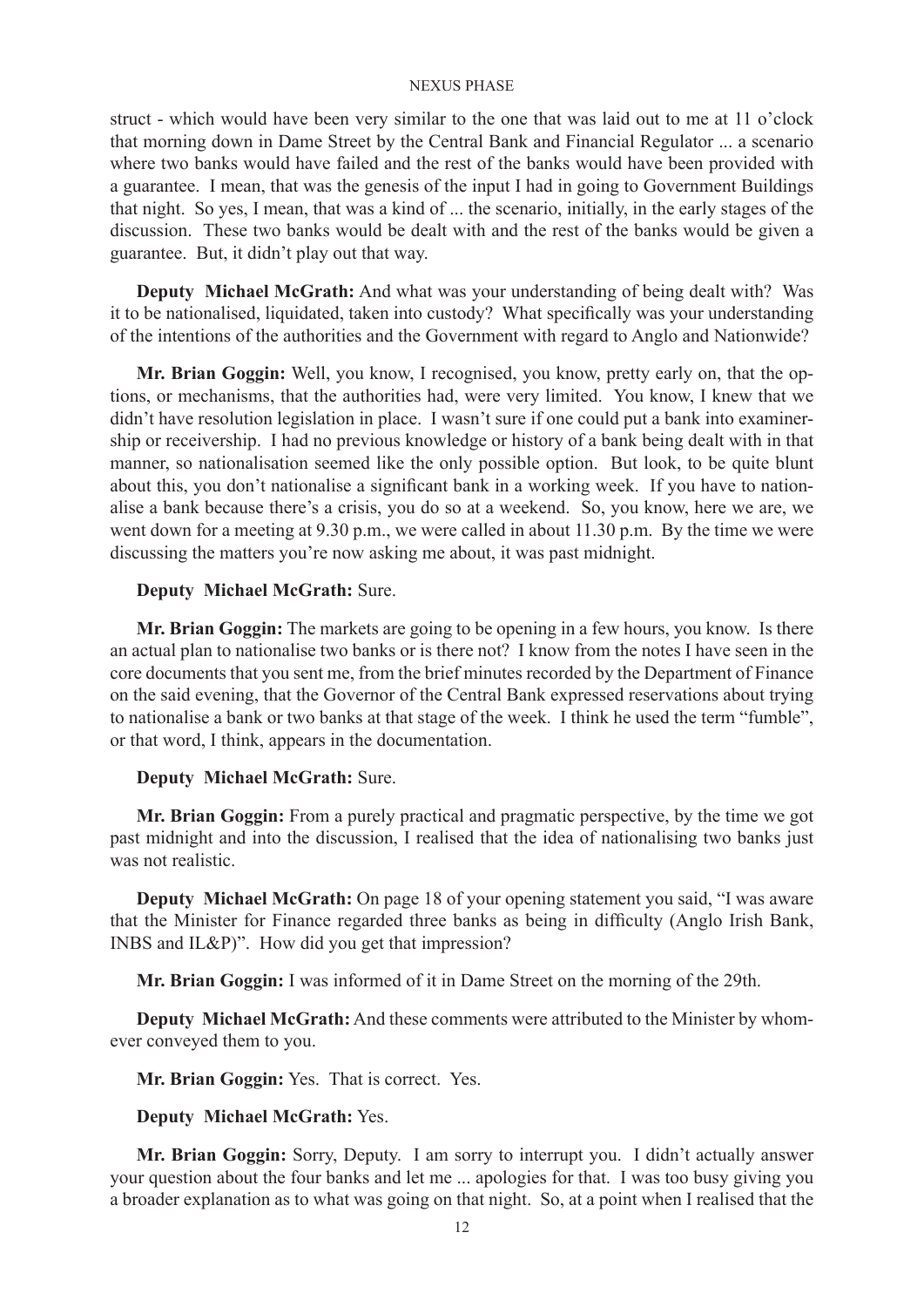concept of nationalising two banks wasn't a realistic prospect-----

**Chairman:** Sorry there, Mr. Goggin, a realistic prospect on the night or not a realistic prospect that could be held over until the weekend?

**Mr. Brian Goggin:** On the night.

**Chairman:** Okay, so you were envisaging that this could maybe roll into the weekend and it might be nationalised over the weekend.

**Mr. Brian Goggin:** Correct.

**Chairman:** Okay, thank you. Sorry about that. Deputy McGrath.

**Mr. Brian Goggin:** Correct. When we ... we spent some considerable time out of the room. We were asked, as I mentioned earlier, by the Government to come up with a solution for Anglo, and after, you know, some heated discussion backward and forwards on that, both banks, when asked to consider providing €5 billion each, with the benefit of a bilateral guarantee for that particular transaction-----

## **Deputy Michael McGrath:** Yes.

**Mr. Brian Goggin:** -----we left the room, and I obviously had to consult with my colleagues back in Baggot Street by conference call. Five billion euro was a big ask. We certainly didn't have that liquidity available on the spot, and to cut a long story short, we were able to conclude that by participating in the weekly ECB tender for normal market operations on Wednesday, we could post collateral - because Bank of Ireland had lots of collateral - we could post collateral and come up with €5 billion to meet the request of Government to assist-----

## **Deputy Michael McGrath:** Sure.

**Mr. Brian Goggin:** -----in the crisis that we were all facing. When we eventually returned to the room ... this must be, you know, around 2 o'clock now, a.m., when we returned to the room and both banks informed the meeting that we could produce  $\epsilon$ 5 billion that week ... I think AIB could produce some of it the following day. It was our half-year end so we had kind of closed off our books, but both of us could produce  $\epsilon$ 10 billion between us during the course of the week. The mood of the room changed. There was a palpable sense of relief. The immediacy of the possibility of an Anglo default had been dealt with.

## **Deputy Michael McGrath:** Sure.

**Mr. Brian Goggin:** It was at that juncture that my recollection is that we were informed that the Government had decided they were providing a blanket guarantee for all banks. So when I eventually left Government Buildings that night at about 3.30 a.m., there was no ambiguity in my recollection and in my understanding of what was done that night.

**Deputy Michael McGrath:** The decision had been made before you left.

**Mr. Brian Goggin:** The decision had been made - it was a blanket guarantee.

**Deputy Michael McGrath:** And that was conveyed to you. By who?

**Mr. Brian Goggin:** That was my understanding. By ... I can't recall.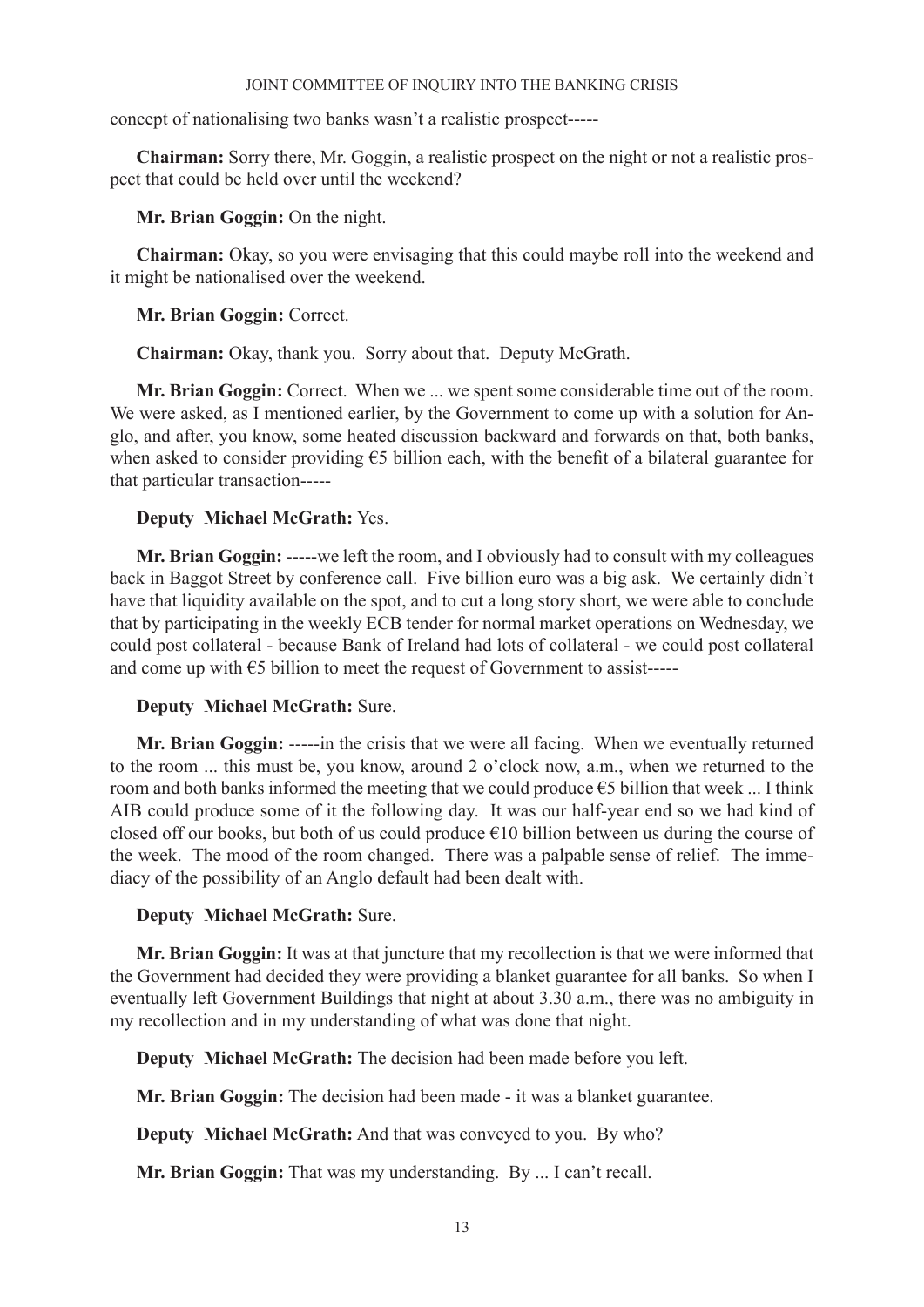### **Deputy Michael McGrath:** Okay.

**Mr. Brian Goggin:** I mean, the people in charge that night.

**Deputy Michael McGrath:** Sure.

**Mr. Brian Goggin:** I mean, the Taoiseach was chairing the meeting and he was very much in charge. Much of the running and interaction was conducted by the late Brian Lenihan, the Minister for Finance.

**Deputy Michael McGrath:** Sure, okay. Mr. Goggin, as we know, top bank executives are well paid. For the year to the end of March 2007, your own remuneration package was a mouth-watering  $\epsilon$ 2,000 short of  $\epsilon$ 4 million. How do you reflect on that now?

**Mr. Brian Goggin:** I was paid exceptionally well as chief executive of the bank. My remuneration as chief executive and the remuneration of the chief executive was determined by the board. I had no input or involvement in that determination. I was set annual objectives by the board. I was evaluated and my performance was evaluated against those objectives and the board determined what discretionary payments I would receive, based on that evaluation. The board also authorised and sanctioned the payment of those moneys.

**Deputy Michael McGrath:** Okay. Would you care to reveal to the inquiry what your annual pension is from Bank of Ireland?

**Mr. Brian Goggin:** The details of my remuneration while I was chief executive of the bank were a matter of public record and are contained in the various annual reports for the said periods. For the periods prior to my term as chief executive, I was an executive director of the bank from 2000, and again all of my remuneration arrangements are on the public record and I prefer to leave it at that, Deputy.

**Chairman:** Okay, thank you, Deputy McGrath, I'll bring you back in again later. Deputy O'Donnell?

**Deputy Kieran O'Donnell:** Thank you, Chairman, and welcome, Mr. Goggin. Mr. Goggin, could I direct you to document B5, Vol. 1 and this document basically-----

**Mr. Brian Goggin:** Hold on, sorry.

**Chairman:** Hold it there, Deputy.

**Deputy Kieran O'Donnell:** Vol. 1.

**Mr. Brian Goggin:** Yes. Page?

**Deputy Kieran O'Donnell:** B5.

**Mr. Brian Goggin:** Page?

**Deputy Kieran O'Donnell:** Page 3. Now, this document deals with-----

**Mr. Brian Goggin:** Hold on one second, Deputy.

**Deputy Kieran O'Donnell:** Yes.

**Chairman:** ... there, Mr. Goggin, if that assists you.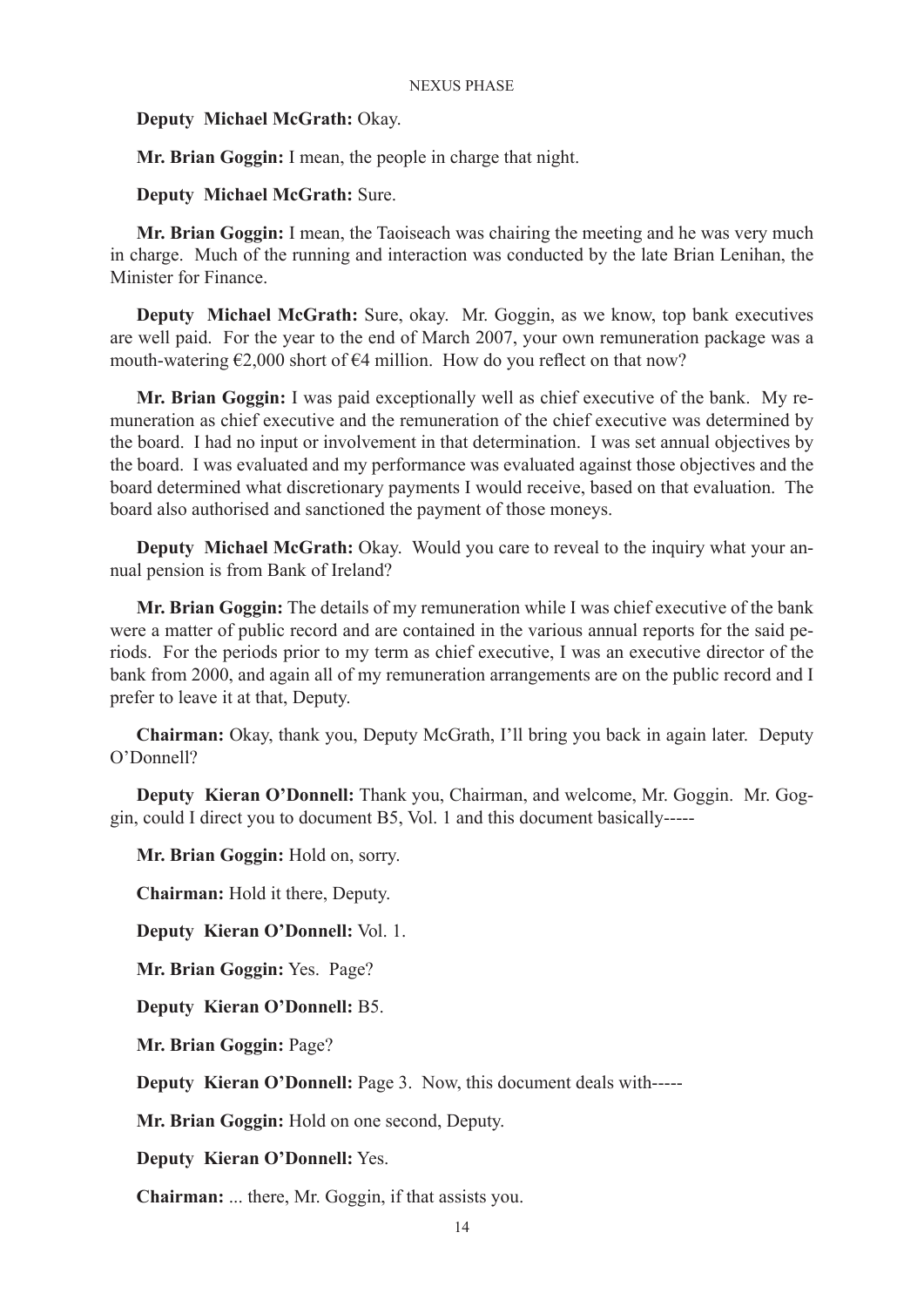**Deputy Kieran O'Donnell:** Tell me when you're ready, Mr. Goggin.

**Mr. Brian Goggin:** Yes, yes, sorry, Deputy, I'm with you now.

**Deputy Kieran O'Donnell:** We're on the one page?

**Mr. Brian Goggin:** We're on the one page, yes.

**Deputy Kieran O'Donnell:** Okay. Not quite, but anyway. This deals with the top ten executives in terms of remuneration and it's following on from the previous questioner. What type of salary and bonus operation was in place for the top executives, including yourself?

**Mr. Brian Goggin:** Can I refer you to my evidence statement, Deputy? Section 6, page 12, and if you flick onto page 13, I've shared with you, in this statement, the performance evaluation and remuneration structure, particularly in relation to incentivisation, as set out here in my evidence statement. The remuneration system, as you'll be aware, was overseen by the remuneration committee, a committee comprising of non-executive directors, and remuneration comprised of various elements: salary, discretionary bonus, stock options, long-term stock plans, etc. There was a comprehensive-----

**Deputy Kieran O'Donnell:** But you might explain, in terms of page 13 that you directed us to in your own opening statement. Why did we go from a situation in '05-'06 where the amount ... 30% of the bonus related to profit before tax and 70% related to cost savings. That dynamic changed in '06-'07, where it became 45% profit and 55% cost. And then, in '07-'08, we suddenly found we had a dynamic where it went to earnings per share, which is really profit related, up to 75%. So, three quarters of your bonus was based on earnings per share and only 25% was based on cost.

**Mr. Brian Goggin:** Yes, well I'm glad you've raised this question with me because what we don't have here is the year 2004-05 and in that year 100% of bonus was a function of profit. I introduced this tiered system-----

**Deputy Kieran O'Donnell:** But I'm quite happy on the tiered system. But why, between '06 and '07, do we have ... that it was based 45% ... for '06 and '07 ... 45% based on profit, 55% based on costs, and suddenly the following year, '07-'08, that was completely ... all the weighting was put towards profits. Some 75% of your bonus was based on profit and 25% of it was based on costs. And I suppose the question I'm putting to you ... in that year, '07-'08, in ... to the year ended 31 March 2007, you made €4 million of a profit ... sorry, €4 million of a salary. You'd, in essence,  $\epsilon_1$  million of a basic salary per annum and you'd a performance bonus of varying between about €1.2 million per annum ...it went double that figure in '07. So the question, I suppose, I'm asking you is: how can you justify that level of salary and how ... why did the dynamics, the mix, change between '06 and '07 ... where it was all appeared to be profit driven? So, did you ... in terms of the structure for top executives in Bank of Ireland, were the bonuses driven by profit and, by implication, your salary and your bonus is driven by profit? So effectively, if the bank was lending, basically your salary and your bonus was going up. And how do you justify  $\epsilon$ 1 million a year basic and roughly somewhere between  $\epsilon$ 1.2 million and  $€2$  million per year of a bonus on top?

**Mr. Brian Goggin:** Deputy, you're asking me a bunch of questions here now. Let me see if I can deal with-----

**Deputy Kieran O'Donnell:** They're all related to the same thing.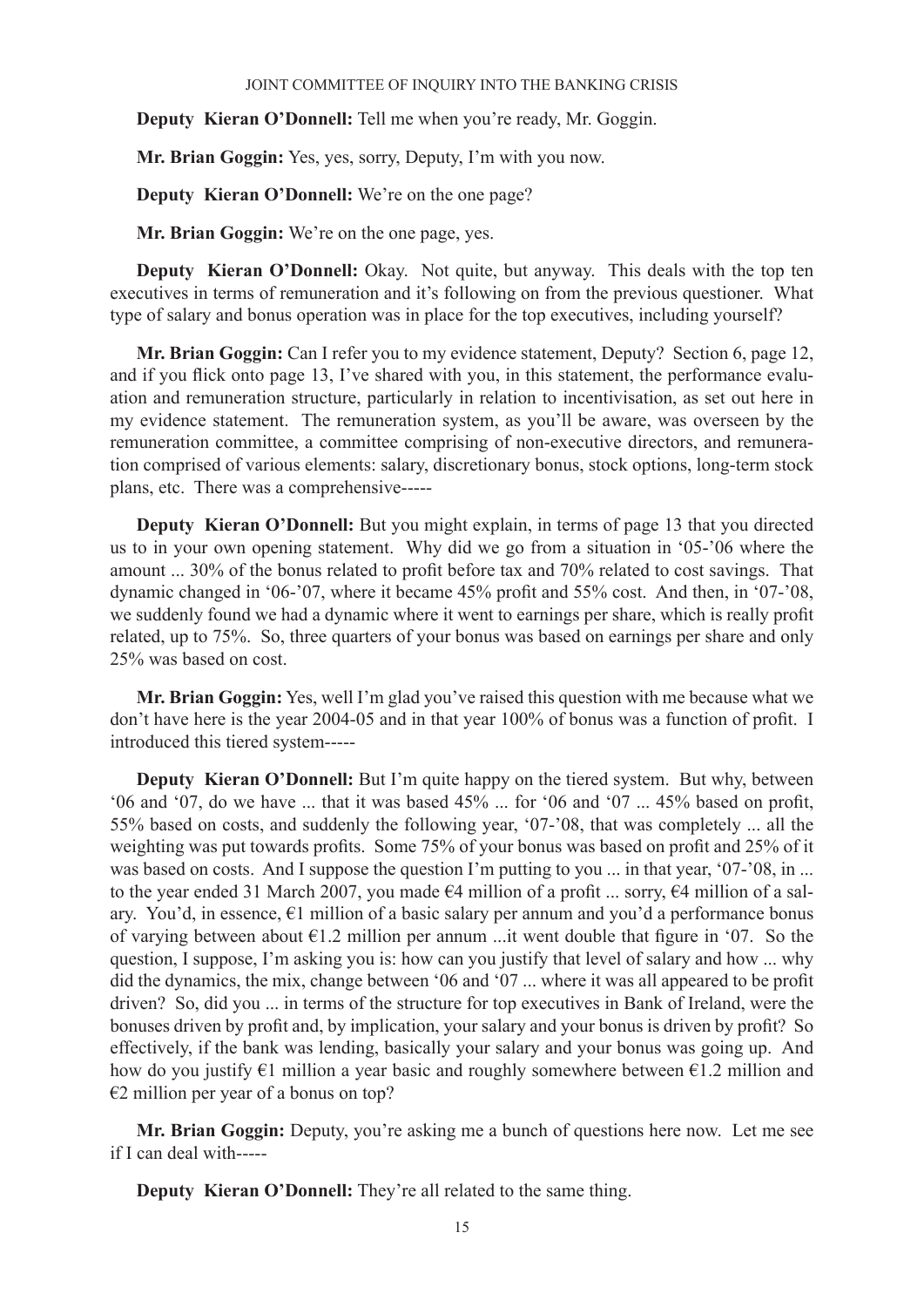## **Mr. Brian Goggin:** Oh I know, I-----

**Chairman:** I'll allow plenty of time for you to respond, Mr. Goggin. Mr. Goggin, you have the floor.

**Mr. Brian Goggin:** Okay. Thank you, Chairman. What I was trying to explain to you, Deputy - and I'll be as full on this as I can be - prior to 2005-06 all of the discretionary bonus was determined by profit. The reason that it changed in 2005-06 was to align the incentive structure directly to the strategy that I implemented. And if you recall the comments I made in my opening remarks, I said that the Bank of Ireland Group faced a number of issues when I took over as chief executive. Its total shareholder return was in decline, it had a multiplicity of different systems and processes, its costs were out of line. So, I put in place a very comprehensive strategy to deal with that and I wanted to ensure that the top executives were motivated and incentivised to deliver on that plan. And that's why I removed the 100% profit as a determinant of profit ... of bonus, and I switched the bank in the first year to 70%. And it gradually declined, as you've correctly pointed out, because the plan began to deliver. It was a three-year plan. The plan began to deliver on the costs. So, as the plan began to deliver, our focus shifted to delivering superior profit performance.

**Deputy Kieran O'Donnell:** So, therefore, am I correct in saying between '06-'07 you went from being the ... of your bonus, 45% was determined by profit, to 75% in the following year, when effectively loans were ... we were then at a situation whereby that ... the economy and the whole issue of property was on a ... in a decline? And the question I'll ask you again is: how do you justify a bonus of the order of  $\epsilon$ 2 million in '07 and  $\epsilon$ 1 million a year on top of a basic salary of  $\epsilon$ 1 million when, effectively, you had  $\epsilon$ 4 million in '07, which was the top corporate salary in Ireland in that year, how do you justify that level of salary?

**Mr. Brian Goggin:** Look, as I explained to-----

**Deputy Kieran O'Donnell:** Personally how do you justify it?

**Chairman:** Leave a response, Deputy O'Donnell, and then we'll be moving on.

## **Deputy Kieran O'Donnell:** Yes.

**Chairman:** Mr. Goggin.

**Mr. Brian Goggin:** As I explained to Deputy McGrath, the board of the bank determined the remuneration in its entirety for the group chief executive. As group chief executive I did not have any input or involvement in that.

**Deputy Kieran O'Donnell:** Was there any risk element built into the calculation of the bonus?

**Mr. Brian Goggin:** There wasn't an explicit risk modifier. There was, however, a significant element of risk in the performance evaluation. I had key result areas covering a number of risk dimensions. So, risk wasn't ignored but it wasn't a specific modifier.

**Chairman:** We've a number of questions to be covering on this area. Very simply, on your remuneration, did you merit it, given the bank eventually went into a bailout programme?

**Mr. Brian Goggin:** The board of the bank determined my remuneration.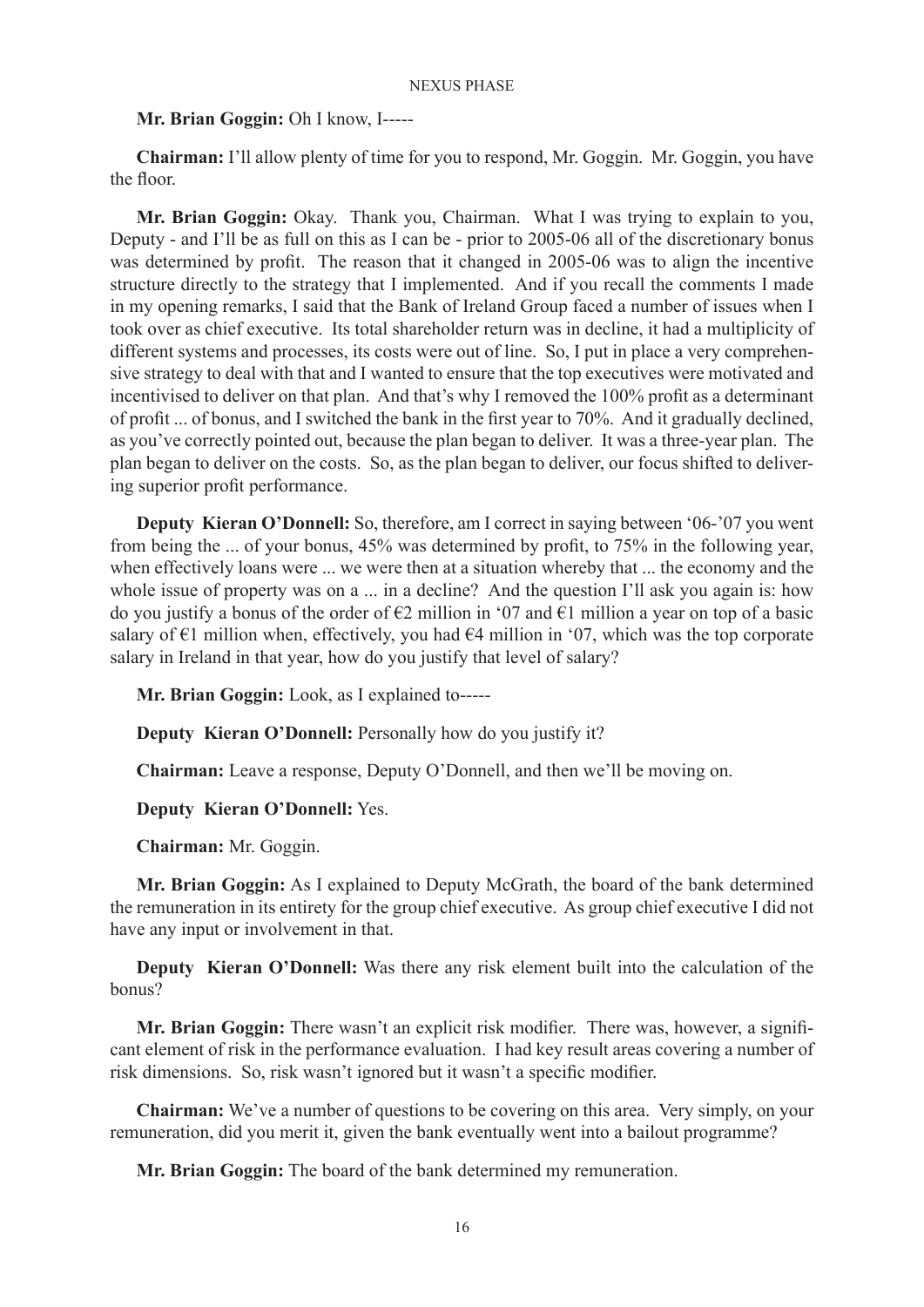### **Chairman:** Did you merit it?

**Mr. Brian Goggin:** If the board of the bank didn't deem that remuneration to have been merited in the context of remuneration structures at the time, I wouldn't have been paid it.

**Chairman:** And what's your view on the merit of it?

**Mr. Brian Goggin:** It wasn't for me to determine, Chairman.

**Chairman:** Okay, thank you.

**Deputy Kieran O'Donnell:** Can I just go back? The ... just I suppose to bring summary on this issue. You are saying effectively then that the bonus model revolved around in '06, '07, '08, the 75% based on earnings per share profit of the company and, in essence, it was based upon loans performing at a specific point in time. And the risk level of those specific loans in terms of the calculation of your bonus really wasn't a factor.

**Mr. Brian Goggin:** That is correct, Deputy, yes.

**Deputy Kieran O'Donnell:** Would you ... In retrospect Mr. Goggin, was that not in terms of looking back at the amount of taxpayers' money that's been put into the Bank of Ireland, was that not foolhardy on the part of Bank of Ireland?

**Mr. Brian Goggin:** Well, I think Bank of Ireland, you know, had quite a comprehensive remuneration configuration and governance process in place. Risk was considered. We had a highly sophisticated Basel II risk calibrated process. You know, determining the quality of a loan book went through a rigorous process. And, to be quite frank with you nobody saw, even in 2007, even in 2008, what was coming down the tracks. So I think, I think one of the lessons to learn from what Ireland has experienced and banking systems generally around the world, there needs to be a better link on a forward looking basis between remuneration and risk.

**Deputy Kieran O'Donnell:** So I suppose in summary, you feel based on your performance in Bank of Ireland that you were worth €4 million in 2007 by way of salary.

**Mr. Brian Goggin:** The board determined that, Deputy.

**Deputy Kieran O'Donnell:** Can I move on to -----

**Chairman:** We are going into an area of repetition. We have a series of questions we need to get through this morning so if I could push the Deputy to move on please.

**Deputy Kieran O'Donnell:** I'm just about to, Chairman. Can I move to B1, Vol. 1, page 55? A very quick question.

**Mr. Brian Goggin:** B1, Vol. 1. Hold on one tick. Yes, got you.

**Deputy Kieran O'Donnell:** It's about loans. And it says ... this is dated 27 January 2003. It says, second paragraph, ''The objective had been to allow BB to compete more effectively - in particular with Anglo-Irish Bank.''

**Mr. Brian Goggin:** Yes.

**Deputy Kieran O'Donnell:** Were you chasing Anglo Irish Bank in terms of market share for customers?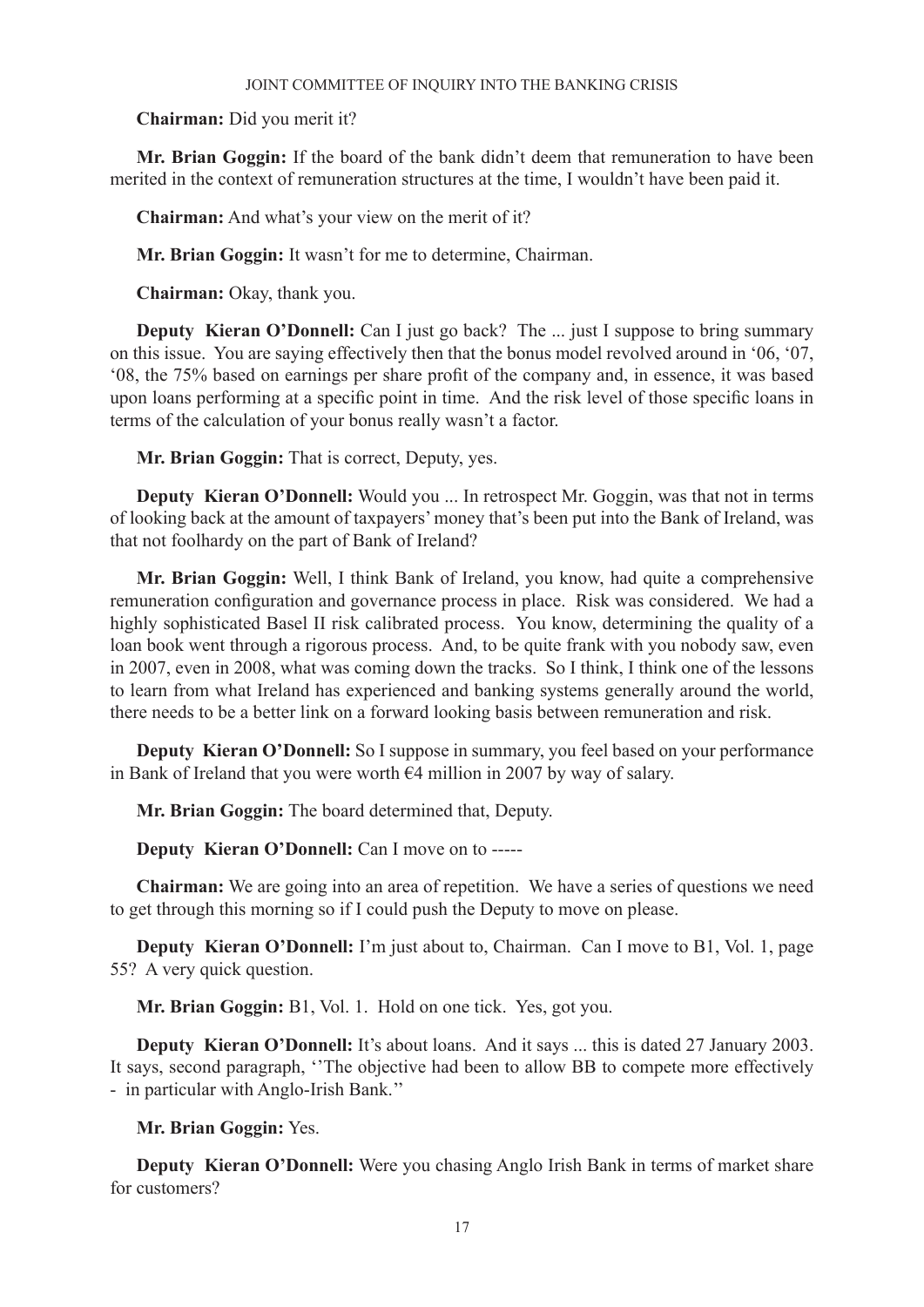**Mr. Brian Goggin:** No, the short answer to that question is absolutely not. I mean they were a competitor in the marketplace. It's interesting when you look at this comment. Here we have in 2003 the establishment of a specialised property finance unit within branch banking. We assigned to that unit highly experienced lenders. This was a trial that went on for two years. This is a very good example of how Bank of Ireland poked its toe into new territories initially. It did it by trial. Look at the amount of money that we gave this team to them  $-\epsilon 25$  million.

**Deputy Kieran O'Donnell:** Well can I in terms-----

**Mr. Brian Goggin:** And having a evaluated the trial we said to them, ''All of the experience looks very good, you actually can have €100 million.'' This is ... Anglo Irish Bank would lend that in a second. This was a very considered structured approach to taking on additional risk.

**Deputy Kieran O'Donnell:** But Mr. Goggin you specifically singled out Anglo Irish Bank, right? And I'm asking .. you've told me your answer. Can I move onto -----

**Chairman:** The purpose of this morning ... the engagement this morning Mr. Goggin is the behaviour of Bank of Ireland. If we can focus upon that matter, not other banks.

**Mr. Brian Goggin:** It was brought to my attention here.

**Chairman:** And I'll allow some scope in that area.

**Deputy Kieran O'Donnell:** Can we move onto new territories you spoke about yourself? B2, Vol. 1, page 15.

**Mr. Brian Goggin:** Page 50?

**Deputy Kieran O'Donnell:** Page 15.

**Mr. Brian Goggin:** Yes.

**Deputy Kieran O'Donnell:** One of the areas that at the time was Bank of Ireland were the bank that pioneered the 100% loan-to-value mortgage for home owners. And I noticed that the borrower's profile was main applicant's age profile is young with 54% aged 30 or below, 43% are from single applicants with a medium salary level of  $\epsilon$ 50,000 to  $\epsilon$ 60,000. Why did you go into that market because many of those people that would have received those mortgages, and you can see it in the profile and the way that we have received from Bank of Ireland in various representations at other committees, that the arrears with that group appears to be significantly higher than anywhere else? So the question I'm asking you ... that was back in ... this memo was November '05 -----

**Mr. Brian Goggin:** Yes.

**Deputy Kieran O'Donnell:** -----and you went into this market in August '05.

**Mr. Brian Goggin:** Yes.

**Deputy Kieran O'Donnell:** It happened under your watch, Mr. Goggin. Why did you go to that new territory?

**Mr. Brian Goggin:** Could I in answering your question, Deputy, just correct the record. Bank of Ireland did not pioneer 100% mortgages.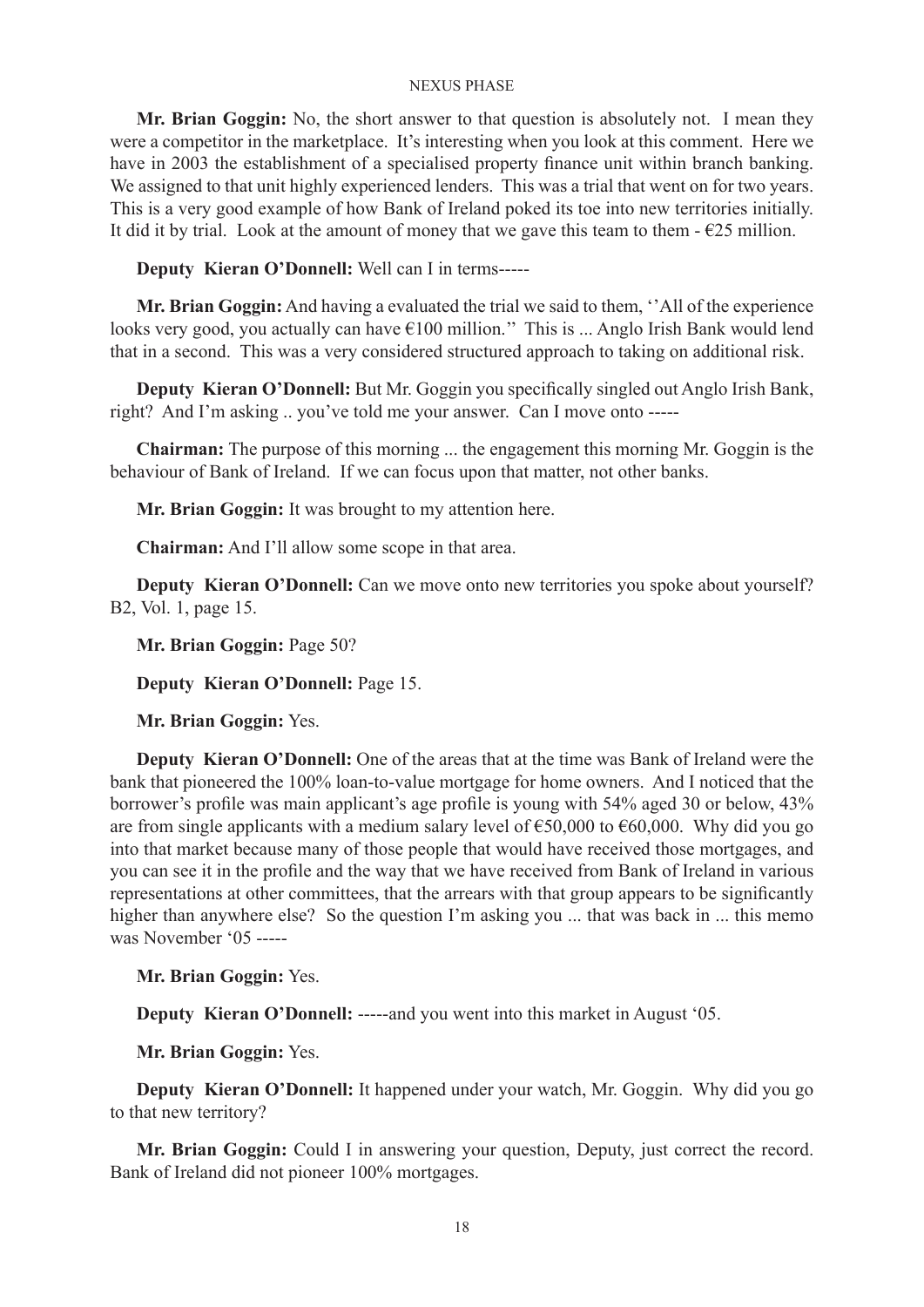### **Deputy Kieran O'Donnell:** For home owners.

**Mr. Brian Goggin:** Bank of Ireland came into the 100% home owner market after the practice had been established and we were losing market share.

### **Deputy Kieran O'Donnell:** To whom?

**Mr. Brian Goggin:** The pioneers of 100% mortgages was Ulster Bank through First Active. And we actually ... when the concept of providing 100% mortgages was first raised at a group risk policy committee, my recollection is it was declined and by the time we came to providing 100% mortgages, we were very much as a reluctant follower. It was to protect our franchise and, initially, the offering was to professionals. It was then broadened out to first-time buyers and, by definition, as things transpired, it was going to be a higher risk segment. That's why we didn't want to be in 100% mortgages.

**Deputy Kieran O'Donnell:** But you ... as the CEO of the bank you had discretion to decide whether you went into that market or not, Mr. Goggin. You had discretion, that was your call.

**Mr. Brian Goggin:** Yes, I think we...well, yes, as I said to you Deputy, we entered into this market reluctantly. You know I can add a little bit more colour to this if you wish.

### **Deputy Kieran O'Donnell:** Please do.

**Mr. Brian Goggin:** We were so opposed to 100% mortgages that when the Financial Regulator came to me ... I can't recall quite when. I think it must have been some time in mid 2006. I had a visit from the Financial Regulator who himself was expressing concern about the development of 100% mortgages in the marketplace. And he came to seek my view as to a remedy that he was proposing. And the remedy that he was proposing was to apply higher capital weightings to 100% mortgages.

And I can remember the meeting very well. My reaction to him was that he was wasting his time. And the reason I said that was that banks were running with surplus capital and that the imposition of a higher capital weighting would have zero effect in terms of changing the behaviour of banks but, to be helpful, I suggested to him that he immediately ban the provision of mortgages of more than 90%. I told him that I would come out and back him publicly. The reaction I got was it wasn't the role of the regulator to interfere in the market. To which my response was, this is the very time the regulator should interfere in the market. So, Deputy -----

## **Deputy Kieran O'Donnell:** What date was that?

**Mr. Brian Goggin:** This was around mid-2006.

**Deputy Kieran O'Donnell:** Mid-2006.

**Mr. Brian Goggin:** I'm not for a second -----

**Deputy Kieran O'Donnell:** Was that with the Financial Regulator at the time?

**Mr. Brian Goggin:** I'm not for a second defending Bank of Ireland's entry into the 100% segment. I am merely explaining the circumstances which saw us enter it.

**Deputy Kieran O'Donnell:** In hindsight, should you have entered that market?

**Mr. Brian Goggin:** No.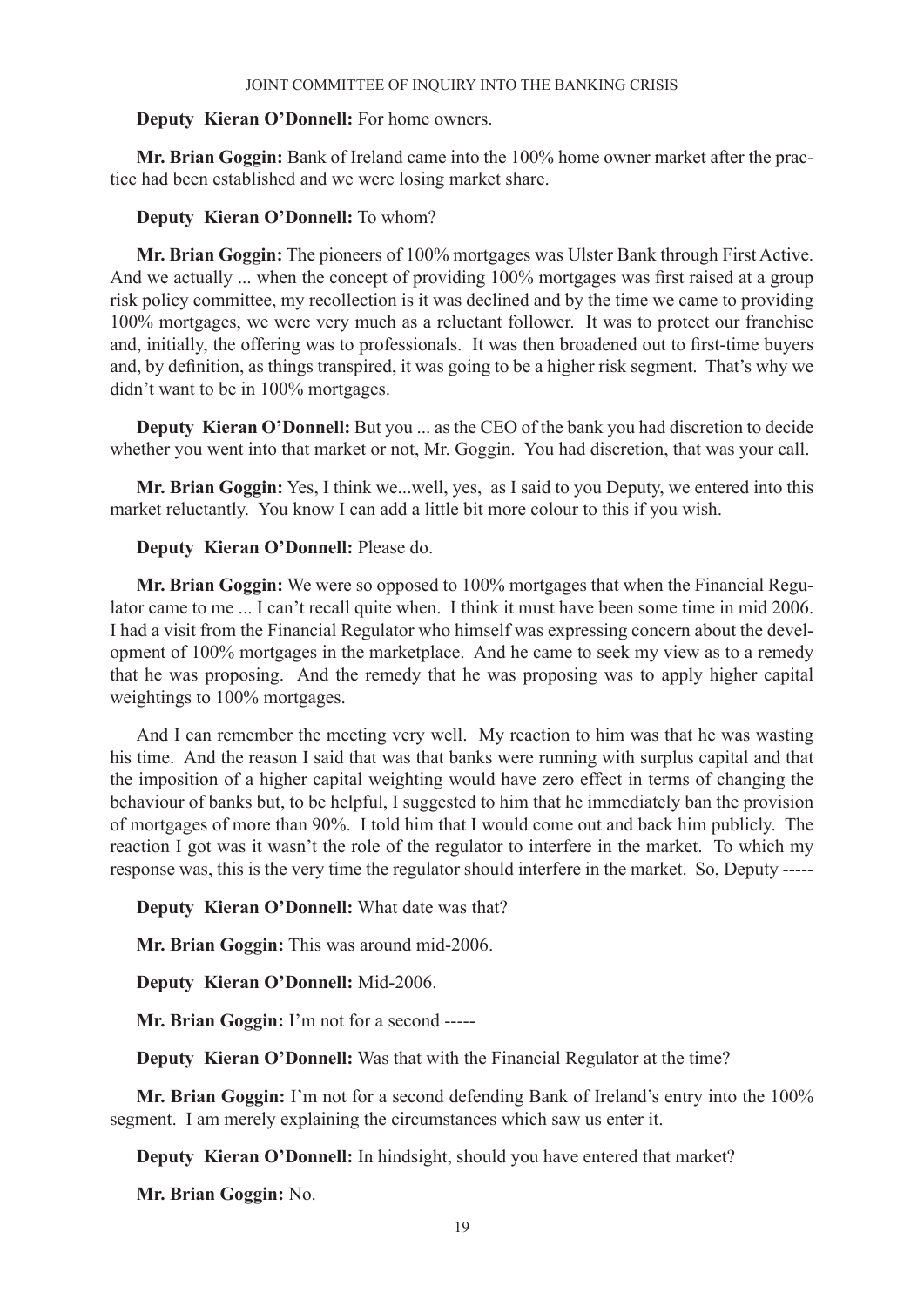**Deputy Kieran O'Donnell:** Okay. Can I move onto BOI - Vol. 1, C3b. I want to go to -----

**Mr. Brian Goggin:** CB -----

**Deputy Kieran O'Donnell:** C3b, page 20.

**Mr. Brian Goggin:** Got it. Yes.

**Deputy Kieran O'Donnell:** I want to direct you to a paragraph 3, Government Guarantee.

**Mr. Brian Goggin:** Yes.

**Deputy Kieran O'Donnell:** This is from a memo, group liquidity committee minutes, 29 September 2008, basically the day before or the night before of the guarantee. And it reads ... ''Government Guarantee'' is the heading. Yourself ... BJG, which I assume is yourself?

**Mr. Brian Goggin:** That's correct.

**Deputy Kieran O'Donnell:** "The Committee prepared a draft of such a guarantee [this is the guarantee] and the list of institutions that it should cover for use by the BJG [Brian Goggin] in his meeting later that evening", which was basically with the Government and with the other banks in Government Buildings. So can I ... what document is that minute referring to, Mr. Goggin?

**Mr. Brian Goggin:** Well, Deputy, when I received the core documents and I read this piece I said, ''What is this about?'' I have absolutely or had absolutely no recollection of a document being drafted, and for the record, there was no document, and I'll refer you to Bank of Ireland**,**  Vol. 2, page 23 - a letter from the group secretary of the Bank of Ireland in relation to this matter and as you will see in that letter, because I actually put a request in to Bank of Ireland to be honest with you, I had no recollection of this particular minute - I asked for sight of the guarantee, it is going back six years in time.

**Deputy Kieran O'Donnell:** We've had various, we'll say people, in before us and I would just ... it kind of brings in analogies like the dog stole my copybook, that ... the worry here is that we are seeing various publications and minutes saying that there was a guarantee in place, a draft guarantee brought by the two institutions that went to the Government on the night. So we have minutes of the group liquidity committee minutes, basically which are obviously prepared at that time by L. Cooney, whoever L. Cooney was.

**Mr. Brian Goggin:** Yes, he was secretary to the committee.

**Deputy Kieran O'Donnell:** Okay. Now, the question is, is that we have contradictory evidence here Mr. Goggin, which ultimately we need to bring ... so do you see the contradiction?

**Mr. Brian Goggin:** Of course I do, and to be quite upfront about it, I told you I ... when I read it and I received my core documents two weeks ago, I said what is this about, I have no recollection of it. Now it's quite possible that I wouldn't have a recollection given the passage of time but I requested a copy of the guarantee from the bank. I certainly have no memory of any guarantee being drafted by Bank of Ireland on that night and furthermore I have absolutely no recollection of having any piece of paper with me when I was in Government Buildings for lots of hours that night. And Deputy, I refer you to the letter that was submitted to the inquiry dated 20 April 2005. It is written by the group secretary and this was in response to me inquiring where is the draft guarantee and it reads: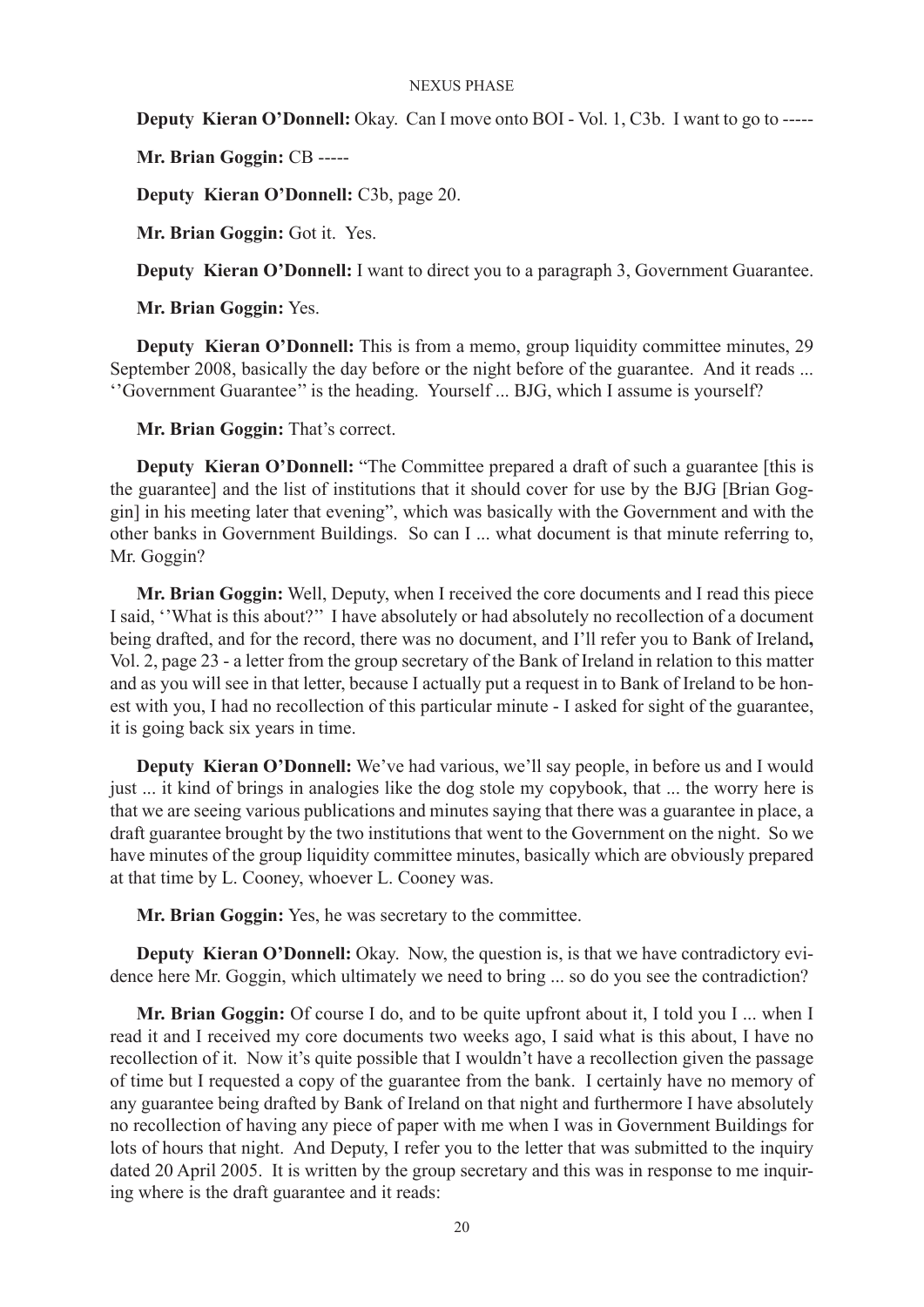I have checked with a number of the people who attended the meeting including the person who subsequently prepared the minutes. They recall a discussion in relation to the meeting with government which was to take place later that evening but have confirmed to me that a draft guarantee was not prepared. The minutes of 29 September 2008, insofar as they refer to a draft guarantee being prepared, are, therefore incorrect. [And the last sentence in that paragraph reads] All of the people confirmed that no draft guarantee or listing of institutions to which it might be applied was produced or communicated to anybody.

So the minute is incorrect.

**Deputy Kieran O'Donnell:** Okay, well can I just ... a couple of final questions. On the night of the guarantee, was Bank of Ireland solvent?

**Mr. Brian Goggin:** Yes, absolutely.

**Deputy Kieran O'Donnell:** And in various ... we had Mr. Sheehy in, former CEO of AIB in here yesterday. He stated that on the night of the guarantee that yourselves and AIB had concerns about what was being drafted by Government in terms of the guarantee about the whole area of the Financial Regulator looking for a line in terms of the solvency of the banks. Did you object to that line being put in to the draft being issued by Government?

**Mr. Brian Goggin:** I can't quite recall. I think it was a position taken more strongly by AIB but I do recall the discussion quite clearly and I would have been supportive of the view that they were expressing.

**Deputy Kieran O'Donnell:** So you would have had no difficulty with a draft being issued by Government on the night that the banks were solvent?

**Mr. Brian Goggin:** No, no, no. I said I was supporting the position as described by Mr Sheehy yesterday.

**Deputy Kieran O'Donnell:** Why would you support that position when in essence, at that moment in time, you would have thought the guarantee purely related to the four institutions and not to Irish Nationwide and Anglo?

**Mr. Brian Goggin:** It was specifically in the context of the guarantee applying to the six banks that I would have had the concern because the wording as proposed would have included two banks that I would have had concerns about.

**Deputy Kieran O'Donnell:** Can I just go back to ... you made reference there that Mr. Cowen was very much in charge of proceedings on the night of the guarantee and that Mr. Lenihan was interacting. Could you just put a bit of colour to that particular ... just describe on the night what was happening?

**Mr. Brian Goggin:** Well, it was a fairly fraught occasion. Remembering who said what is extremely difficult.

**Deputy Kieran O'Donnell:** When you say "fraught", what do you mean?

**Mr. Brian Goggin:** Well the whole circumstances that we were dealing with, I mean ... the day and the night, the entire day and the night of 29 September was the worst day of my life. The pressure, the stress, the issues I was trying to deal with, I mean it was, it was incredibly stressful and traumatic, as it was for the Government members present that evening and the of-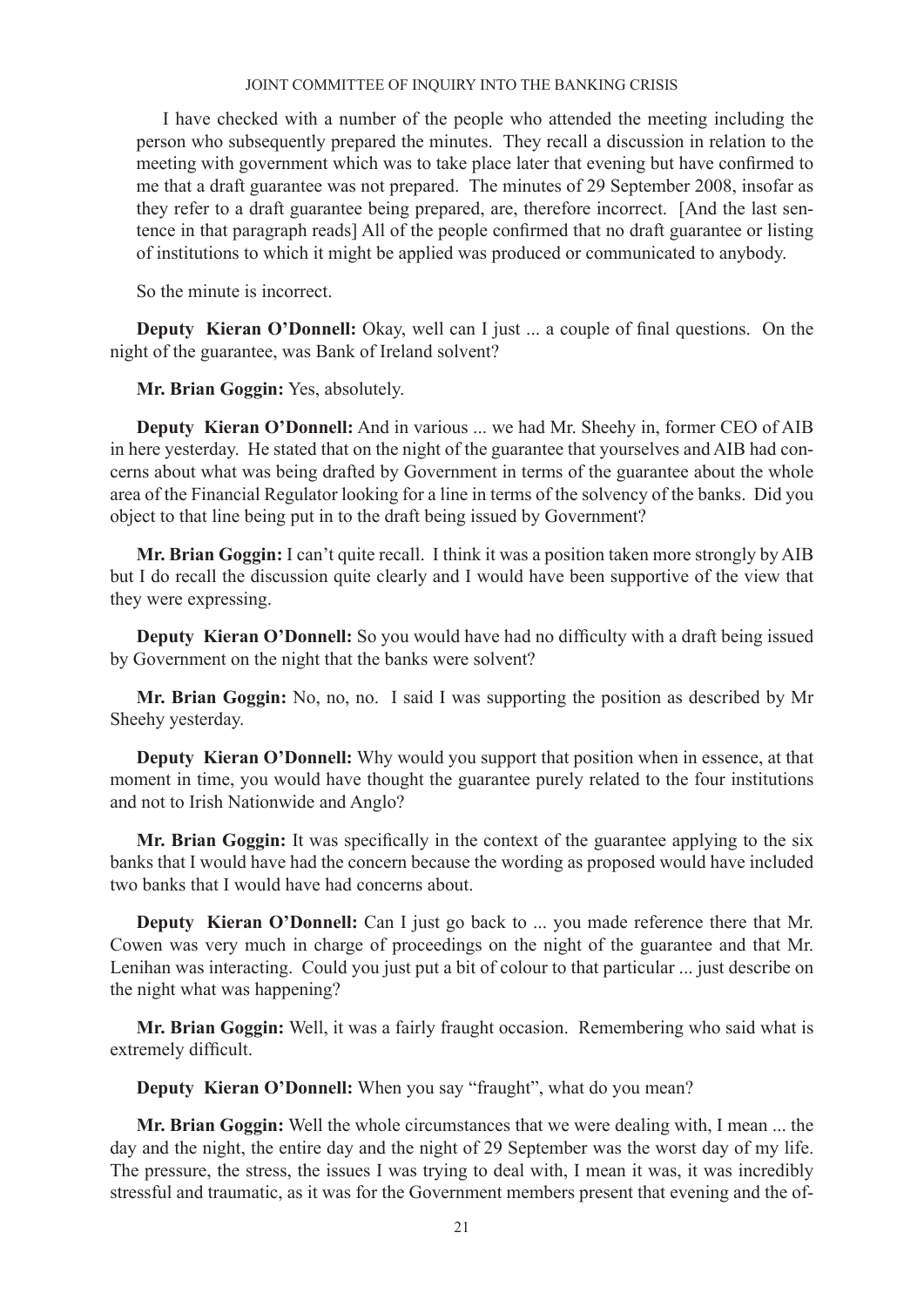ficials. My recollection of the room, and I can kind of picture the room as I am thinking back on it, the Taoiseach was at the top of the table, he was chairing the meeting, he was very much in charge. But most of the interaction was conducted by the Minister for Finance.

**Deputy Kieran O'Donnell:** When you say interaction, what do you mean by interaction?

**Mr. Brian Goggin:** Discussion -----

**Chairman:** Deputy, you are running out of time now and running out of questions.

**Deputy Kieran O'Donnell:** Go on, sorry, please elaborate.

**Mr. Brian Goggin:** Discussion, looking for views, questions, input. Officials tended to be, in that environment, somewhat subservient to a Minister.

**Deputy Kieran O'Donnell:** And what guarantee was Bank of Ireland looking for from the Government on the night?

**Mr. Brian Goggin:** In the context of Anglo Irish Bank defaulting the following day and in either of a scenario of -----

**Deputy Kieran O'Donnell:** Specifically for Bank of Ireland now.

**Mr. Brian Goggin:** Specifically?

**Deputy Kieran O'Donnell:** Deposits.

**Mr. Brian Goggin:** Sorry, excuse me Deputy, I misunderstood you. The content ... what was covered by the -----

**Deputy Kieran O'Donnell:** Correct, what were you looking for?

**Mr. Brian Goggin:** I had a number of discussions with colleagues of mine in the bank, either before I went down to Government Buildings that evening, and certainly during the course of the evening when I was kicking back and forth in terms of trying to solve the Anglo issue. I did discuss with my colleagues from the capital markets and treasury side of the business what, in their view, should be covered.

**Deputy Kieran O'Donnell:** Had you bonds maturing? I know I am running out ... I just want you to give me a, flesh out what you wanted, deposits, senior bondholders, had you bonds maturing?

**Mr. Brian Goggin:** No, the bank ... actually that night I had no idea of the maturity profile of the bond portfolio in Bank of Ireland but what we did offer into the room, when asked for an opinion on what should be covered, it was very clear. Having had that dialogue with my colleagues over the course of the evening the Bank of Ireland position was that senior creditors clearly needed to be covered, junior creditors insofar as they were dated instruments and we didn't feel that undated juniors should be covered because they were akin to permanent capital. Now there was a reason for this. The reason that we suggested that junior dated should be included was that were concerned about the crossover between junior dated and junior ... and senior bondholders, senior creditors. We were also concerned that that very same population, it was a crossover to the sovereign. So, in terms of, and the primary purpose of the guarantee was to ensure stability of the banking system, it was important from our perspective to ensure that that stability was achieved and that the capacity of the banking system and the sovereign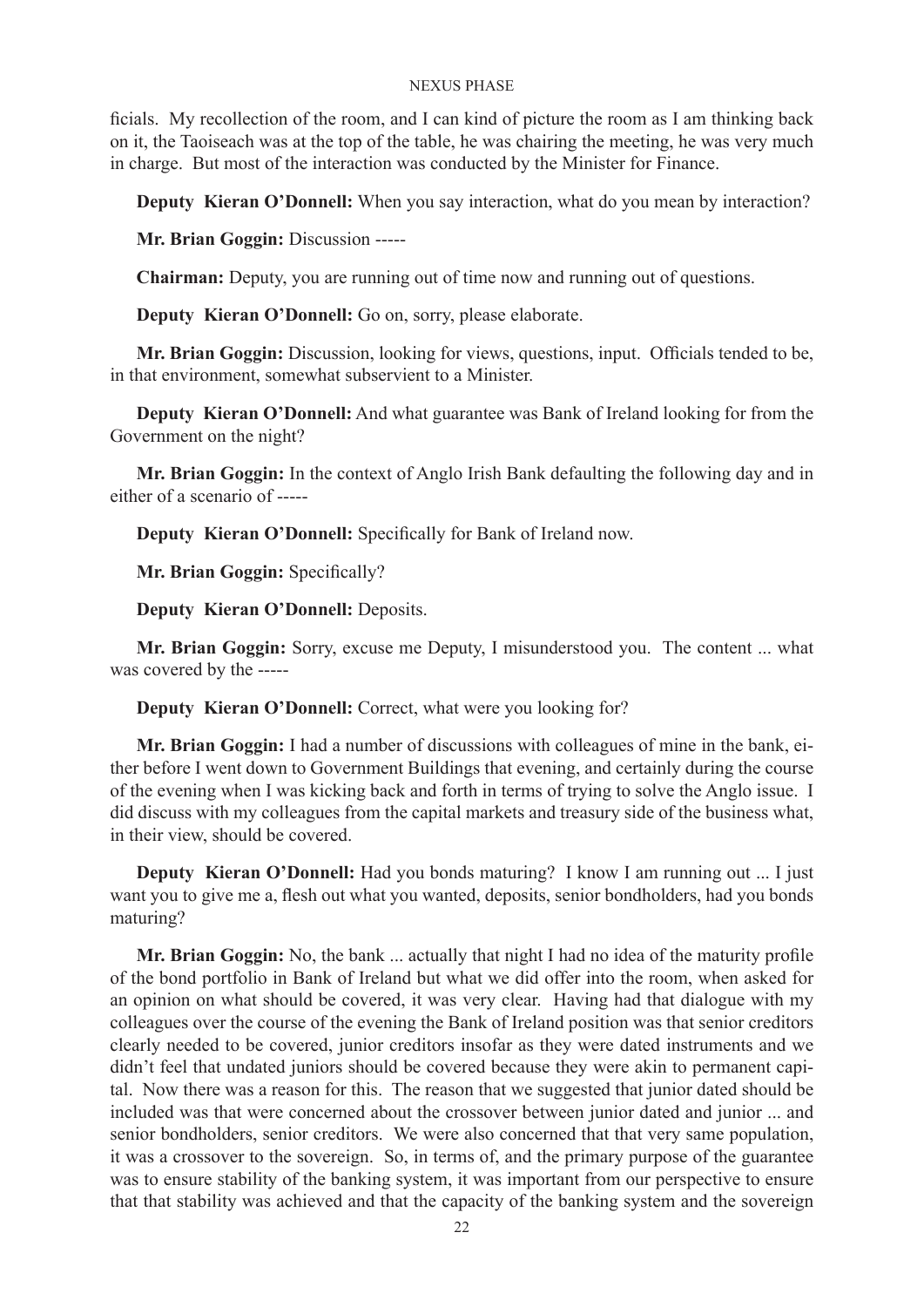would not be impaired in terms of accessing the very individuals who are both providers of dated subordinated and senior bonds.

**Chairman:** Sorry you are out of time Deputy, I need to bring it back, one very short question, you are way over time now.

**Deputy Kieran O'Donnell:** One brief ... it is very short. So you looked for the lower tier 2 subordinated debt to be included?

**Mr. Brian Goggin:** Dated subordinated yes.

**Deputy Kieran O'Donnell:** Lower tier two?

**Mr. Brian Goggin:** Well, dated subordinated.

**Chairman:** I just want to wrap up a few matters with you before we take a coffee break there Mr. Goggin. On the issue of the ... you are correct, Bank of Ireland did not introduce 100% Irish ... mortgages into the Irish market. In your account to the inquiry this morning, you said that it was mid-July 2006 or so was when you met with the regulator on this issue yes? Sometime in around -----

**Mr. Brian Goggin:** Yes, it would have been after the period that we introduced them ,100%, which was November 2005, so I think it was mid-2006.

**Chairman:** And you were quite explicit as to what your view on that product actually was, to the committee here this morning.

**Mr. Brian Goggin:** I was.

**Chairman:** Is there a record of that meeting?

**Mr. Brian Goggin:** I don't believe there is unless I reported it to the board and it's in the board minutes or in my chief executive's report to the board.

**Chairman:** Could Bank of Ireland assist the committee in establishing whether there is a record or not of that?

**Mr. Brian Goggin:** Yes, I am sure Bank of Ireland could indeed Chairman.

**Chairman:** Okay thank you. On the issue of the guarantee which is one question on that, in your view, was it the best or the correct or the wrong solution and was it the decision that you expected?

**Mr. Brian Goggin:** Well, I think as I ... I used words there earlier on that the Government had a dreadful predicament ... I don't know what other advice the Government got on the night. I was not, as you will be aware, a party to the decision. So I don't know what other options or inputs they considered. But I think, you know, given the circumstances at the time, I don't think they had much by way of an alternative option.

**Chairman:** Was it your view, leaving the building that night, or was it not your view, that regardless of the timing ... were you of the view that Anglo and Nationwide were going to be nationalised?

**Mr. Brian Goggin:** No, I was not.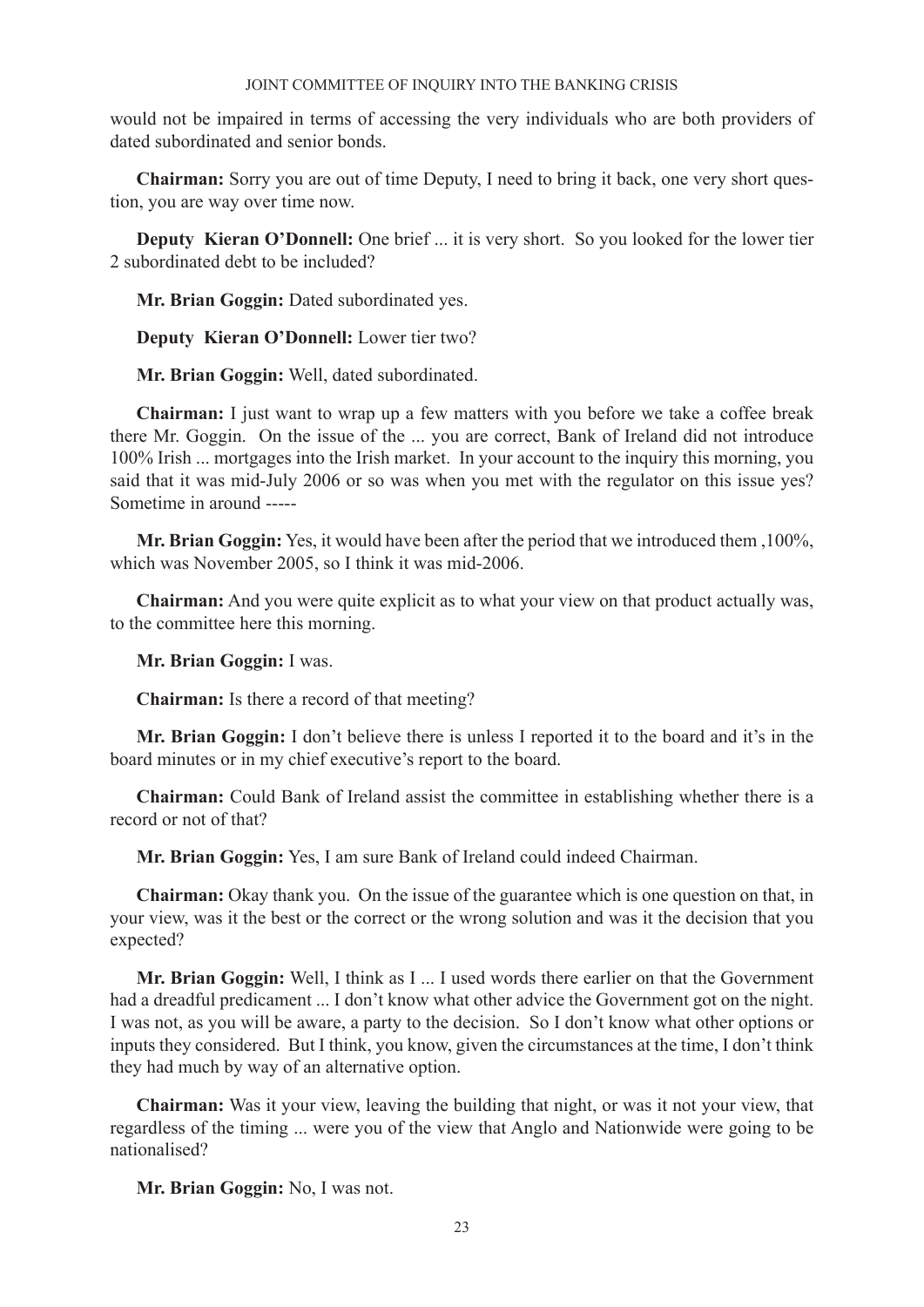**Chairman:** And were you surprised or not surprised that they were included in the guarantee the same as everyone else?

**Mr. Brian Goggin:** No, I was perfectly clear that once I returned into the room and informed the Government that we could provide  $\epsilon$ 5 billion, it was at that juncture, my recollection is, that I was informed that the guarantee was going to be a blanket guarantee covering all banks-----

**Chairman:** Okay, thanks-----

**Mr. Brian Goggin:** -----so I left Government Buildings believing there to be a six-bank guarantee.

**Chairman:** Okay, I just want to return to ... it's just a question hanging over from some of your engagement there with Deputy McGrath this morning, and that's the issue of loan-deposit ratios, and the acceptable level at the moment or the guideline now seems to be of, maybe 100%-120%, if I'm correct, yes?

### **Mr. Brian Goggin:** Em-----

**Chairman:** Okay. Just to deal with the fact that deposits can move very, very swiftly: this is something that's in the bank that somebody can come in this afternoon and take from you because it's their money. This is a very, very rapid moving area of finance. Given the swiftness of that ... and you say that they've reached levels of 150% with Bank of Ireland during that period. Is that correct?

**Mr. Brian Goggin:** Loan-to-deposit ratio?

**Chairman:** Yes.

**Mr. Brian Goggin:** Yes, I think Deputy McGrath pointed to a figure of 153% in the documents. I think it may, in fact, have been higher.

**Chairman:** It went to 176%, okay.

## **Mr. Brian Goggin:** Yes.

**Chairman:** So you were ... the increase ... the continued increase in this area and the increase of the asset size of the books, could that not only lead to further exposure to wholesale markets, which would have seen the problems that were actually happening out there?

**Mr. Brian Goggin:** Would have seen which, Chairman?

**Chairman:** Would it not ... the increase in exposure that was happening because of-----

**Mr. Brian Goggin:** To the wholesale markets?

**Chairman:** Yes, to the wholesale markets.

**Mr. Brian Goggin:** Yes.

**Chairman:** What was your view of that? Were you not creating a situation where you would become very, very vulnerable to the wholesale market-----

**Mr. Brian Goggin:** No, I mean, the wholesale-----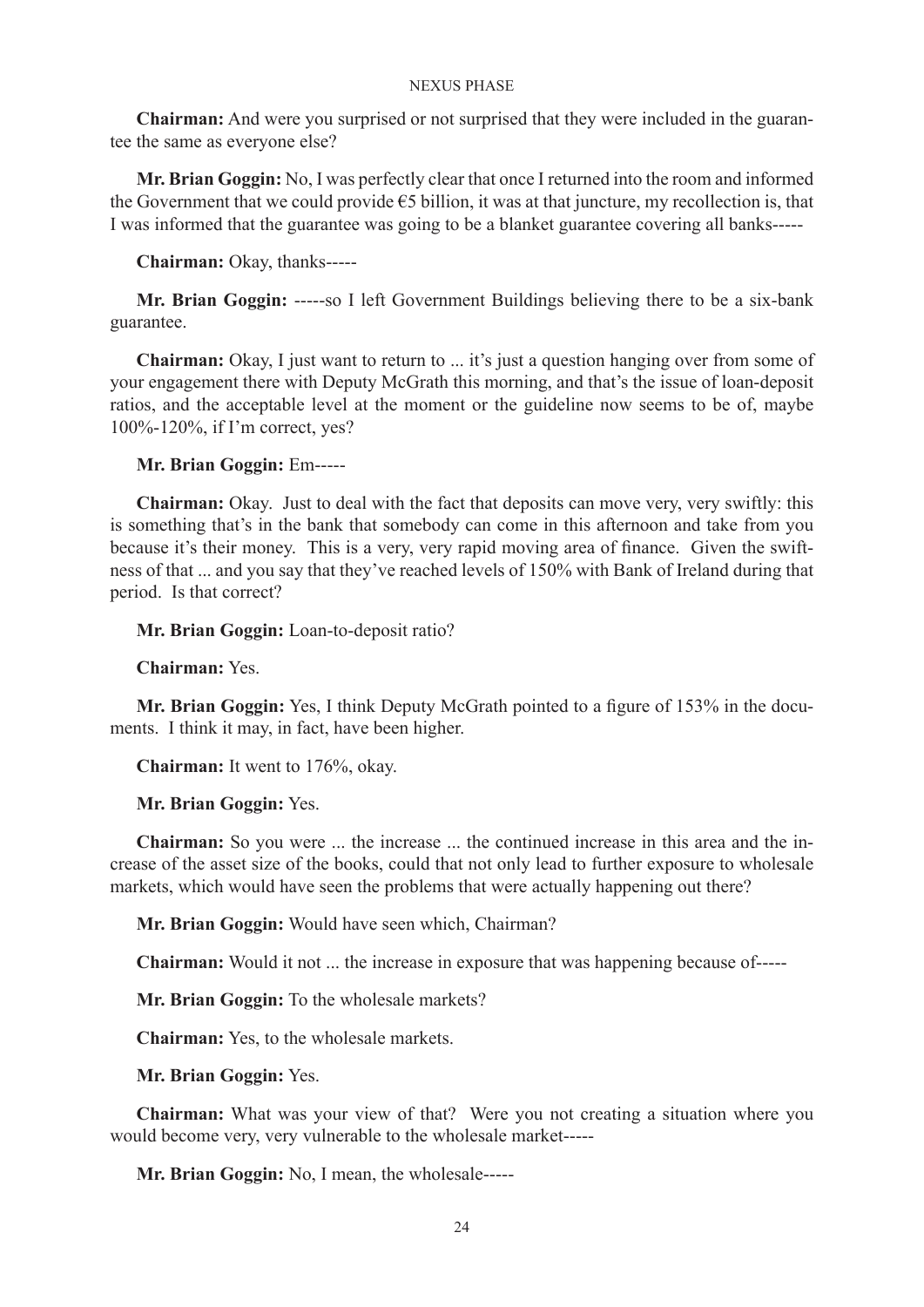### **Chairman:** ----- because of this?

**Mr. Brian Goggin:** No, the wholesale markets were, you know, at the time a very established source of predictable funding. I mean, you'll see from the paper, we'd a series of programmes in place. You know, there was French commercial paper, dollar commercial paper, sterling commercial paper. There was asset covered bonds. There were securitisations, mortgage-backed securities, commercial mortgage-backed securities, a whole bunch of different instruments. I mean ... you know, this was an extremely broad, deep, and liquid market. Nobody envisaged that this source of supply was going to get choked off.

**Chairman:** But in the Nyberg report ... and I can pull up the document ... but in the general comment in that is that you were ... the issue of borrowing long or ... and that ... you were lending short ... and lending long-----

**Mr. Brian Goggin:** Borrowing short and lending long.

**Chairman:** -----and borrowing short, which is in the Nyberg report. Was that not at the crux of all this?

**Mr. Brian Goggin:** Yes, but, look, I mean, I've been ... I was in banking for 40 years. I was a very experienced banker. Throughout my working life there was an operational gearing in the banking model where banks borrow short and lend long. You know, banks lend for mortgages. Half of Bank of Ireland's ... or 44% of Bank of Ireland's mortgages ... or 44% of Bank of Ireland's total lending was in mortgages. Mortgages are lent for 25 or 30 years. We didn't have any funding coming anywhere near that maturity profile. So you have a fundamental and structural imbalance in the funding mix in a conventional bank.

**Chairman:** And at any time did the bank consider slowing its asset growth and taking a more conservative approach?

**Mr. Brian Goggin:** Well, I mean, the bank's ambition in the mid-2000s onward was to grow earnings per share by mid-teens. You know, we felt ... and we were wrong in this. We felt that we could grow the asset base across all of our portfolios in the order that we were doing and that that was a safe thing to do, both from a risk and a funding point of view.

**Chairman:** Just one final question before we go to the break, so, Mr. Goggin, and that is ... it relates to core documents, Bank of Ireland - Vol. 1, B1.

**Mr. Brian Goggin:** B1.

**Chairman:** B1, pages 95-98.

**Mr. Brian Goggin:** Sorry, hold on there.

**Chairman:** Yes, sure.

**Mr. Brian Goggin:** My papers now have gotten mixed up.

**Chairman:** Take your time.

**Mr. Brian Goggin:** B1, yes, 90? Sorry, give me the numbers again.

**Chairman:** Pages 95-98.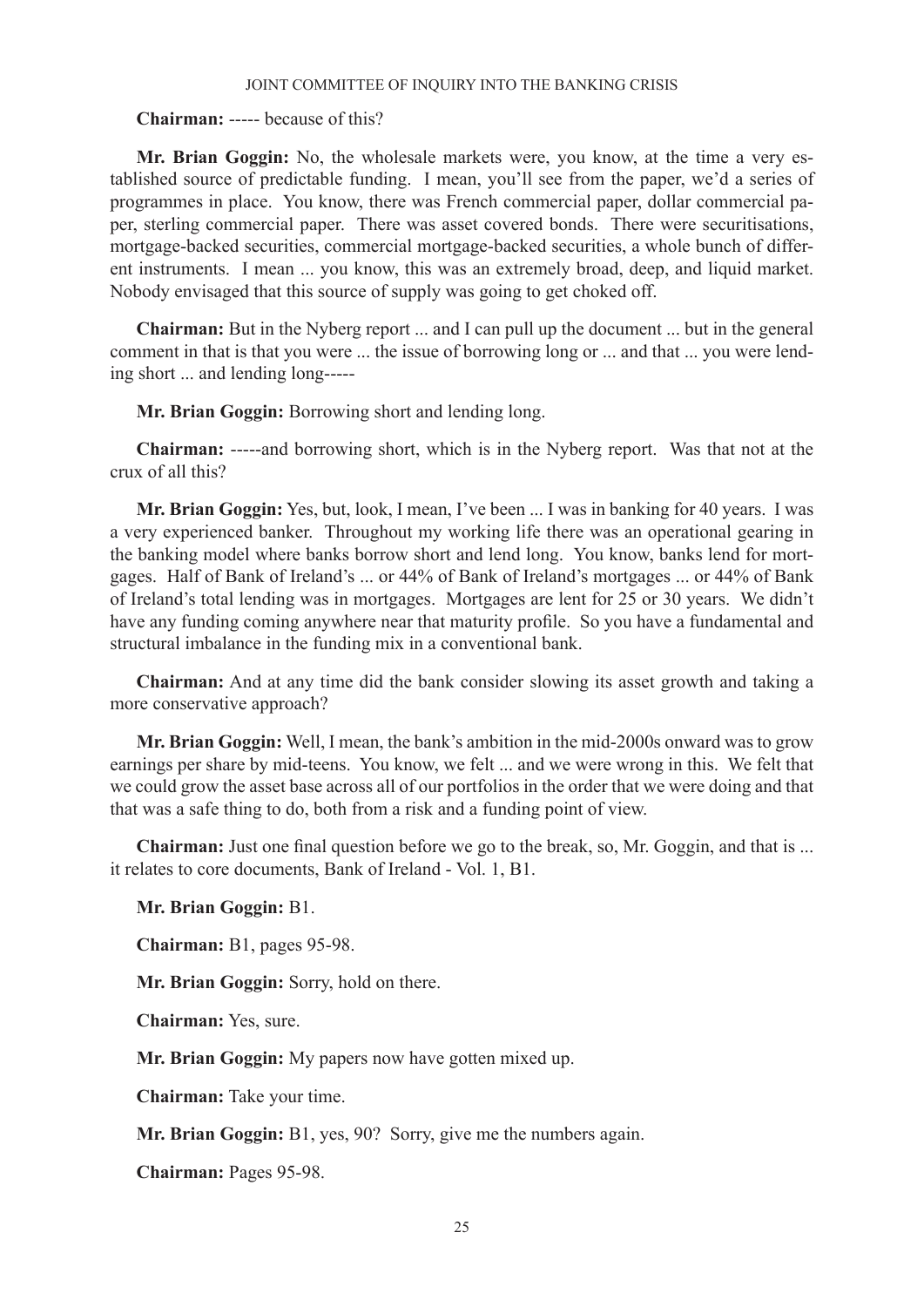## **Mr. Brian Goggin:** 95?

**Chairman:** Yes. And I'll be taking this in a generalised approach so I-----

**Mr. Brian Goggin:** Yes, yes, okay.

**Chairman:** -----won't be taking you through it page by page.

**Mr. Brian Goggin:** Yes, yes, okay.

**Chairman:** On core documents, BOI - Vol. 1, B2, so it's just for the record, pages 63-67. And what we're looking at here is property concentration in the group's loan book and sectoral exposures, so on.

## **Mr. Brian Goggin:** Yes.

**Chairman:** And what's been demonstrated here is a level of exposure of property lending. And the lending ... that this was regularly commented upon in the GRPC ... and in December 2007 ... and it noted that 44% of all non-mortgage lending is into property. So there's sectoral concerns ... lending concerns in the particular sectors now developing. And when the figures for mortgage lending and property construction lending are amalgamated, the results are in or around 70% of the bank's entire loan book related to the property in one form or another. So given that level of overall lending which was property-related, should there have been a higher level of concern in the bank at the time?

**Mr. Brian Goggin:** Well, I mean, your articulation of the numbers are statement of fact. Bank of Ireland was very comfortable pursuing a strategy where half of its risk assets were in residential mortgages. We deemed that form of lending to be an extremely safe form of lending. And, you know, there's nothing wrong with property lending. The question is: how diversified is your risk and how good is your underwriting? But, look, we know that in the final analysis it was a segment of the property and construction, i.e., the land bank section ... segment, where the main difficulty arose.

**Chairman:** But was there any contingency in there that if employment rates fell into the future ... because, as Nyberg and other reports have demonstrated, there's a systemic relationship to house values-----

## **Mr. Brian Goggin:** Yes, yes.

**Chairman:** -----and people's ability to get work. Was there any cognisance that we were at record employment levels at that time - almost considered 100% employment ... that if employment levels fell, would there be an exposure and an inability, as Deputy O'Donnell explained, with people's ability not to pay back their loans?

**Mr. Brian Goggin:** Yes, you're absolutely quite right, Chairman. I mean, the single biggest risk factor in lending for residential mortgages is employment. That is the ultimate determinant of whether a person gets into arrears or not. It's not about the value of the property. It's not about whether it's positive equity or negative equity. It's about persons' earnings and the continuity of those earnings. Yes, we ran various scenarios showing unemployment rising. I think some of the hypothetical stress tests that were ... came in from the Central Bank in '06 and '07 had unemployment numbers running up to 8% and 9%, but at those levels they were well within our tolerance and capacity to absorb.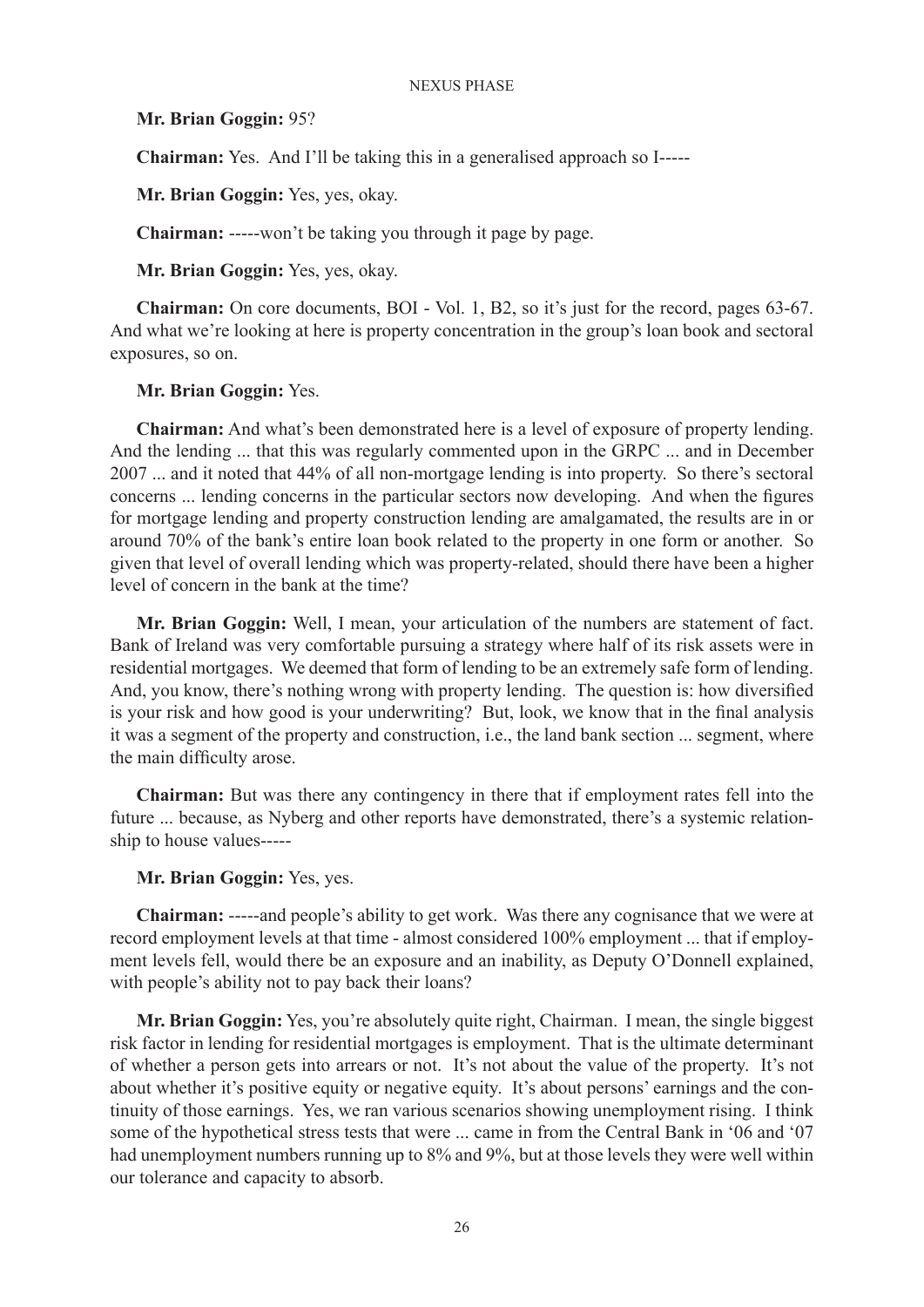**Chairman:** But it was a matter of general public discourse or record at the time - I don't need to go into citation - that the Irish construction sector and development sector was in about 24% of the Irish economy-----

## **Mr. Brian Goggin:** Yes.

**Chairman:** -----twice above what the European rate ... or normal rate, which is around 10% or 12%, is currently at 6% or 7%, and it needs to get back to the European average.

## **Mr. Brian Goggin:** Yes.

**Chairman:** But it was 24% of the Irish economy. So that's not just that it's operating on a balance sheet. That's 24% of the Irish working population inside, or practically as well.

## **Mr. Brian Goggin:** Yes, yes.

**Chairman:** And the compound concerns that would arise out of that, was that ever on the radar of Bank of Ireland?

**Mr. Brian Goggin:** No, we were conscious that construction activity as a portion of GDP was high. And, I mean, you know, when you look at this ... I mean, this was a much broader issue than just mortgages and banking. It goes right to the core of economic management and fiscal policy and taxation policy. But, you know, we viewed Ireland at that point, and many of the reports ... independent reports point to Ireland catching up. We had a big growth in employment. We had a demographic where two thirds of the population was under 44 years of age. On average, the Irish demographic was ten years younger than the European demographic. So there was a huge catch-up. We had a huge investment in infrastructure. I mean, a lot of that property and construction was in infrastructure. So I think, again, a lesson to learn from your work is, you know, ensuring there is some balance in any disproportionate degree of activity in the broader kind of macroeconomic policy.

**Chairman:** All right, thank you, Mr. Goggin. I now propose that we break until 10.50 a.m., and, in doing so, can I remind the witness that once he begins to give his evidence, he should not confer with any person other than his legal team in relation to his evidence or matters that are being discussed before the committee? With that in mind, I now propose we suspend the meeting until 10.50 a.m. and remind the witness that he's still under oath until we resume. Is that agreed? Agreed.

## *Sitting suspended at 10.29 a.m. and resumed at 10.57 a.m.*

**Chairman:** Are we back in ... quorum? We are indeed. With that said, I'd like to go back into public hearings with immediate effect. Is that agreed? Mr. Goggin, just very, very briefly, just to clear up one item. On the night of the guarantee, were you and AIB in the same room for the duration of the evening or were you in separate rooms, and in your meetings with either the Taoiseach or Mr. Lenihan, the Finance Minister at the time, were you together during all of those periods?

**Mr. Brian Goggin:** Okay. When we arrived initially in Government Buildings for the 9.30 p.m. meeting we were both ... or the four of us were together in one room until 11.30 p.m. At all of the meetings, perhaps bar one, with the officials, AIB and Bank of Ireland, from my recollection, were always together. I think we might have been separate during the discussion on which subsidiaries of the two banks should be covered by the guarantee. Apart from that, my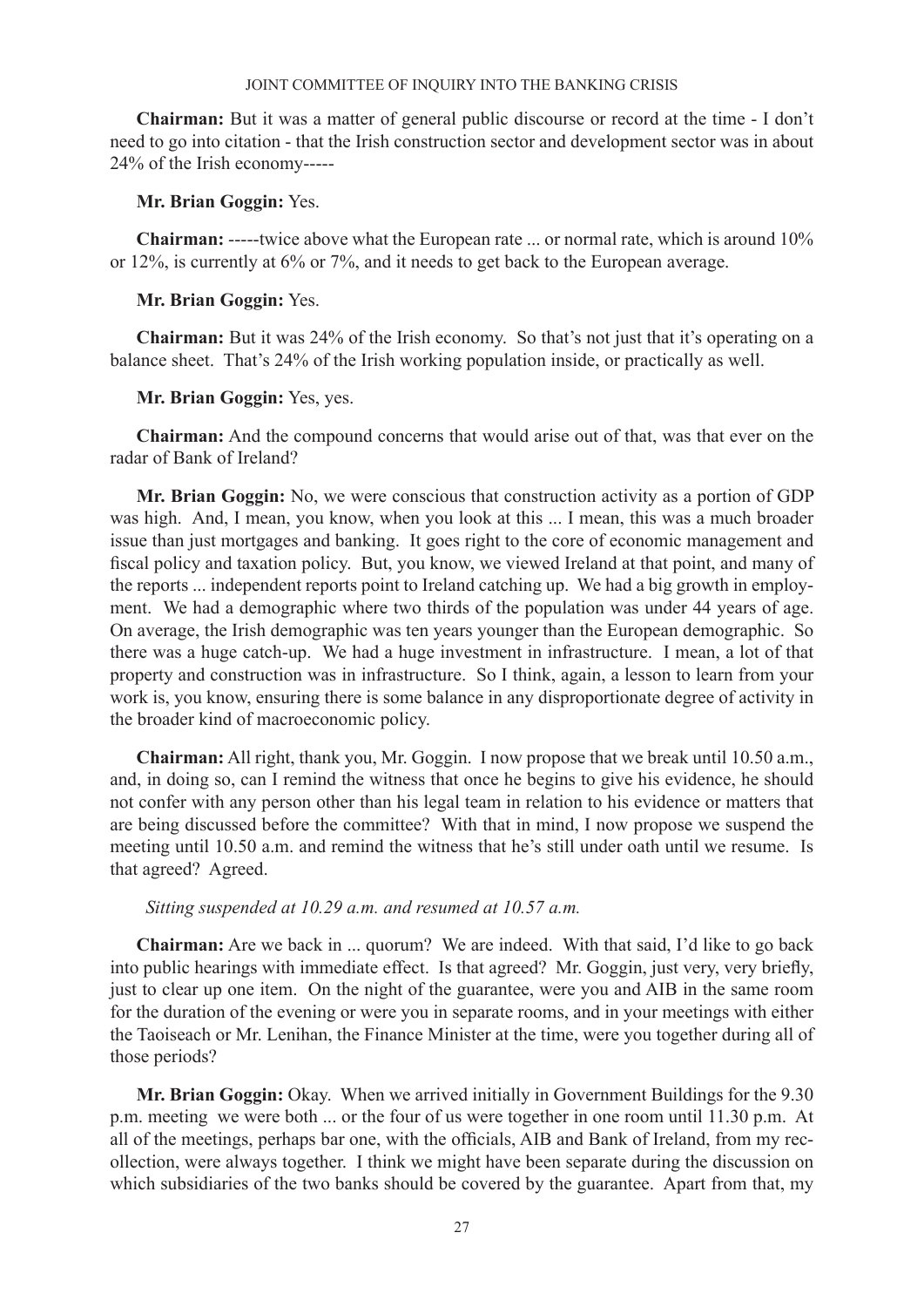recollection is that BOI and AIB were always together. Sorry, and there's one other exclusion. When both of us were considering the provision of the  $\epsilon$ 5 billion, we were in separate rooms dealing with that.

**Chairman:** This is €5 billion for Anglo?

**Mr. Brian Goggin:** Yes.

**Chairman:** Thank you. Just one other matter with regard to Deputy O'Donnell's question, in regard to tier 2 ... lower tier 2 subordinated debt. Bank of Ireland's position on that was that was to be protected, yes?

**Mr. Brian Goggin:** That dated subordinated was to be included in the guarantee, yes, not undated.

**Chairman:** Okay, thank you.

**Mr. Brian Goggin:** And for the reason I explained.

**Chairman:** Okay. I will bring you back in again Deputy O'Donnell, as we wrap up. Just to move on. Deputy Pearse Doherty. Deputy you have ten minutes.

**Deputy Pearse Doherty:** Thank you, a Chathaoirligh, agus fáilte chuig an gcoiste fiosrúcháin. Can I begin by asking in relation to the Bank of Ireland strategy 2004 to 2009? The earnings per share and the profit before tax targets 15% plus growth per annum, which might appear ambitious in a relatively mature market. What was your view on this and did this lead to going into areas of higher risk?

**Mr. Brian Goggin:** No. I do not believe so, Deputy. I mean, the expression of strategy and boiling it down to an EPS kind of target is to simplify it. The EPS is an outcome of the strategy, which is pretty obvious. Did the desired outcome influence the level of growth? No, I think the level of growth was built up from all of the different components of the group. We decided that we would stick to our core geographies. We looked at a whole array of different areas of possible expansion. We came back to our core markets in our core businesses. And the level of growth that we envisaged to produce an earnings per share in mid-teens was a function of a multiplicity of moving parts.

**Deputy Pearse Doherty:** And at that time, and we've heard that ... you provide evidence in relation to the pilot scheme, but you did start to go into high risk areas. Is that correct?

**Mr. Brian Goggin:** I'm not quite sure what you mean by high risk areas-----

**Deputy Pearse Doherty:** For example, we've talked about the pilot scheme in relation to the  $\epsilon$ 25 million that was approved up to  $\epsilon$ 100 million in 2003, which was deemed high risk lending.

**Mr. Brian Goggin:** Yes, well ... that ...Yes ... Actually when you read the paper, it talks about higher risk and return. The headline is a little misleading but you're absolutely correct. That is what the headline said. The actual paper refers to higher risk, higher reward lending. And that's perfectly acceptable. You know, it's about adjusting risk relative to return, but this particular initiative was extremely modest. It was to position Bank of Ireland ... it really was to support residential property development, that's what it was really about. And, if I might add, when that unit grew over time, in 2006, we decided to amalgamate it and integrate it in with the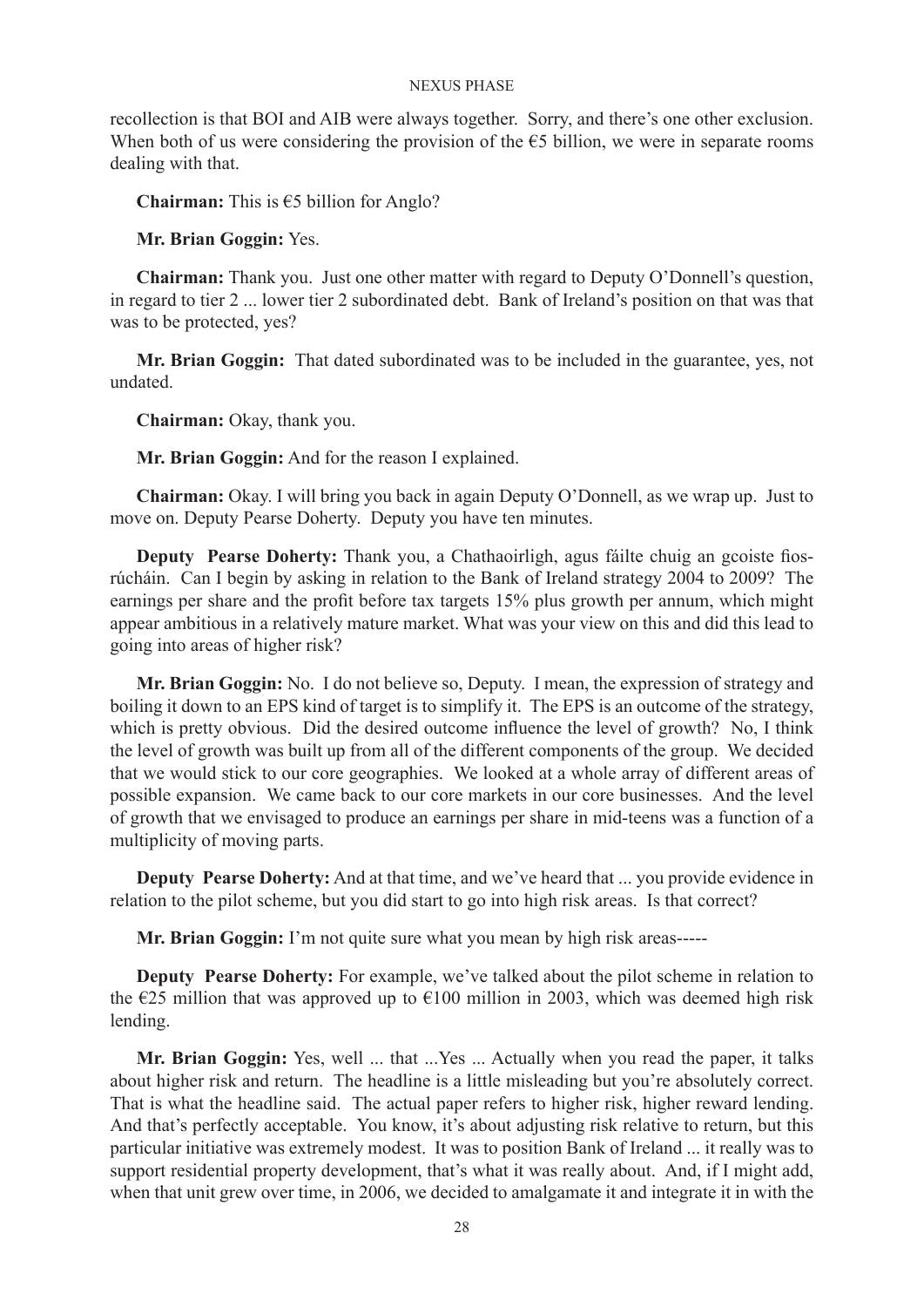more sophisticated specialist higher order property team in corporate banking.

**Deputy Pearse Doherty:** Okay. Moody's, for example, in 2007-----

**Mr. Brian Goggin:** What are you referring to, Deputy?

**Deputy Pearse Doherty:** I'm going to mention that now. We can see it in relation to the core documents BOI ... B1, Vol. 1, page 95, which is the property concentration in the group's loan book. Moody's-----

**Mr. Brian Goggin:** Yes, I'm there. Hold on. Yes-----

**Deputy Pearse Doherty:** There's a number of pages there-----

**Mr. Brian Goggin:** Yes, yes.

**Deputy Pearse Doherty:** Page 97, which talks about construction and property accounted for 359% of our core ... of our tier 1 capital at the end of September 2007, up from 345% three months earlier, and 275% at March 2006. Moody's also gave you a grading at that time in relation to property concentration and the grading was D. Can you outline to the committee how many grades does Moody's have or grades do Moody have?

**Mr. Brian Goggin:** Oh, Deputy. I'm afraid I really wouldn't have that level of granular detail at hand-----

**Deputy Pearse Doherty:** Well-----

**Mr. Brian Goggin:** I mean, the different rating agencies had different metrics-----

**Deputy Pearse Doherty:** If we look at Moody's website for example, we will see that they grade banks from A to E. Would that be correct? Would that be your understanding?

**Mr. Brian Goggin:** Well, if you've checked it, I'm sure it is correct.

**Deputy Pearse Doherty:** So a D rating would be quite low, would that be correct?

**Mr. Brian Goggin:** Yeah, but a D is just for a component, it's not an overall D rating. It's a D rating for the sectoral concentration.

**Deputy Pearse Doherty:** And you also received a D rating for borrower concentration, meaning that you were lending too much to individual ... individuals. Would that be a correct assessment?

**Mr. Brian Goggin:** If that is what it says, yes.

**Deputy Pearse Doherty:** And you go on to say that you ... selling off some of the loans of the top 20 borrowers would help your rating with Moody's at that time.

**Mr. Brian Goggin:** Yes, well I mean, you know, a rating agency rating, as you will appreciate, is quite a sensitive one for a bank to endeavour to manage. I mean, this determination is made now when the bulk of the lending had taken place. It's the end of 2007-----

**Deputy Pearse Doherty:** The point I'm making is you-----

**Mr. Brian Goggin:** You're correct.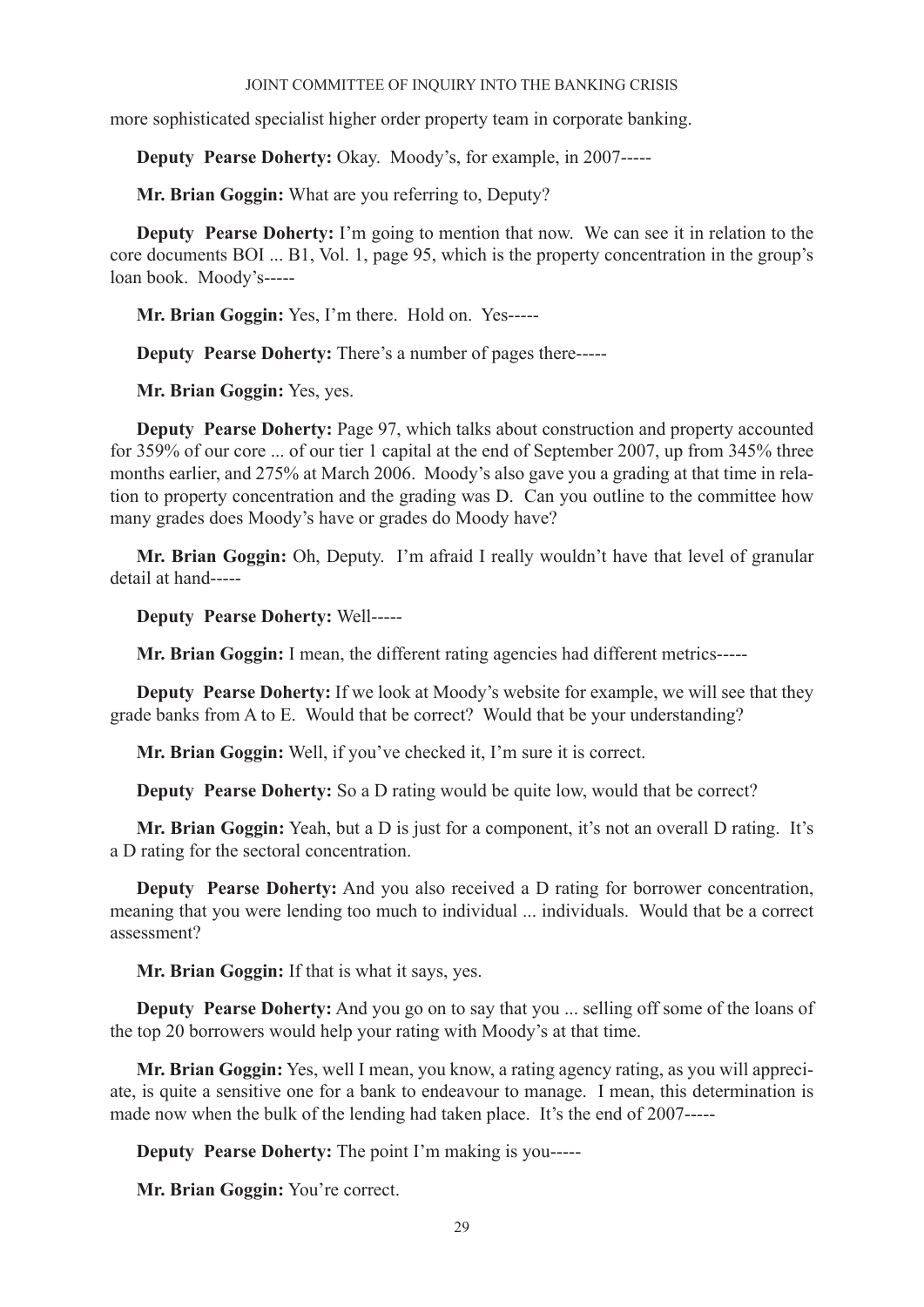**Deputy Pearse Doherty:** But you've identified ... to deal with your concentration risk, you've identified the top 20 borrowers as a way of reducing your concentration risk.

**Mr. Brian Goggin:** Yes, if it was possible to dispose of those.

**Deputy Pearse Doherty:** So would that suggest that your bank, under your guidance, lent too much to individual ... to certain individuals that increased the concentration risks to individual borrowers?

**Mr. Brian Goggin:** I don't believe so and let me explain to you why I say that. I looked at the top 15 property exposures at the end of 2007 and they summed to something in the order of €5 billion. So €5 billion out of the €38 billion ... €38 billion was the number that was mentioned by Deputy McGrath earlier on. It's the correct figure in relation to the totality of the property and construction segment. So we have 15 borrowers, make up  $\epsilon$ 5 billion of the entirety of  $\epsilon$ 38 billion. And just to give you a little bit of perhaps granularity if you think it would be helpful-----

## **Deputy Pearse Doherty:** Okay-----

**Mr. Brian Goggin:** -----around the individual split of that, the high ... the highest single exposure was €620 million.

**Deputy Pearse Doherty:** Okay, I appreciate that. I'm going to move on because time is tight. You carried out due diligence on Irish Nationwide at the beginning ... at least it's reported that this was done prior to 7 September. Why did Bank of Ireland carry out due diligence on Nationwide?

**Mr. Brian Goggin:** I don't believe we carried out due diligence on Irish Nationwide. The meeting at the weekend of 6 and 7 September was in relation to an assessment of the liability profile of Irish Nationwide in the aftermath of a significant downgrading from a rating agency-----

### **Deputy Pearse Doherty:** Yes.

**Mr. Brian Goggin:** -----and the liquidity pressure that Nationwide was experiencing.

**Deputy Pearse Doherty:** Okay. I'm going to have to quote from AIB's board minutes of 7 September 2008. This is in reference to the meeting-----

**Mr. Brian Goggin:** Sorry, your reference source, Deputy, is?

**Deputy Pearse Doherty:** Is AIB board minutes of September ... 7 September 2008. They are in document AIB - C3b, Vol. 2, page 41. And this is in reference to the meeting that Bank of Ireland had with the regulator, with AIB, with Irish Nationwide, looking for liquidity of  $\epsilon_2$ billion each, from each institution, which you refused to give without a Government guarantee.

### **Mr. Brian Goggin:** Okay.

**Deputy Pearse Doherty:** And in that, it says that ... in that, it says that Bank of Ireland had carried out due diligence on Irish Nationwide and that there was an estimated 30% to 50% estimated by Bank of Ireland. The quote is, "The quality of the loans was suspect and could require write-downs ranging from a benign 13% estimated by the FR [Financial Regulator], to 30%/50% estimated by Bank of Ireland, which had previously conducted a due diligence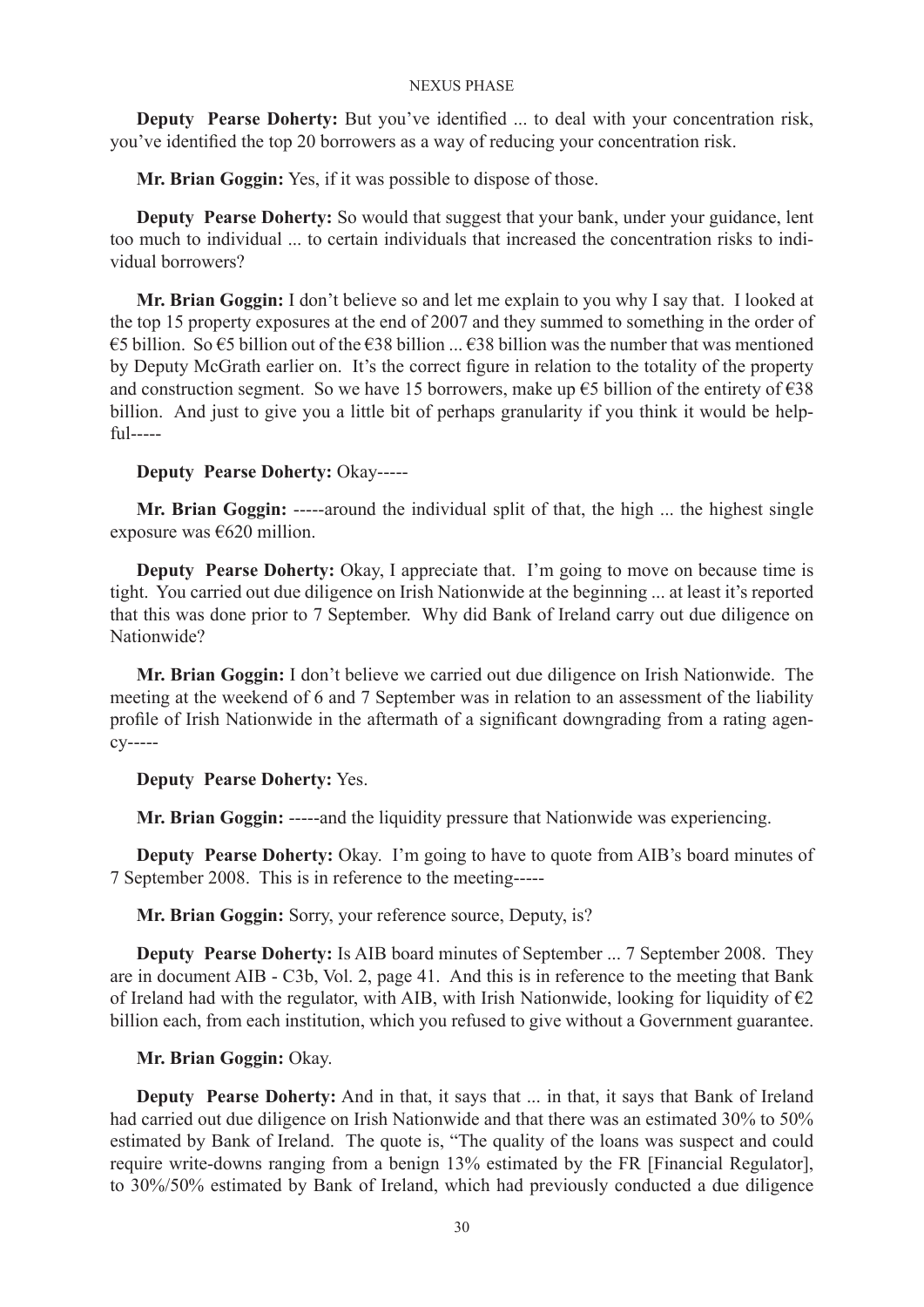review of the institution."

**Mr. Brian Goggin:** I'm not familiar with the figures and I don't quite understand how AIB would have had access to that information. But, I think I can recall what it might relate to. But I might not be correct. However, in an attempt to be helpful, I'm willing to offer my view, but I'm surprised that AIB were able to quote that level of detail.

**Deputy Pearse Doherty:** The key question is ... and you've answered this, that you never carried out due diligence, you never considered taking over Irish Nationwide, is that correct?

**Mr. Brian Goggin:** No, that's not correct.

## **Deputy Pearse Doherty:** Okay.

**Mr. Brian Goggin:** What I want to refer you to is that at some stage ... and I can't recall when, it could've been ... it could've been late 2006, it could've been 2007 ... I just can't recall. We did look at the possibility of acquiring other entities in the Irish marketplace. This was a very informal review. And we did look at Irish Nationwide. I would not, in any respect, refer to it as a due diligence exercise.

## **Deputy Pearse Doherty:** Okay.

**Mr. Brian Goggin:** But we did look at it. I don't believe we ever even brought it to the board of the bank. We concluded that this was not an entity we would wish to acquire. That's the only recollection that I have, Deputy Doherty-----

**Deputy Pearse Doherty:** That's fine.

**Mr. Brian Goggin:** -----and if it was as sophisticated as detailed due diligence with the numbers you referred, it certainly would've come to the board of the bank.

**Deputy Pearse Doherty:** Okay, that's fine. I'll just in the last question I have, I want to talk about, again, the night of the guarantee. The minutes that suggested you had a draft guarantee would've been approved by the members at a later meeting that were present at the original meeting. Would that be correct?

**Mr. Brian Goggin:** Sorry, I'm confused now-----

**Deputy Pearse Doherty:** The minutes that suggest that the draft guarantee was produced-----

**Mr. Brian Goggin:** Our Bank of Ireland draft guarantee?

**Deputy Pearse Doherty:** Yes. Was produced for you, would've been approved by the members in attendance at that meeting at a later stage. Would that be correct?

**Mr. Brian Goggin:** No. The Bank of Ireland had no ... there was no draft guarantee.

**Deputy Pearse Doherty:** Okay.

**Mr. Brian Goggin:** The liquidity committee meeting minute, you know, was incorrect. And that's been-----

**Deputy Pearse Doherty:** Was that minute approved by the committee at a later stage?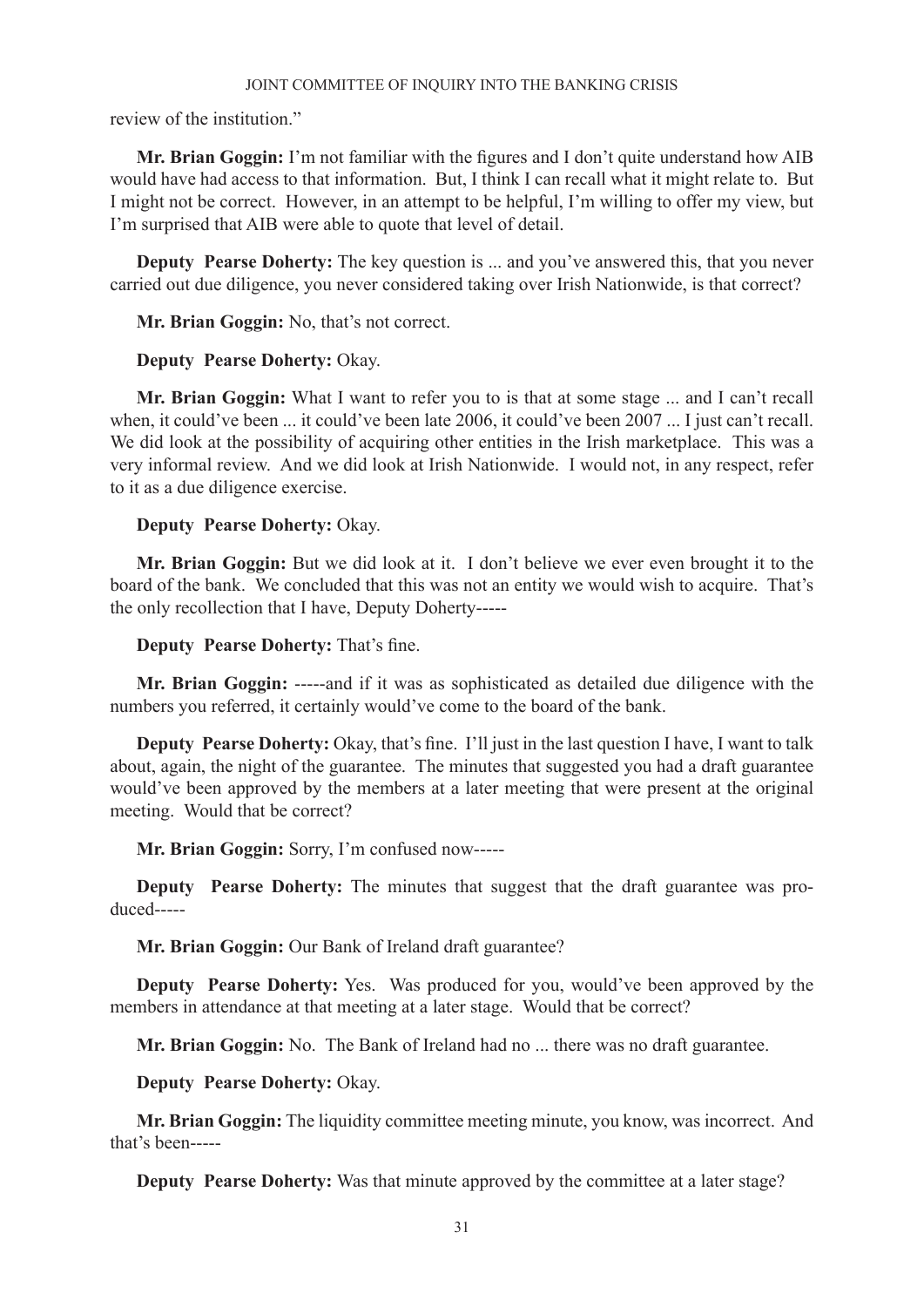**Mr. Brian Goggin:** Sorry?

**Deputy Pearse Doherty:** Was that minute approved by the committee at a later stage?

**Mr. Brian Goggin:** No.

**Deputy Pearse Doherty:** No, okay.

**Mr. Brian Goggin:** Deputy, and ... sorry, let me explain to you why. We were having liquidity meetings every day. Some days we had several liquidity meetings. We weren't formalised enough to be approving the minutes of subsequent meetings. Perhaps we should have and that's when it would've been picked up.

**Deputy Pearse Doherty:** My final question in this here is, you mentioned that you were informed around 2 o'clock by the Government - I think you mentioned the Taoiseach or the Minister of Finance - that all six institutions would be guaranteed. Can you inform the committee, was the AIB representatives at that meeting when that was said? And can you also inform the committee, why ... sorry, can you also inform the committee, was there a draft document or statement issued to you that contained the words that the institutions were solvent and the system was solvent, and that you asked for them to be taken out? And did you suggest that Nationwide or Anglo were an institution that may not warrant that statement?

**Mr. Brian Goggin:** Now you've a number of questions there. I don't believe, and I can't recall, if a document was given to us. I think it may have been read out ... the content of it may have been read out. My recollection of events is that, when we came back into the room with the confirmation that we could each provide the  $\epsilon$ 5 billion, yes, AIB were with us in the room at that point. And if my recollection is correct, that was the point at which, my recollection is, that we were informed that it was a blanket guarantee. And, the third part of your question was to do with the-----

**Deputy Pearse Doherty:** With the solvency, did you suggest that-----

**Mr. Brian Goggin:** Oh yes, I think ... my recollection is that AIB, I think, made the running on it but we certainly supported the view-----

**Deputy Pearse Doherty:** Sorry, the view is ... did you-----

**Mr. Brian Goggin:** That they should not include a solvency reference in the press release.

**Deputy Pearse Doherty:** But did you express the view that the two institutions that I mentioned, namely, Anglo and Nationwide, did not warrant the statement that they were solvent?

**Mr. Brian Goggin:** That's a very specific question. I can't for certainty say but it certainly would have been inferred in our thinking and in our input.

**Deputy Pearse Doherty:** Thank you.

**Chairman:** Thank you. Senator O'Keeffe. Senator, ten minutes.

**Senator Susan O'Keeffe:** Thanks, Chair. Mr. Goggin, on page 26 of core document BOI, Vol. 1, B2-----

**Mr. Brian Goggin:** Hold on one tick now.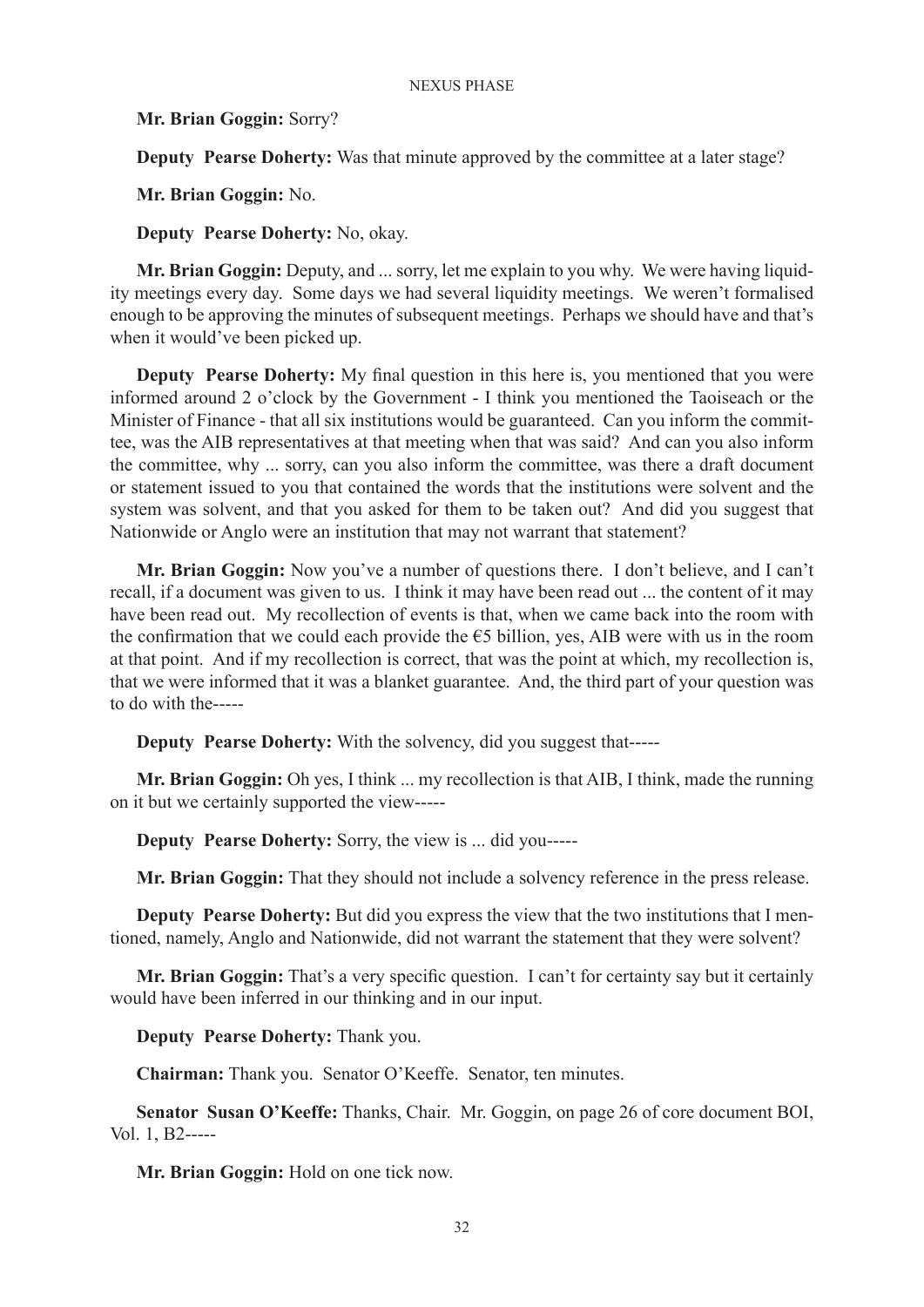**Senator Susan O'Keeffe:** It was 11 November-----

**Mr. Brian Goggin:** Oh, sorry, Deputy, I, B2, yes.

**Senator Susan O'Keeffe:** I've just given-----

**Mr. Brian Goggin:** Which page?

**Senator Susan O'Keeffe:** Page 26, I'm just making sure the guys have it, 11 November 2003, in a paper prepared for the board - the quarterly risk review points out that:

[...] a shortage of front-line credit skills is evident at Branch/BRM level and the number of Commercial Branches rated unsatisfactory has increased to 9. [...] Relationship managers continue to be under pressure due to portfolio-size, quality of support and inadequate credit skills.

There is more than that but Mr. Goggin what observation would you make? That was in 2003 that observation was made to the board of Bank of Ireland, the court of Bank of Ireland?

**Mr. Brian Goggin:** Yes, it was previously discussed at the group risk policy committee so this was an escalation up of the group risk policy committee's examination of it. Yes, this was a very serious matter and I think it goes to the heart of the governance structures in Bank of Ireland. You've got a distributed network with 300 branches or 250 branches, you know, the normal distribution applies. Some of them will perform and conform, you know, superbly well. The majority of them will be standard and you will have, you know, a number that will not meet the standard at a point in time. This was identified through the credit review process. It was the third leg of the three legs of the fence in lending in Bank of Ireland. So this was identified, it was escalated, it was taken most seriously and there are papers somewhere because I read them in relation to how the GRPC - the group risk policy committee - view this and the direction it gave to the head of retail banking at the time in terms of resolving these issues. And I know there's a paper somewhere else. I haven't got it cross-referenced but I know that in a period post-this, there was a very positive updating report on the success in addressing some of these issues. This would have been, you know, quite a normal escalation of an issue taken most seriously and escalated right to the very top of the organisation.

**Senator Susan O'Keeffe:** Thank you. On BOI - B1, Vol. 1, page 13 running into page 14-----

## **Mr. Brian Goggin:** Yes.

**Senator Susan O'Keeffe:** A court minute extract of 7 July 2008 in which you, Mr. Goggin, assured the court that you:

 ...keeps in regular contact with the Financial Regulator and expressed confidence that the Regulator has contingency plans in place (which would be likely to require the Group to play a part) should another entity appear likely to fail. In subsequent discussion, Mr Goggin confirmed that he could not envisage any circumstances where BoI's equity would be put at risk in helping to prevent the collapse of a competitor.

 What were those contingency plans that you speak of with the regulator and where did they surface subsequent to that, if indeed they did?

**Mr. Brian Goggin:** It's a good question. I read this and I have it marked in my own pa-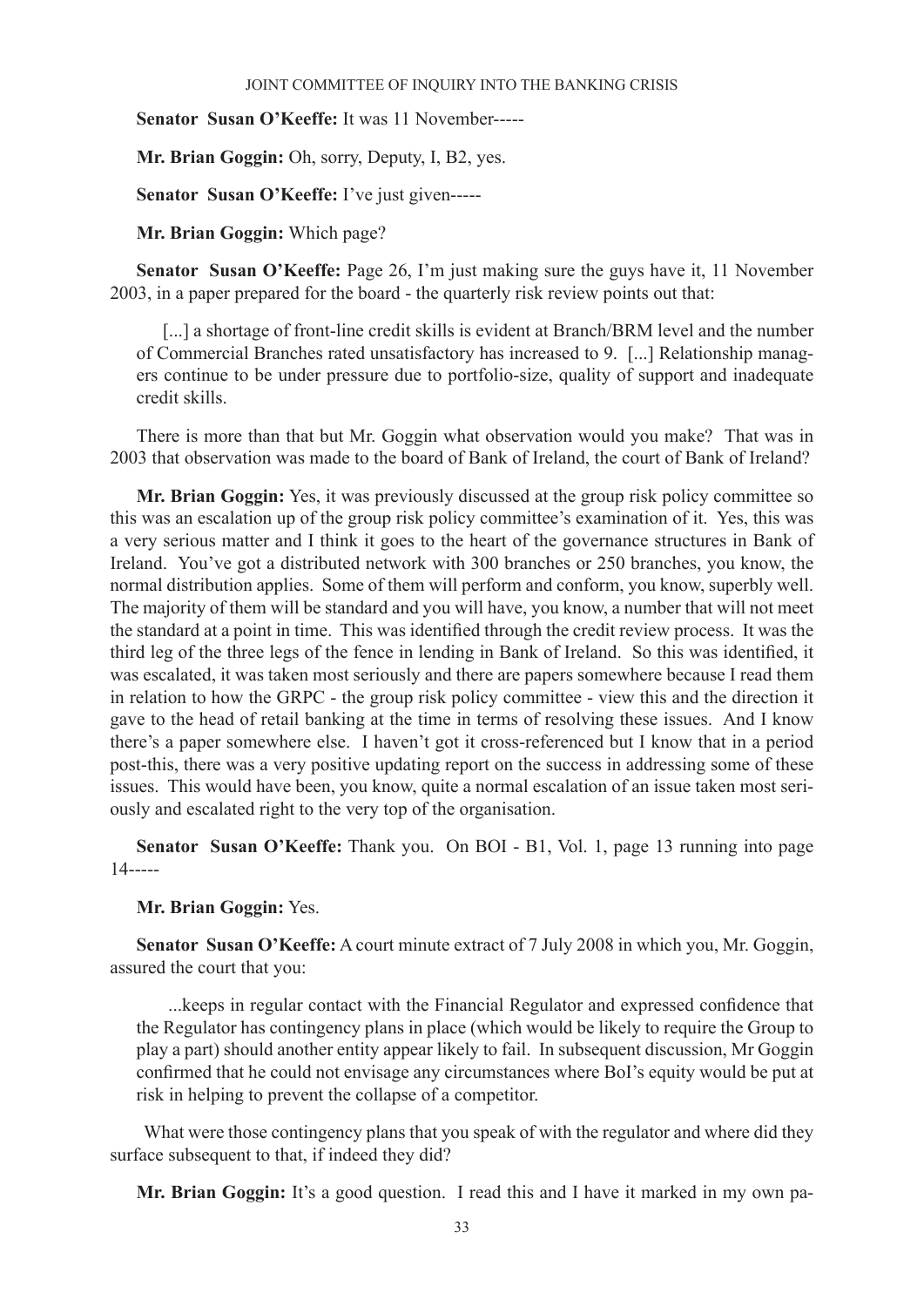pers-----

## **Senator Susan O'Keeffe:** Yes.

**Mr. Brian Goggin:** And I asked myself the very same question in preparing for my evidence here today. This was an opinion that I expressed. I didn't have any hard information to support the view other than I was spending quite a considerable period of time, week in week out, from late 2007 right through to 2008 at meetings with the Central Bank and Financial Regulator-----

**Senator Susan O'Keeffe:** Did you express confidence, in fairness, Mr. Goggin? You expressed confidence that the regulator had a contingency plan?

**Mr. Brian Goggin:** I did, well-----

**Senator Susan O'Keeffe:** That was an opinion you are saying.

**Mr. Brian Goggin:** Sorry, Deputy.

**Senator Susan O'Keeffe:** Thank you.

**Mr. Brian Goggin:** If you had been to as many meetings as I had been to, if you had been interrogated to the extent I was by the authorities in terms of the emerging liquidity position in the markets, in Bank of Ireland, these were extremely detailed questions, the kind of questions you would expect of a regulator or a central bank. I could only conclude from those and the information that we were more than happy to present that a contingency plan was being developed.

**Senator Susan O'Keeffe:** But you never saw one?

**Mr. Brian Goggin:** No, I did not, no.

**Senator Susan O'Keeffe:** And you never asked for one?

**Mr. Brian Goggin:** Well, I didn't but had I asked for it, they wouldn't have given to me, I'm sure.

**Senator Susan O'Keeffe:** Did one appear on the night of the guarantee at any point in the conversation?

**Mr. Brian Goggin:** No.

**Senator Susan O'Keeffe:** Do you believe there was one in place?

**Mr. Brian Goggin:** I can't truthfully answer that question, Senator. One would hope there was and I guess it's a matter that you'll pursue with the official side when you get to speak with them. But I couldn't say for certain.

**Senator Susan O'Keeffe:** On the morning of the night of the guarantee, were you ... had you been advised by that point that Depfa and Fortis banks were in trouble?

**Mr. Brian Goggin:** We would have been generally aware. Was there an intervention on the morning of the 29th by the authorities on those banks? If there was, I certainly would have been aware of that, yes.

**Senator Susan O'Keeffe:** But you don't remember being informed by anybody in particu-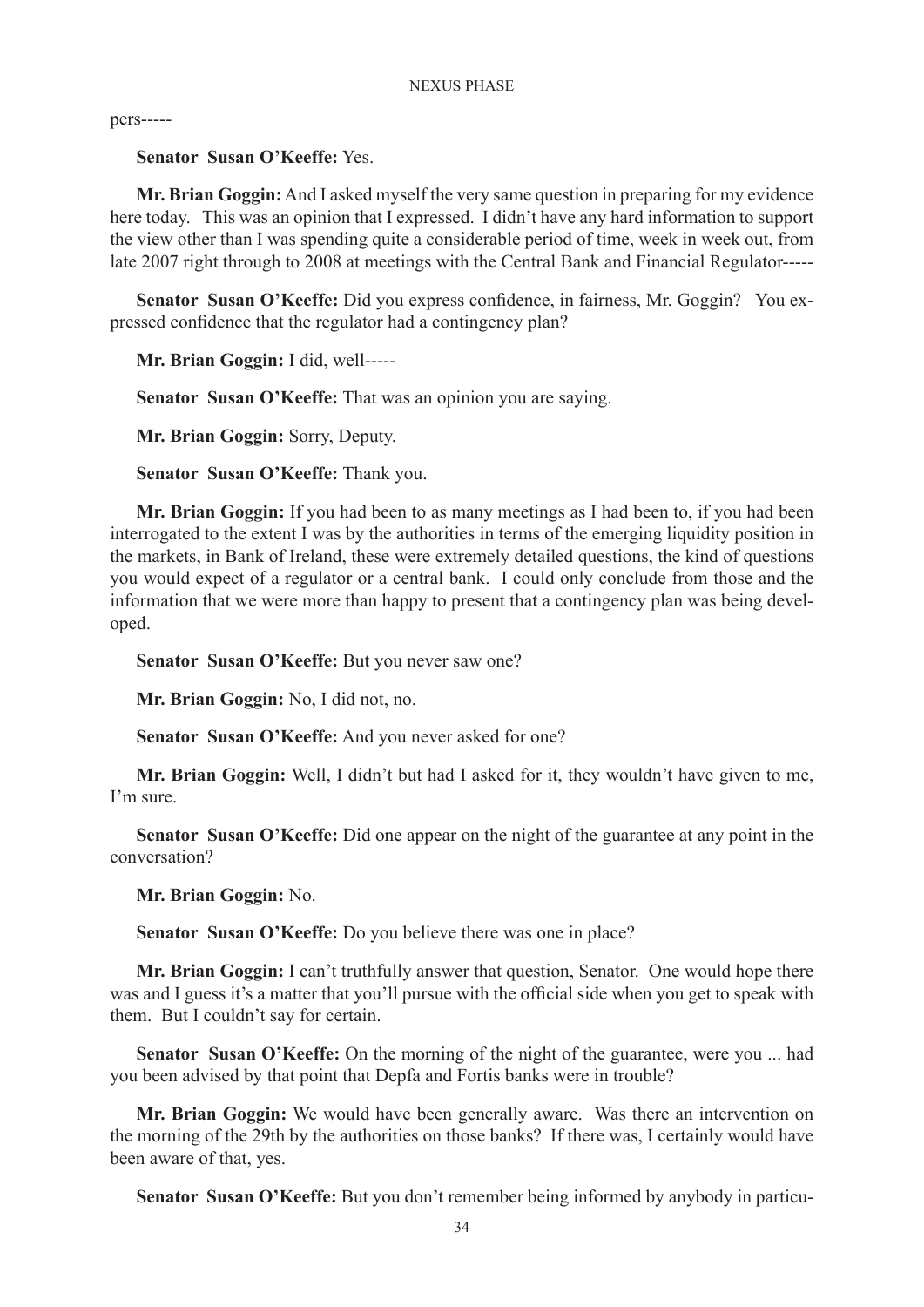lar, say, by the Department of Finance or the Central Bank?

**Mr. Brian Goggin:** Oh, no, no.

**Senator Susan O'Keeffe:** At that meeting with the Central Bank?

**Mr. Brian Goggin:** Oh, no. If I had been informed, it would have been by own team.

**Senator Susan O'Keeffe:** Okay. You ... did you meet with a representative of Anglo Irish Bank at lunchtime on the Monday?

**Mr. Brian Goggin:** On Monday the 29th?

**Senator Susan O'Keeffe:** Yes.

**Mr. Brian Goggin:** I met with two representatives of Anglo Irish Bank at 2.30 p.m. that afternoon.

**Senator Susan O'Keeffe:** For what reason?

**Mr. Brian Goggin:** When I returned from Dame Street - I mentioned in my evidence earlier on that I had a meeting in Dame Street with Central Bank - I got back to my office around 12.30, the governor of the bank, Richard Burrows, came into me and said that there was a request in from the chairman of Anglo Irish Bank for an urgent meeting. He was not aware of what the meeting was for but I guess given the turmoil that was prevailing, it was in all reasonableness to do with that. We agreed to the meeting as a matter of courtesy and we set the meeting for 2.30 p.m. that afternoon on 29 September. Both the chairman and the chief executive of Anglo Irish Bank came to Bank of Ireland, Baggot Street, for that meeting. They indicated to us or mentioned to us that they had a liability maturing the following day, i.e. the 30th, in the amount of, I think it was €1.5 billion, it could have been €2 billion. It was of that magnitude, I can't remember precisely and that they would be unable to honour the commitment. They then asked for Bank of Ireland to acquire Anglo Irish Bank.

**Senator Susan O'Keeffe:** And what did you say?

**Mr. Brian Goggin:** Well, we had absolutely no interest in acquiring Anglo Irish Bank and we politely told them that we could not be of assistance.

**Senator Susan O'Keeffe:** At all, you didn't offer any assistance?

**Mr. Brian Goggin:** No, none.

**Senator Susan O'Keeffe:** Did they leave at that point?

**Mr. Brian Goggin:** They did.

**Senator Susan O'Keeffe:** Okay. When you went to Government Buildings later that night, did you ... when you were talking in your first round of meetings with the Taoiseach and the advisers and the Minister, did you say, "Look, we've had them in, guys. We had this meeting, they've asked us to------

**Mr. Brian Goggin:** Oh, yes, absolutely and the governor of the Bank of Ireland would have shared that information with the Governor of the Central Bank at the pre-arranged 4 p.m. meeting later on that afternoon on the 29th. I mentioned that in my evidence earlier on.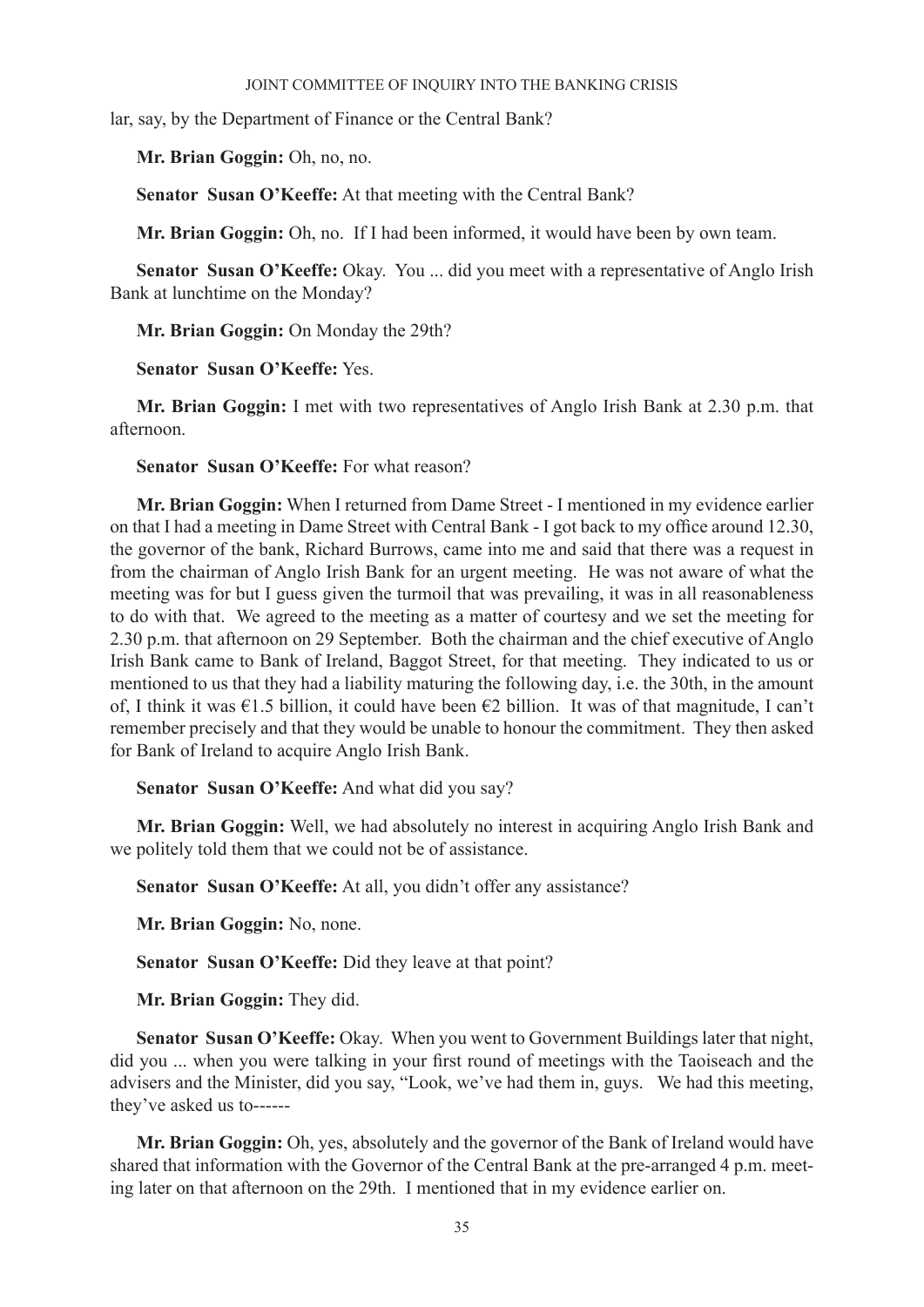**Senator Susan O'Keeffe:** Yes, so everybody in the room knew ... did they ... everybody knew that Anglo had knocked on your door earlier that day?

**Mr. Brian Goggin:** Oh, yes.

**Senator Susan O'Keeffe:** And AIB also had had a call, did you recall whether that happened, whether there was mention made of that as well?

**Mr. Brian Goggin:** Yes, let me just think about that. Yes, when the chairman and chief executive of Anglo were leaving us on the afternoon of the 29th, they indicated to us from my recollection that they were going to see AIB.

I subsequently learned later on that evening that AIB had refused to meet them, so the meeting, as I understand, it never occurred.

**Senator Susan O'Keeffe:** So, let's just be clear, this was a huge day. It was the worst day of your life I think you said. You two banks were obviously under extreme pressure, you had been for quite a while. You asked for a meeting with the Government, I think you said yourself, to make sure they were informed of the level of the danger----

**Mr. Brian Goggin:** Yes.

**Senator Susan O'Keeffe:** And you arrived there with no documents to give them. Just let's be completely clear, you had nothing to give them.

**Mr. Brian Goggin:** I didn't need to have any documents, Senator, with respect, to give them. The issue was very clear. A major bank was going to collapse the following day. I didn't need to produce any documentary evidence. I didn't receive any evidence in the meeting earlier in the afternoon from Anglo Irish Bank. It was an oral conversation. There were no papers.

**Senator Susan O'Keeffe:** Okay. On page 21 of document BOI, Vol. 1, C3b, again----

**Mr. Brian Goggin:** Hold on, sorry, sorry----

**Senator Susan O'Keeffe:** Yes.

**Mr. Brian Goggin:** C3b, page?

Senator Susan O'Keeffe: Page 21, again this refers ... it's a note after the one that you already discussed with that committee, you say "RB", I assume Richard Burrows-----

**Mr. Brian Goggin:** Sorry, where are you?

**Senator Susan O'Keeffe:** AOB, last sentence. "RB stated that the Group should make the point, when every (sic) possible, that it did not request the guarantee and did not require it." What is that about? That was on 29 September 2008 at the group liquidity meeting, which you attended, and that would have been obviously prior to going to Government Buildings. What's that about? I think you've said that you did need a guarantee. Why did you go to Government Buildings if it wasn't for a guarantee?

**Mr. Brian Goggin:** Well I think ... I think I explained that. I think I ... I've already explained that, Senator.

**Senator Susan O'Keeffe:** I don't think-----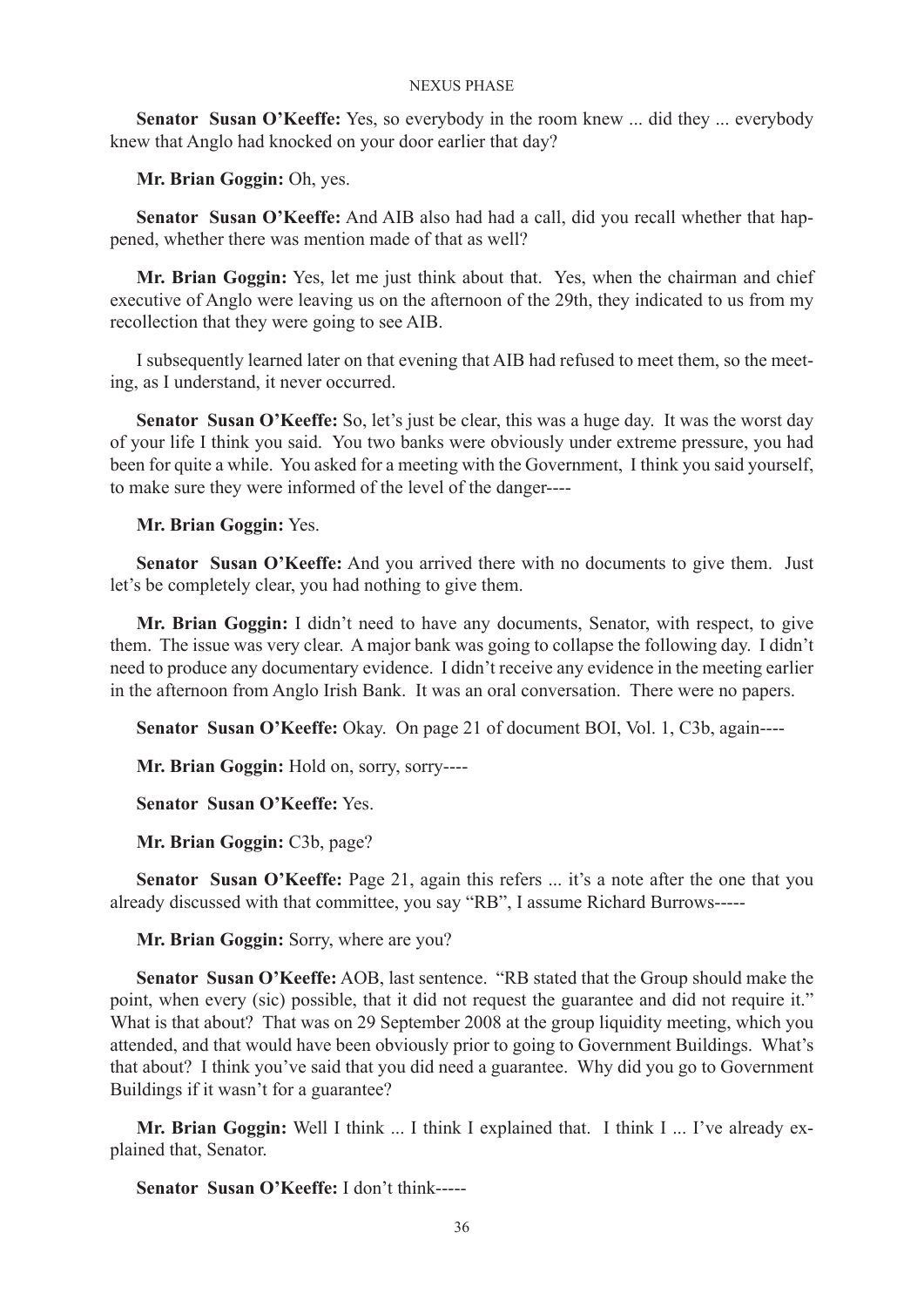**Mr. Brian Goggin:** I ... I'm just trying to collect my thoughts here in relation to your first question. Yes, no, the "RB" in this case is not Richard Burrows, that's-----

**Senator Susan O'Keeffe:** It's Richie Boucher, is it?

**Mr. Brian Goggin:** Correct.

**Senator Susan O'Keeffe:** Yes. Anyway. He said-----

**Chairman:** Onto the question, Senator.

**Senator Susan O'Keeffe:** Well I'm trying to just-----

**Chairman:** Sure, yes, indeed.

**Senator Susan O'Keeffe:** Yes. Please? So your response is?

**Mr. Brian Goggin:** Your question is?

**Senator Susan O'Keeffe:** I'm asking you why was that said, that we did not request the guarantee and did not require it? Why then did you go to Government Buildings, what was your concern if it wasn't to ask for a guarantee?

**Mr. Brian Goggin:** My concern ... my concern in going to Government Buildings was in relation to one specific issue, i.e., a major bank was going to default the following day. The issue of a guarantee was proposed as a possible solution in terms of trying to help the Government deal with the issue. The point that's being made here, as I interpret it, is that Bank of Ireland, in isolation, absent any other issues in the marketplace, did not require a guarantee.

## **Senator Susan O'Keeffe:** So-----

**Mr. Brian Goggin:** It was the imminent collapse of Anglo and the mechanism around providing stability to the banking system ... required all of the banks needing a guarantee to be quite honest about it.

**Senator Susan O'Keeffe:** Okay, so let me just be clear, Chair. So you ... so while ... while AIB did ask for a guarantee, you did not?

**Mr. Brian Goggin:** I think ... I think we're splitting hairs.

**Senator Susan O'Keeffe:** I don't think we are, Mr. Goggin.

**Mr. Brian Goggin:** We ... we're not ... we all asked for a guarantee. We both asked for a guarantee.

**Senator Susan O'Keeffe:** Well then why did ... why is this statement here that, wherever possible it did not request a guarantee and did not require it? I don't understand. I'm sorry. I'm not trying to be difficult, I just don't understand. I don't understand why hours before you went to Government Buildings, in your own minutes, it says we're not going to be asking for it and we mustn't mention it, and then when you got there you asked for it.

**Mr. Brian Goggin:** Well ... no ... we asked for it in a certain context.

**Senator Susan O'Keeffe:** Yes, of course-----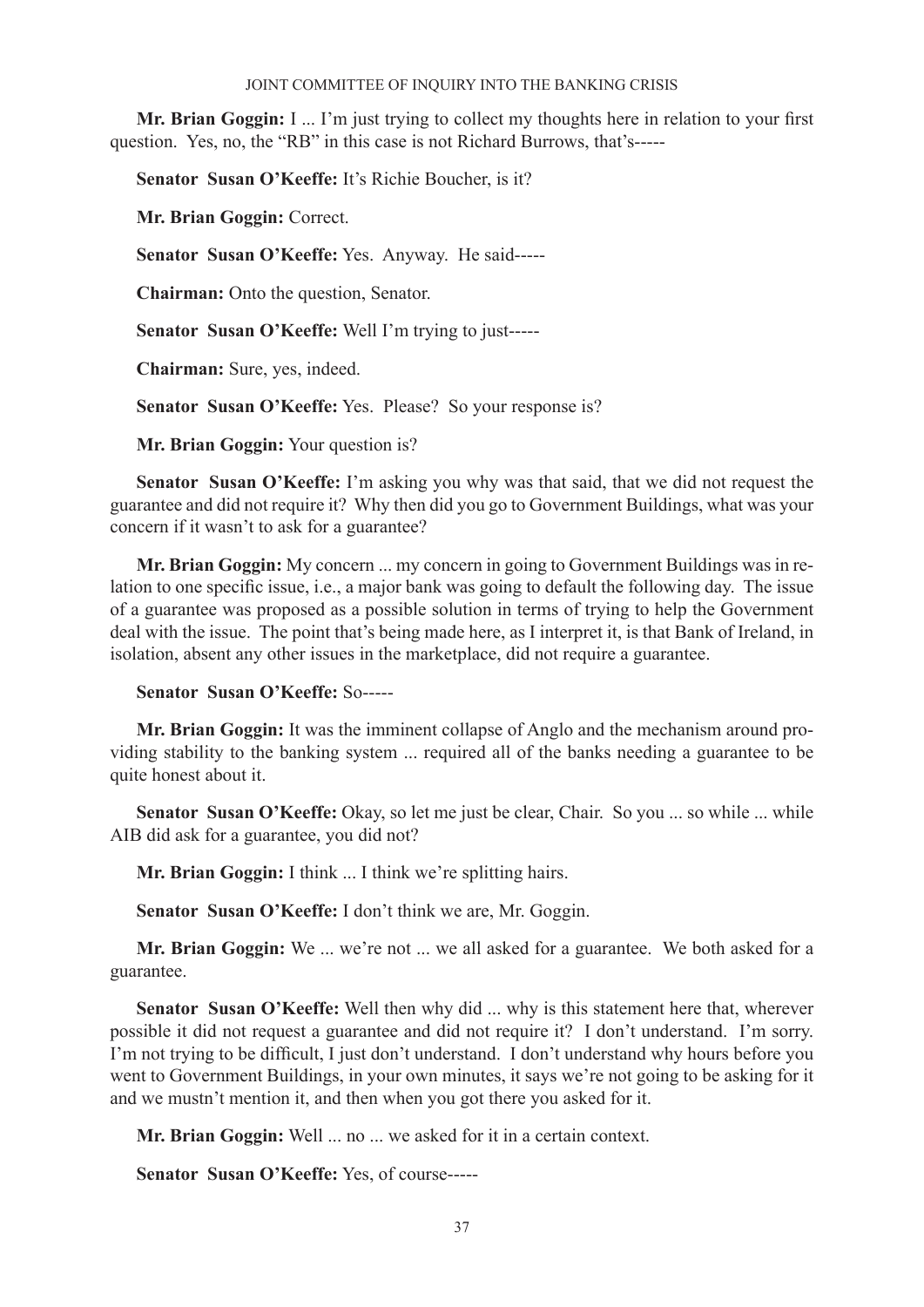**Mr. Brian Goggin:** Look, look, Senator, look, you couldn't guarantee ... I think I mentioned to Deputy McGrath earlier on, at one stage during the evening, in the early part of the evening, there was a suggestion that one bank be guaranteed, that one bank being Anglo Irish Bank. Now, picture the scene, Anglo Irish Bank gets guaranteed, nobody else is guaranteed. Where do you think all the deposits are going to end up the next day? There all going to be down in Stephen's Green, the rest of the banking system is in chaos. So you ... in asking for a guarantee it was in the context of the totality ... I think ... I think the reference here, I can't be certain, was in relation to the fact that Bank of Ireland, on its own, wouldn't have needed a guarantee. Look, the bottom line is, we did need the guarantee, if that answers your question.

**Senator Susan O'Keeffe:** Thank you.

**Chairman:** Okay, thank you.

**Senator Susan O'Keeffe:** Thank you.

**Chairman:** Mr. Goggin, I'm just going to refer there to a document, BOI - Vol. 1, B1, page 29.

**Mr. Brian Goggin:** Page 29, B1.

**Chairman:** And this relates to a retail financial services Ireland presentation, it's a Bank of Ireland presentation as you can see, to court ... May ... in around 2004, May 2004.

**Mr. Brian Goggin:** Yes, I got that, yes.

**Chairman:** Yes. Now, it would be indicated that the levels of earnings per share on profit before tax in Bank of Ireland ... that the targets for this, at 15% plus per annum ... that then might appear ambitious ... in a relatively mature market. But the first question I'm going to kind of arrive at here was, how much ... when you ... in 2004, how much of the model, that you were then developing, was driven by activities of competitors rather than looking fully at the quality of lending? What was the thinking going on in Bank of Ireland in and around 2004? Was it to grow the book, was it to structure the governance, where ... where were you at this time of this presentation?

**Mr. Brian Goggin:** It was ... it was all of the above. This wasn't a menu where items were superior or ... to one another. I mean, this was a matrix, they weren't mutually exclusive, you didn't decide to do A at the expense of B. We, at that time, were facing competitive pressures. The competitive pressures, I think, that are referenced in this piece you're referring to, Chairman, and in the subsequent paper, is more to do with the arrival of Danske Bank, if I recall it correctly, the competitive aspects of Bank of Scotland (Ireland) ... it was a whole landscape. And the primary concern we had here was not to do with lending standards but it was to do with product innovation, pricing, customer service ... Bank of Scotland I think had bought a bunch of ESB shops, they were going to open on Saturdays, these were the competitive dimensions that were weighing on our thinking, as I recall it.

**Chairman:** Okay, alright, so we'll just move on to page 31 of the same core document. There's a number of bullet points here in the ... and I'd like to talk about the third one down which is "Sales and Revenue". It's just coming up in a moment.

**Mr. Brian Goggin:** I ... I have it here in front of me.

**Chairman:** Yes. And yes I ... just to let it come on the screen there as well. And it says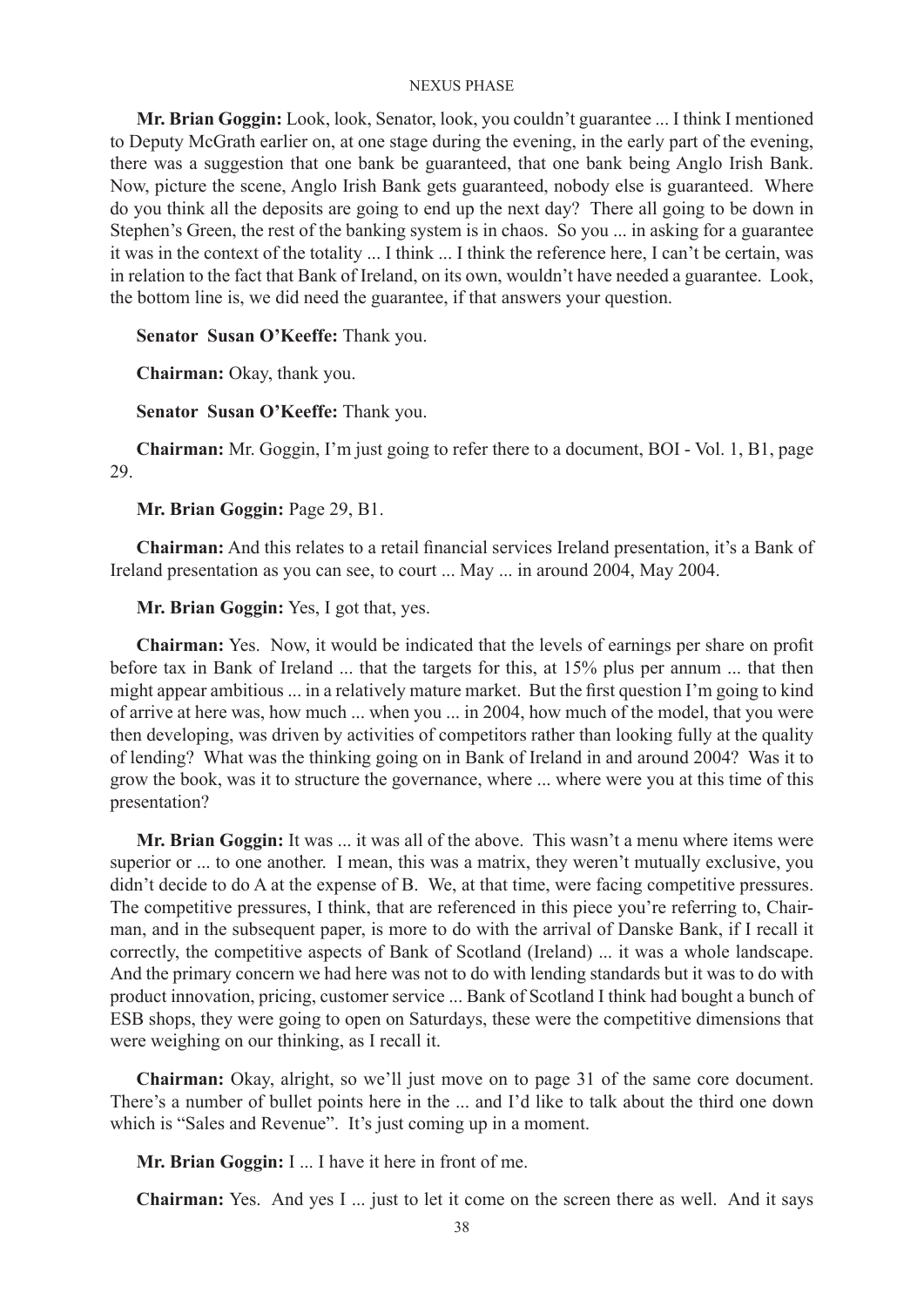... this is a projection of what success will look like in 2007. The presentation is being made in 2004 as we've already discussed. "Sales Culture firmly embedded-profitable market share growth." Now, this ... can you elaborate on what that target actually means? The ... coming back to earlier questions this morning, does this mean chasing the market, does it mean that we're going to adopt a model to reflect what's happening in the wider market, Danske Bank and other banks you mentioned at the moment, earlier this morning, we spoke about Ulster Bank and the introduction of 100% mortgages ... is this about Bank of Ireland reshaping itself to deal, what was then, the existing market norm?

**Mr. Brian Goggin:** No the ... the sales culture, if that's what ... I think you're referring to, Chairman, was a ... a process embedded in Bank of Ireland. The actual ... the actual programme that we invested in was a programme in the early 1990s that we brought in from the US, and it was, if I remember correctly, the Cohen Brown process. And this was about how you data mine your customer base, how you get a significant higher share of wallet. And in Bank of Ireland, and Bank of Ireland was acknowledged and recognised for this across Europe, we built one of the most successful bank assurance models in European banking and sales integration in that was very, very important. So it was about ... it was about customer relationship managers identifying, in their customer base, prospects that would be suitable for investment products, pension products, etc. etc., and the whole, kind of, objective behind this retail strategy was to ensure that our product penetration, across the more valuable segments of the retail customer base, were significantly increased from where they were, in the face of the kind of competition that was coming at us.

**Chairman:** Two ... two questions on that, Mr. Goggin. One is, if, kind of, if it was a colloquial term that ... that brings me back to that time, being informed that someone was underborrowed, which meant that they had a potential to take up more loans even if they weren't looking for a loan.

**Mr. Brian Goggin:** To take more.

**Chairman:** By data mining, does that mean to identify people who are under-borrowed?

**Mr. Brian Goggin:** Well the ... the data mining would have referred to the entire product suite. Lending ... lending was just one ... it was an important product, but it was just one product.

**Chairman:** But were Bank of Ireland engaged in the process of looking through that data mining and say, well ... Mr. Lynch looks like he has the potential, on his earnings, to borrow another  $\epsilon$ 40,000 or another  $\epsilon$ 400,000 a year, and Bank of Ireland then would look at maybe what sort of products would be available for him to avail of, given the credit that he would have access to?

**Mr. Brian Goggin:** No I ... I think, you know ... I was involved in this process way back at that time because I ran part of the retail network in ... in the east of Ireland. My ... my recollection of it is that it came at it from the other angle. So Mr. Lynch is a very important customer of ours and he only has one product with us, yet he'd have a profile that suggests he should be eligible ... or might be eligible for this product, that product and the other product. We also had, I suppose, the benefit of-----

**Chairman:** And would they get a call ... would Mr. Lynch being ... not me, but some other person maybe ... would Mr. Lynch then get a call from the bank saying, "We got all these prod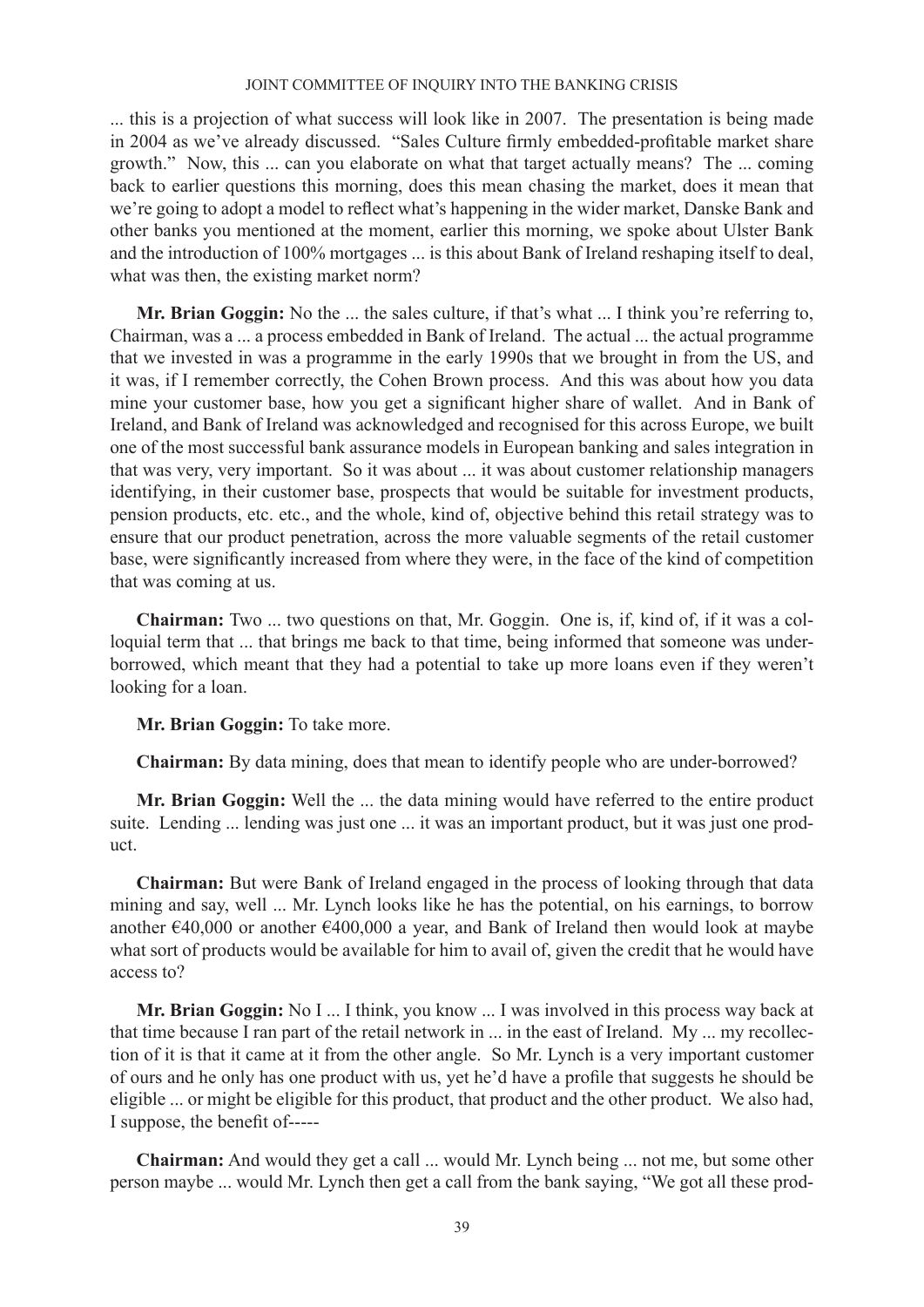ucts, and we'd like to talk to you about them"?

**Mr. Brian Goggin:** Yes.

**Chairman:** Okay. And were there bonuses for the staffs making those calls?

**Mr. Brian Goggin:** Ah, there were very little bonus payments back in the 90s.

**Chairman:** No, this is between 2007 and ... between-----

**Mr. Brian Goggin:** Oh, sorry, sorry, I was referring to the Cohen Brown process.

**Chairman:** -----between 2004 to 2007?

**Mr. Brian Goggin:** No, no ... there would have been bonuses, but they would have been ... they would have been structured, as I outlined in my evidence statement, which I submitted back at the beginning of April, you know, on a whole range of different factors, including leadership skills, customer satisfaction ratings, audit ratings, credit review ratings, sales, targets, lending, this ... you know, it would have been the complete suite.

**Chairman:** Okay, if somebody was to take out an investment product, or let's say, to invest in a buy to let because they had a lot of equity in their property, they bought it in 1980s and so forth, which would be on the ... typical customer of most banks in and around the early 2000s. A lot of people would have their mortgage well pared down and there would have been massive equity on their property because of house inflation at the time. Were there bonuses for those type of products?

**Mr. Brian Goggin:** I wouldn't think so. The bonus structure would have been as I outlined in my evidence statement where I gave an indication of the evaluation process that applied to executives and managers. It would have been the totality of the responsibility of the individual, so it would have taken in ... it wouldn't have been as granular, to say if you sold A, you got B. I don't believe it was that granular.

**Chairman:** Okay, but you're not categorical in saying that there's not-----

**Mr. Brian Goggin:** No, but I'm pretty certain.

**Chairman:** Okay. Senator D'Arcy. Ten minutes, Senator.

**Senator Michael D'Arcy:** Mr. Goggin, you are very welcome.

**Mr. Brian Goggin:** Thank you.

**Senator Michael D'Arcy:** Can I return back to the day of the guarantee, and you were in Dame Street?

**Mr. Brian Goggin:** On the morning of the 29th I was in Dame Street. Yes.

**Senator Michael D'Arcy:** Who did you meet on that morning?

**Mr. Brian Goggin:** I can't recall specifically who I met, but the majority of the meetings that I attended from late 2007 onwards were invariably chaired by the Governor of the Central Bank, now, and he would have had in attendance with him quite a number of officials.

**Senator Michael D'Arcy:** And did you meet the Governor of the Central Bank of Ireland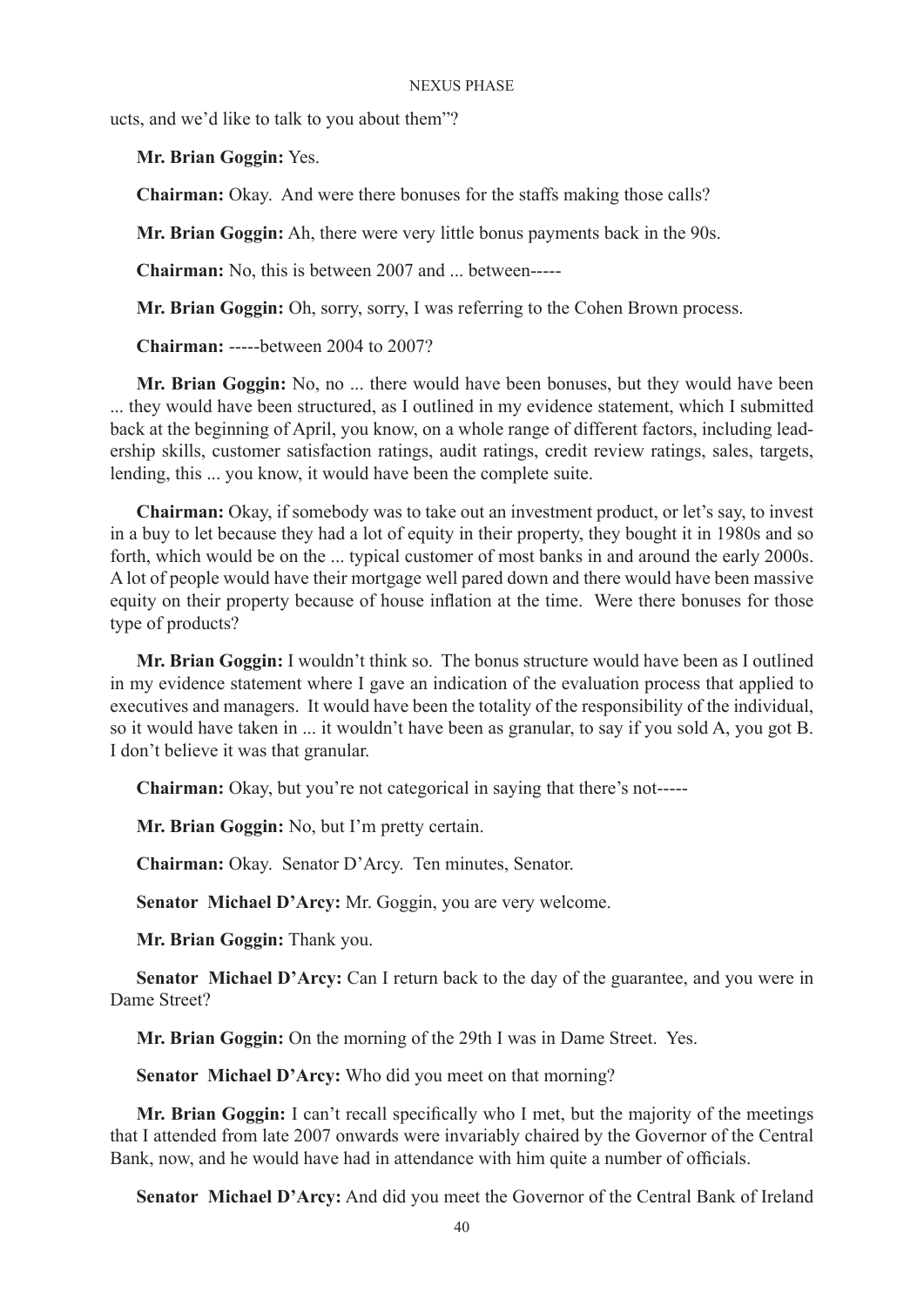on that morning?

**Mr. Brian Goggin:** On that morning ... I could have. I can't be absolutely certain.

**Senator Michael D'Arcy:** What was the primary message from that meeting to yourself?

**Mr. Brian Goggin:** The primary message from that meeting is would I consider taking over Irish Life & Permanent in a scenario where Anglo Irish Bank and Irish Nationwide would already have failed and a Government guarantee would have been provided to all of the remaining surviving banks. Now that was a pretty significant ask.

**Senator Michael D'Arcy:** It was a big message.

**Mr. Brian Goggin:** Well it was, and it also went to the core of, I suppose, the evolving and rapidly developing situation. I should just state for the record, that the concern about Irish Life & Permanent was to do with liquidity not to do with asset quality.

**Senator Michael D'Arcy:** And, can I ask Mr. Goggin, I mean, effectively, it was an attempt to reconfigure Irish banking. Would that be a fair assessment?

**Mr. Brian Goggin:** I think its purpose was to prevent a sequential collapse of individual banks and to provide stability to the banking system.

**Senator Michael D'Arcy:** And in that conversation was it made known to you that Anglo Irish Bank could possibly default the next day?

**Mr. Brian Goggin:** No, that was not made clear to me at the meeting in Dame Street. When I became aware of the virtual certainty of Anglo defaulting the next day, it was the chairman of Anglo Irish Bank who informed me of that in the presence of my own governor at 2.30 p.m. that afternoon.

**Senator Michael D'Arcy:** And at the meeting that was held with your governor and the Governor of the Central Bank of Ireland at 4 p.m., was your governor made aware that Anglo potentially - you used the term "virtual certainty" - would default the next day?

**Mr. Brian Goggin:** Oh he was. Sure the governor of Bank of Ireland, Senator, was at the meeting with me at 2.30 p.m. earlier that afternoon when the chairman and chief executive of Anglo Irish came to us.

**Senator Michael D'Arcy:** I understand that, but what I am trying to explore is the Governor of the Central Bank of Ireland, was he absolutely aware that Anglo Irish Bank, in your term, was virtually certain to default the next day?

**Mr. Brian Goggin:** Oh, sorry. I apologise. I got the two governors mixed up. My mistake. No, do you see ... the Governor of the Central Bank and officials of the Central Bank were always extremely circumspect in ensuring that they did not divulge the names of other banks to a bank. So many of the meetings I had when they would have talked about hypothetical situations, they would have talked about bank A, B, C or D or bank 1, 2, 3 and 4. At various stages over the period from late 2007 right up to 29 September, I often came out of Dame Street scratching my head as to which bank was A and which bank was D. It seemed to change and vary based on the conversation, but I never knew. That-----

**Senator Michael D'Arcy:** Can you clarify this for me though, please, because I think it is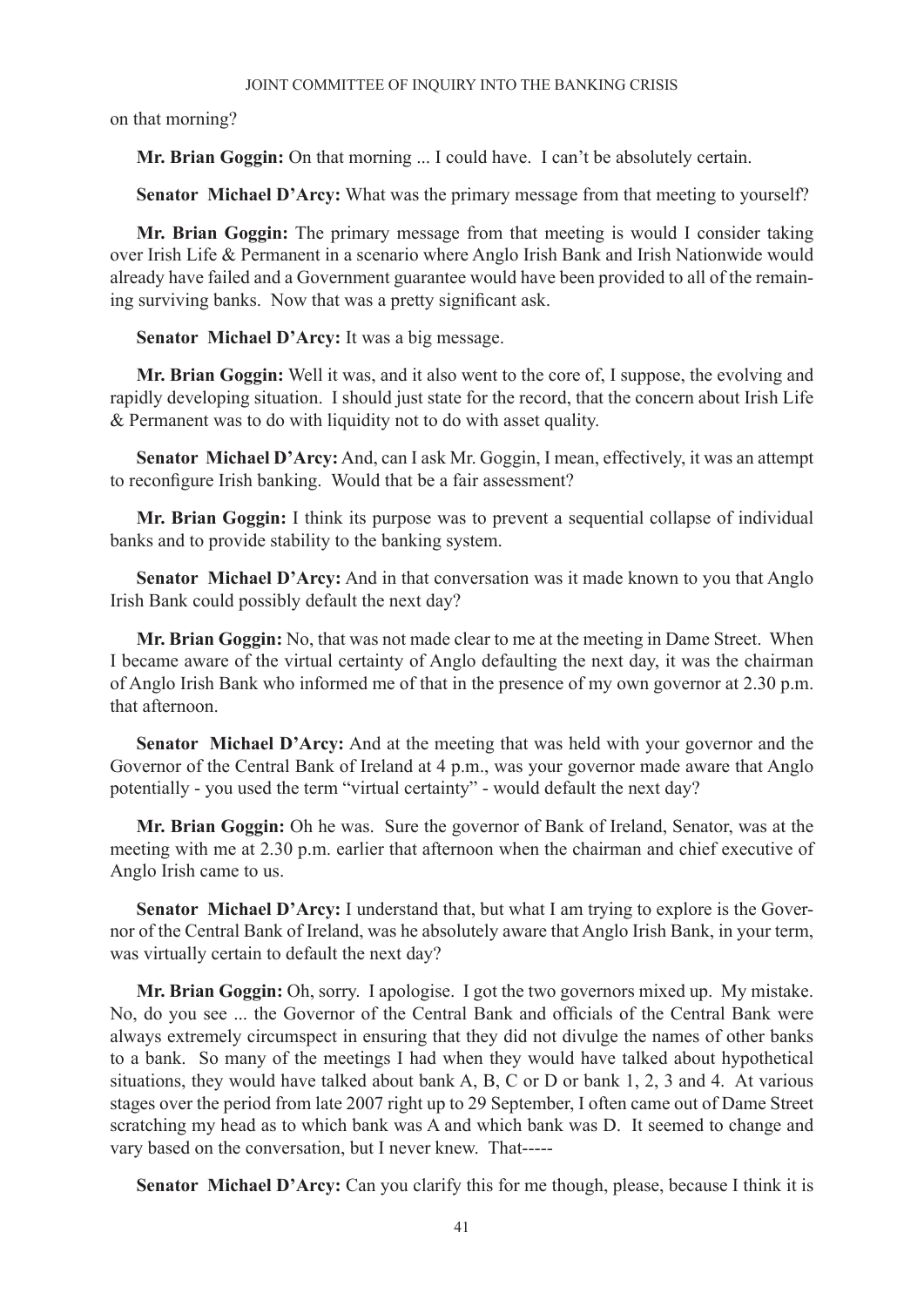important? The meeting you held in Dame Street that morning-----

**Mr. Brian Goggin:** Yes.

**Senator Michael D'Arcy:** -----when you were asked to take over IL&P, was it clear that it was IL&P? Did you know it was IL&P?

**Mr. Brian Goggin:** Oh I did, yes.

**Senator Michael D'Arcy:** And did you also-----

**Mr. Brian Goggin:** I am sorry. Let me be very clear. From my recollection, that was probably the first meeting I had in Dame Street when specific names of banks were put on the table.

**Senator Michael D'Arcy:** And was it also made clear to you that two banks were named, Anglo and INBS were going to be the two banks that would be not entering a reconfiguration process?

**Mr. Brian Goggin:** Yes, the scenario ...and remember this was a hypothetical scenario now. I wasn't being asked to take over Irish Life & Permanent on that very day, as I had been asked that afternoon in relation to Anglo, so this was a hypothetical situation. It was presented on the basis that the Anglo and Nationwide would have already failed and a Government guarantee would have been provided for the remaining banks.

**Senator Michael D'Arcy:** Okay, and in that scenario, for you, as an experienced banker, Mr. Goggin, is it possible that the ECB would not have known that these conversations were being held in the Central Bank of Ireland on 29 September?

**Mr. Brian Goggin:** Oh, Senator, I just couldn't offer a view on that. Our relationship was with the Central Bank and that's as far as it went. I have no idea what conversations the Central Bank would have had with the ECB on these matters. I would add, that the ECB at that juncture, I don't think, had a regulatory responsibility for banking. It had a monetary responsibility across the eurozone. I don't think it had a regulatory responsibility.

**Senator Michael D'Arcy:** Can I move on please to document BOI - B2? I'm just going to talk in the general about this document.

**Mr. Brian Goggin:** Which page are you on?

**Senator Michael D'Arcy:** Sorry, it is BOI - B2, Vol. 1. I'm just going to talk about the document in general.

**Mr. Brian Goggin:** Yes.

**Senator Michael D'Arcy:** A term keeps coming up, Mr. Goggin. It is, "Bank of Ireland to protect the franchise...". Is that a term that you understand?

**Mr. Brian Goggin:** Oh, I do indeed.

**Senator Michael D'Arcy:** Could you explain to the committee what protecting the franchise means?

**Mr. Brian Goggin:** Bank of Ireland had a market share across most of its product lines, ranging depending on which product line one would pick, but market shares ranging from kind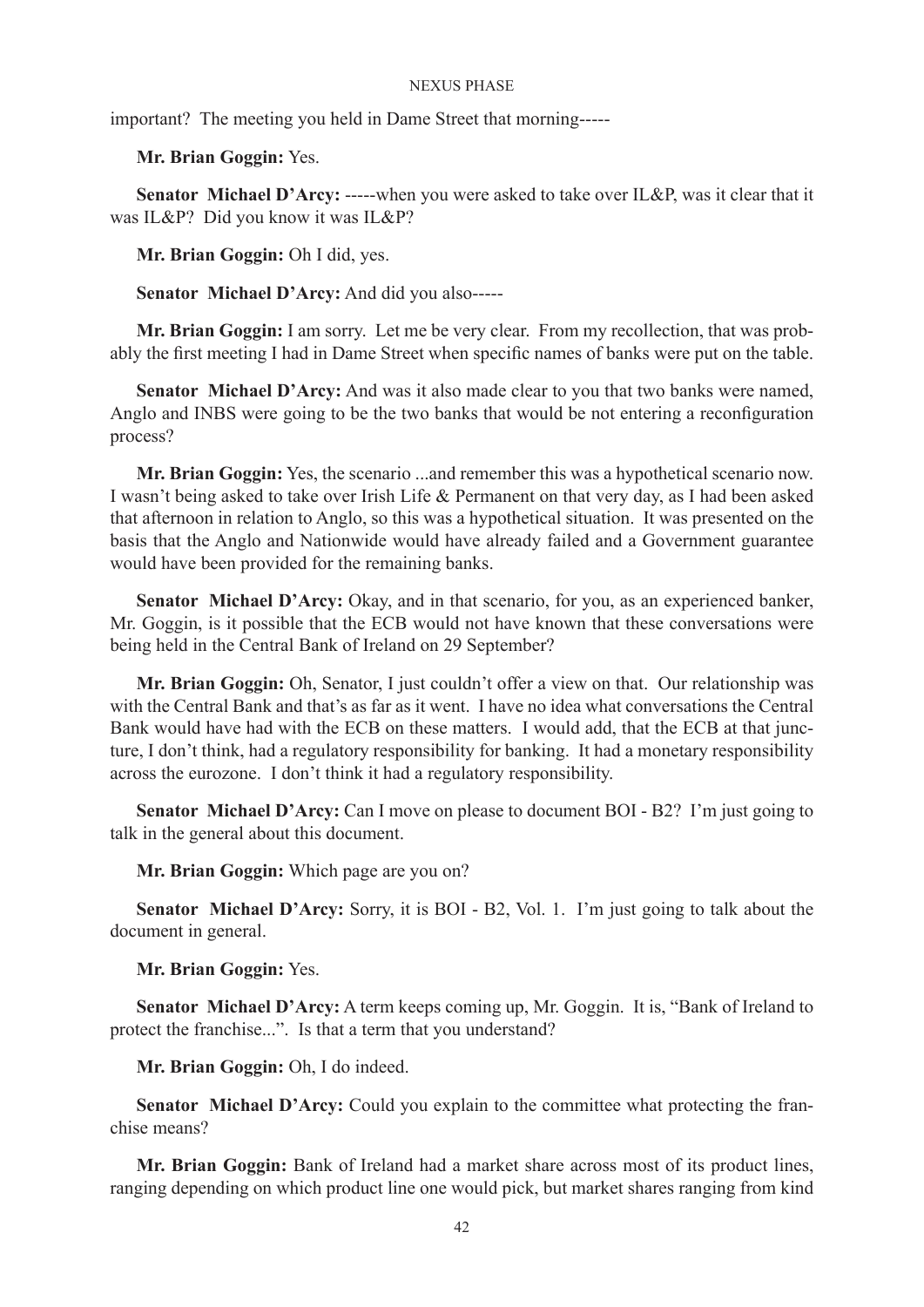of high teens right up to mid-30s, mid-30s in the case of working accounts or current accounts. As you are aware, Bank of Ireland had a significant distributed network, i.e. through its branch channel. So the Bank of Ireland brand and Bank of Ireland presence in the marketplace was of a significance in terms of supporting customers, supporting the economy, etc. So that was the Bank of Ireland franchise - a very strong brand, a very trusted brand, so our franchise was our customer base, our propositions and the whole integrity of Bank of Ireland in Ireland.

**Senator Michael D'Arcy:** Can I move to BOI - R3b?

**Mr. Brian Goggin:** Just give me a second. I've got that. Yes.

**Senator Michael D'Arcy:** I'm actually on page 9, but it is a group response to a committee meeting on 25 August 2003.

**Mr. Brian Goggin:** Yes, yes.

**Senator Michael D'Arcy:** You have an issue with Dame Street, with the Governor, chairman of IFSRA and I'm going to read a quotation.

**Mr. Brian Goggin:** Which page are you on now?

**Senator Michael D'Arcy:** Page 8, please. Halfway down, bullet point 1, 2 and 3. Bullet point 4.

**Mr. Brian Goggin:** One, two, three, four. Yes.

**Senator Michael D'Arcy:** This is a follow-on from protecting the franchise:

It was questioned whether, in writing to the Governor/Chairman, IFSRA had been fully aware of the Group's governance structure (i.e. that GRPC is the Court sub-committee for dealing with risk policy in the first instance) or whether this could be seen as implying that IFSRA lacked confidence in Executive Management to the point where it felt that it had to go "over their heads". IFSRA's approach was contrasted with that of FSA. [It was questioned whether] IFSRA was seeking to influence and direct the Group's risk policies. BOI experience with FSA was that, while they express strong opinions from time to time, they do not dictate policy to UK institutions.

 I am going to the conclusion, Chairman, on page 9, "It was agreed that prior to issuing any formal written rebuttal, BJG [I think is yourself]-----

**Mr. Brian Goggin:** That's me.

**Senator Michael D'Arcy:** -----"and JGC" - is that Mr. Collins?

**Mr. Brian Goggin:** Correct.

**Senator Michael D'Arcy:** -----"would seek an early meeting with Dr. Liam O'Reilly, Chief Executive and Mr. Pat Neary, Head of Prudential Supervision. The main objectives of the meeting would be to make them aware of BOI's deep concern and to ask that the IFSRA letters be withdrawn"

**Mr. Brian Goggin:** Yes.

**Senator Michael D'Arcy:** Mr. Goggin, the relationship between Bank of Ireland and IF-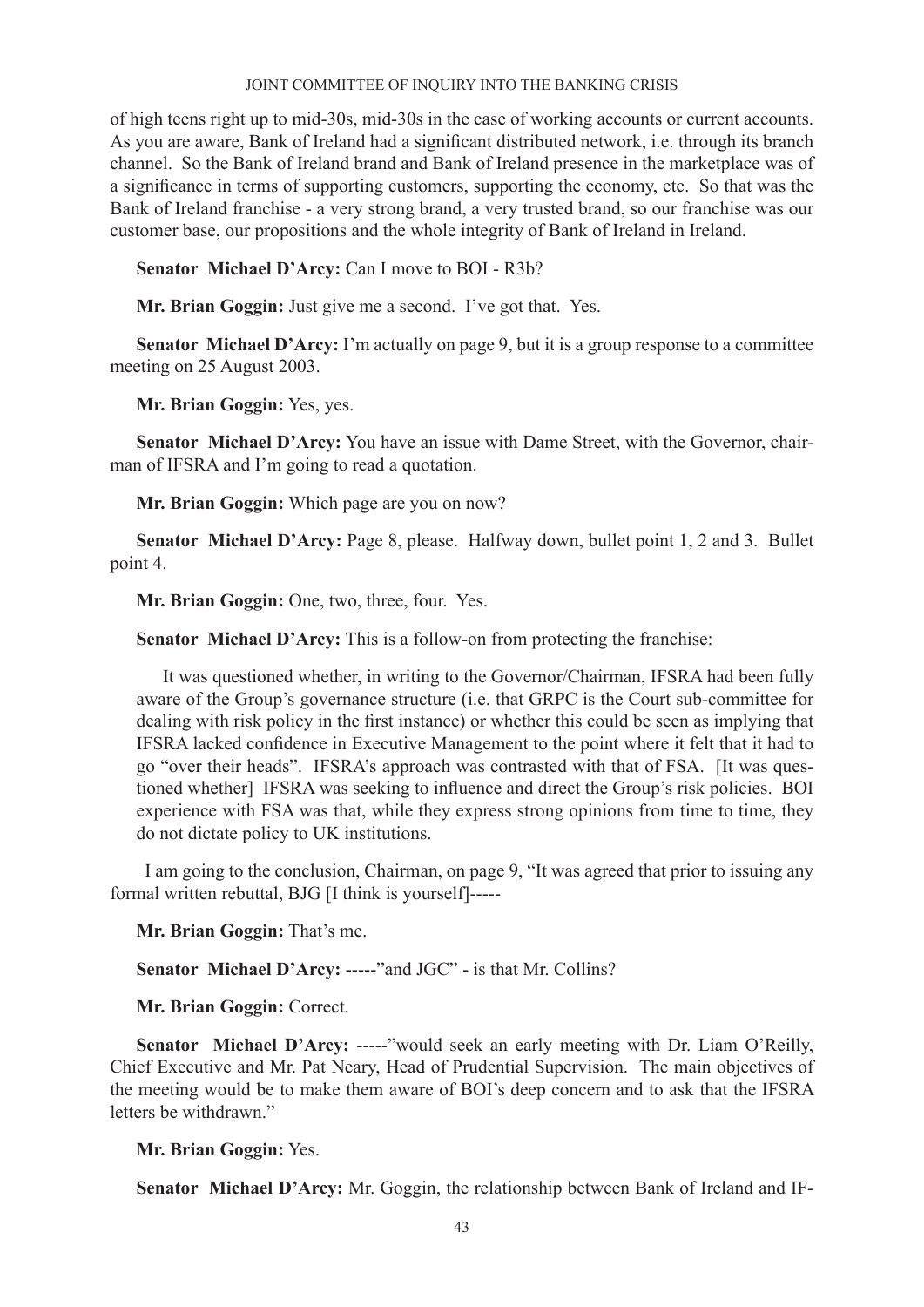SRA leads me to my final question about exceptions, and the exceptions-----

**Mr. Brian Goggin:** Sorry, where-----

**Chairman:** You are over your time so I need to push you to the final question.

**Mr. Brian Goggin:** Which book are you on now?

**Senator Michael D'Arcy:** I will give it to you - BOI - B2.

**Mr. Brian Goggin:** B2. Yes. The page?

**Senator Michael D'Arcy:** Page ... I'm sorry, one moment. Pages 51 to 60, in particular page 55.

**Mr. Brian Goggin:** Yes.

**Senator Michael D'Arcy:** Bottom of page 55:

Bank of Ireland transferred 191 connections to NAMA with aggregate nominal value of  $\epsilon$ 9.760 billion. Cases including policy exceptions have been identified in 139 out of 191 connections (73%).

Can I ask, Mr. Goggin-----

**Chairman:** Last question, Senator.

**Senator Michael D'Arcy:** I'm asking the question, Chairman.

**Chairman:** Yes, indeed.

**Senator Michael D'Arcy:** Can I ask, Mr. Goggin, was the exception the rule and the rule the exception?

**Mr. Brian Goggin:** I think, Senator, based on the submission by Bank of Ireland under category 16 and 17 here, that's a very reasonable question. Bank of Ireland had a very, very deliberate policy of keeping credit policy tight and dealing with exceptions on an exceptions basis and I can go back to 1996, when I was appointed to the senior management team at Bank of Ireland and I joined the credit committee for the first time, and we dealt with exceptions back then and I recall at one stage myself even saying, "Why do we consider exceptions? Should we not broaden the policy?" And I got a very early lesson in terms of the culture of Bank of Ireland at that level and I was informed that the policy of the bank was very much to keep the credit policy rigid and tight and to force exceptions into a deliberate decision-making process and I would submit, Senator, that that approach, notwithstanding the fact that the level of exceptions reported here appear high, although the paper is somewhat qualified, I would submit-----

**Senator Michael D'Arcy:** Very little qualified.

**Mr. Brian Goggin:** -----that the credit strategies adopted and pursued consistently by Bank of Ireland and its manner of forcing policy exceptions into a very structured and deliberate decision-making process protected Bank of Ireland from the worst of what happened in Ireland in terms of the fallout.

**Chairman:** Okay, thank you very much. I just want to deal with one matter there, before we move on, and it's core document BOI - Vol. 1, C3b, Mr. Goggin. Earlier there, you said-----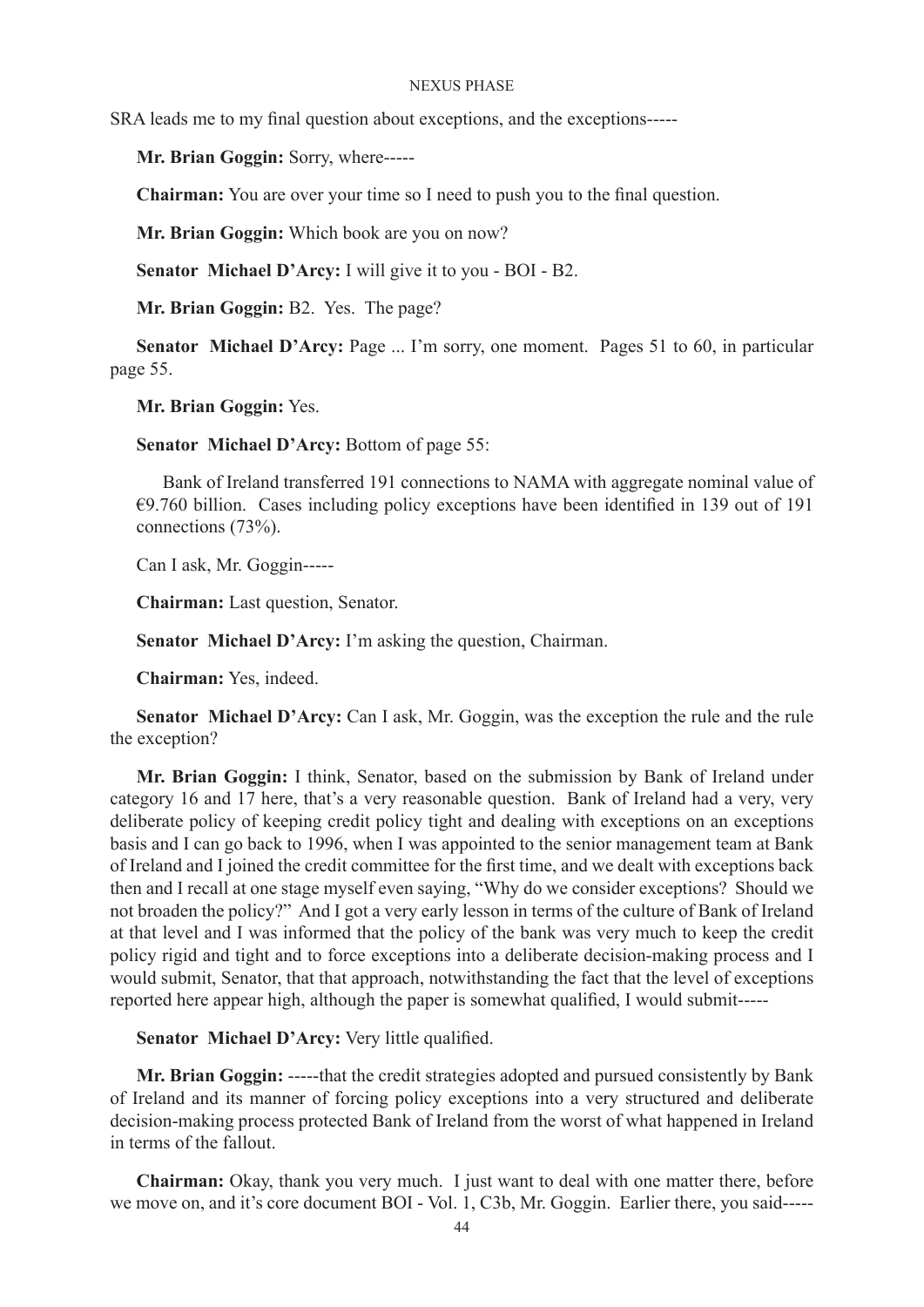**Mr. Brian Goggin:** Which page? Which page, Chairman?

**Chairman:** It's page 4, paragraph 2.

**Mr. Brian Goggin:** Page 4, yes.

**Chairman:** It's just to tidy up the issue there with regard to INBS. Did you say earlier that the issue didn't go to the board of Bank of Ireland?

**Mr. Brian Goggin:** I did, but it was a different issue. I was responding to the question to me, I think it was from Deputy Doherty, in relation to a due diligence exercise that was reported in an AIB board minute. This particular piece refers to the exercise that was carried out-----

**Chairman:** I'll just explain to the committee-----

**Mr. Brian Goggin:** -----over the weekend of 6 and 7 September.

**Chairman:** Yes. It's the court minute extract at 3 October 2008.

**Mr. Brian Goggin:** Yes, yes.

**Chairman:** That's all right, yes.

**Mr. Brian Goggin:** But this is relating to the team that we had put in to the ... into Dame Street on the weekend of 6 and 7 September to review the liability profile of Irish Nationwide. That was a separate issue.

**Chairman:** Okay. So, the board were aware-----

**Mr. Brian Goggin:** Oh, they were.

**Chairman:** -----of the extract there. It says, "Mr. Goggin recalled the conclusion at the previous Court in relation to INBS, that the Governor and Group CEO should open channels of communication directly with Government, at political as well as official level, and confirmed that this had been done and remains active."

**Mr. Brian Goggin:** Yes, in fact, Chairman, the board of Bank of Ireland met on the Sunday evening, 7 September, to receive management's assessment of the exercise we had been asked to carry out by the regulatory authorities on the Saturday and Sunday of that weekend, so the matter was absolutely reported to the board. The actual minute of that meeting is somewhere in the papers because I recall reading it and I should add that, at that meeting in Dame Street, when we saw the grave situation of Irish Nationwide's funding, we indicated to the regulator that the better option would have been to nationalise Irish Nationwide at that time and to prevent it from having contagion effect across the banking system. And that position adopted by management was endorsed and supported by the board of the Bank of Ireland at that board meeting on the night of the 7 September, Sunday, 7 September 2008.

**Chairman:** Thank you. Deputy Joe Higgins?

**Deputy Joe Higgins:** Mr. Goggin, regarding residential investment property lending-----

**Mr. Brian Goggin:** Are you referring to a document?

**Deputy Joe Higgins:** No, I'm just going to ask you-----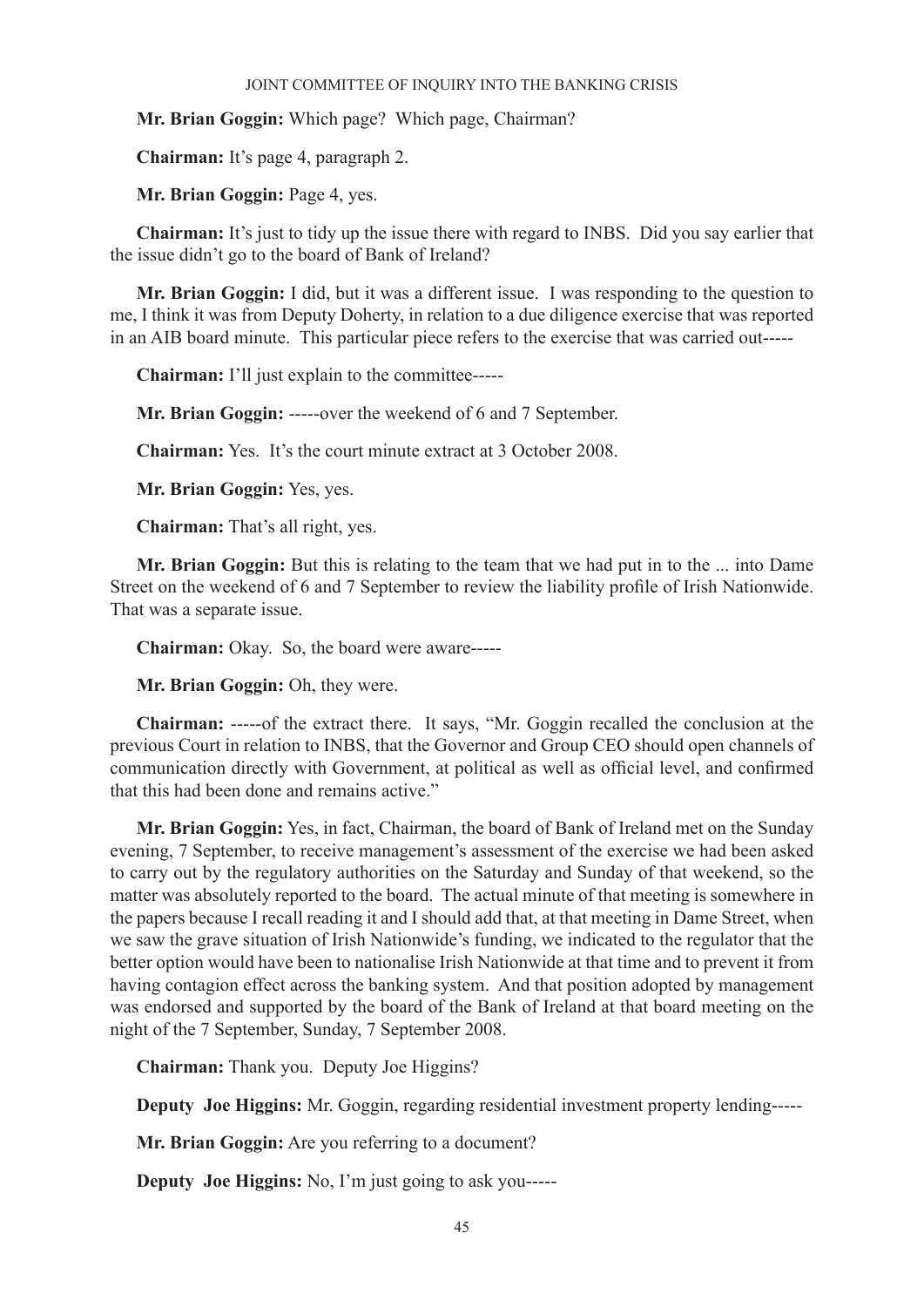**Mr. Brian Goggin:** Oh yes, okay.

**Deputy** Joe Higgins: -----a few questions. It doubled within Bank of Ireland over 15 months, from 2003 to September 2004.

**Mr. Brian Goggin:** Which did?

**Deputy Joe Higgins:** Residential investment property lending.

**Mr. Brian Goggin:** Yes.

**Deputy Joe Higgins:** Okay?

**Mr. Brian Goggin:** Yes.

**Deputy Joe Higgins:** And that's for lending to people who want to become landlords?

**Mr. Brian Goggin:** Buy-to-lets, yes.

**Deputy Joe Higgins:** Buy-to-lets etc., right?

**Mr. Brian Goggin:** Yes.

**Deputy Joe Higgins:** Now, at a group risk policy committee on 22 November 2004, reference is made in that to the last discussion on residential investment lending, which took place in April 2003, four concerns were outlined.

**Mr. Brian Goggin:** Are you referring to the GRPC minute?

**Deputy Joe Higgins:** Yes.

**Mr. Brian Goggin:** Can you give me the reference, please?

**Deputy Joe Higgins:** The reference is BOI - Vol. 1, B2, page 63 to 67.

**Mr. Brian Goggin:** BOI, B2, pages 60-----

**Deputy Joe Higgins:** Sixty-three to 67.

**Mr. Brian Goggin:** Okay, yes. I have that now, yes.

**Deputy Joe Higgins:** Okay. There were four key concerns I'm just extracting. Significant increase in rental property supply; falling rental yields due to increased capital values; residential investment property lendings are not self-financing except at low loan-to-value ratios; and then the book is mostly new because it expanded so fast. So, they are serious concerns that were outlined in April 2003.

**Mr. Brian Goggin:** Yes.

**Deputy Joe Higgins:** Should the bank have seen warning signs and not continue to grow at such a fast level this sector?

**Mr. Brian Goggin:** Well I, if I ... I can't read all this note now while I'm sitting here, but my recollection is that, you know, this particular discussion, I think there was a proposal to tighten the criteria of lending at that juncture. If I-----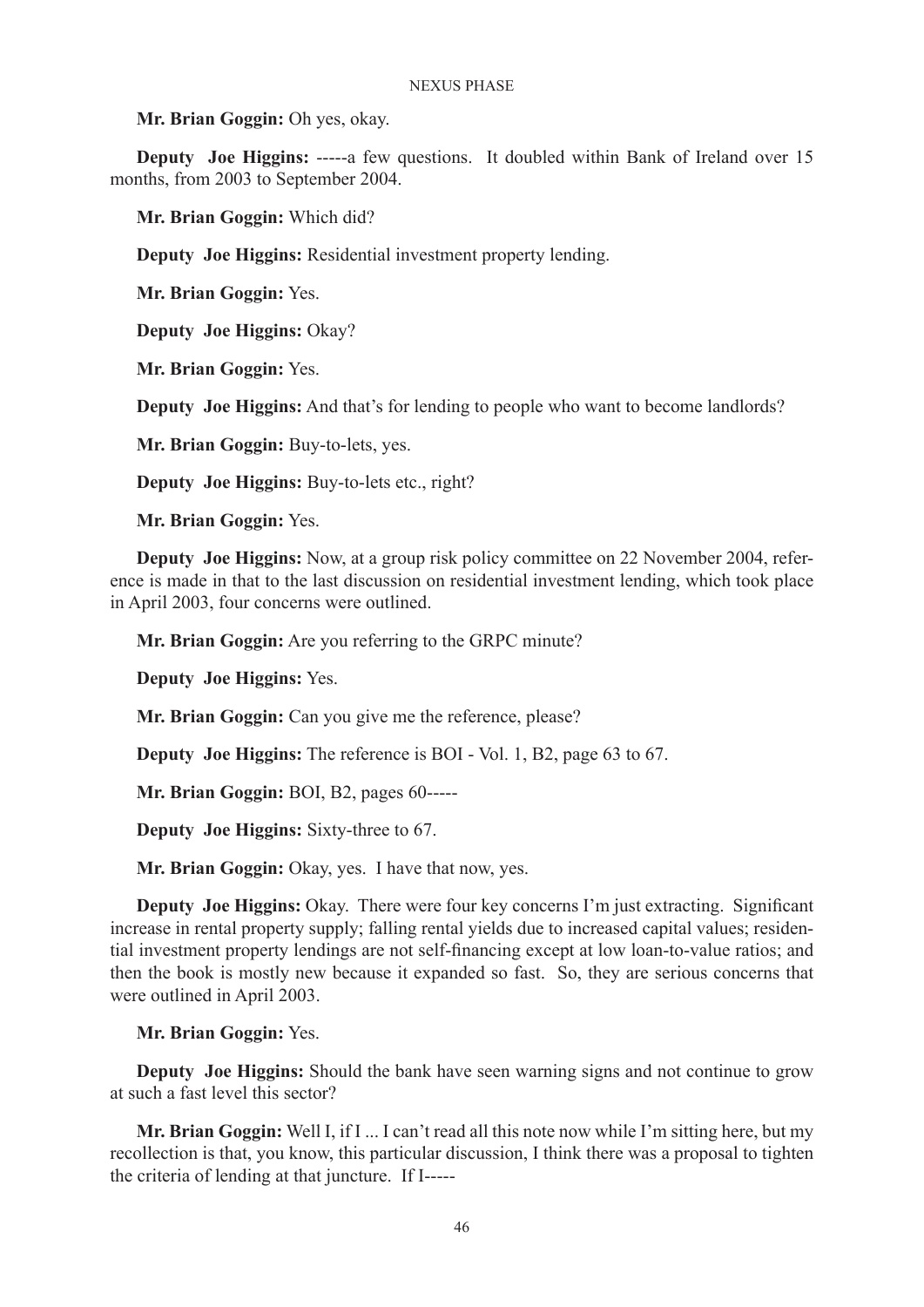## **Deputy Joe Higgins:** For amateurs?

**Mr. Brian Goggin:** Yes, yes, correct. Yes, not for professional buy-to-lets.

## **Deputy Joe Higgins:** Yes.

**Mr. Brian Goggin:** Yes, but if I project forward, I looked at the composition of new mortgage lending in the periods ending September 2005, 2006 and 2007 - I might be one year out in that - but I was, in preparing for today, I was keen to understand the loan-to-value profile of new business origination in a period of quite significant growth and for the RILs, or the buy-to-lets that you're referring to, Deputy, the average LTVs of new business written in those three annual periods, ending September of each year, was in the order of 60%. So, there was significant equity being contributed to the RILs or buy-to-lets in that origination period.

**Deputy Joe Higgins:** Yes, but, Mr. Goggin, you allowed 40% of amateur investors in that time interest-only loans. Was there not a serious risk in relation to that, by allowing a roll-up of the interest?

**Mr. Brian Goggin:** No, the interest, Deputy, wasn't rolling up. The interest was being paid, but that's all that was being paid. There was no repayment of capital being made.

**Deputy Joe Higgins:** Yes, but even so?

**Mr. Brian Goggin:** Yes, well, look, that was the market at the time. With the benefit of hindsight, perhaps there should have been a tighter policy. You know, the view back then, with the benefit of hindsight, you know, might have led us to a different conclusion. I mean, the view then was-----

**Deputy Joe Higgins:** Yes, would you ... would you-----

**Mr. Brian Goggin:** -----you could invest in a buy-to-let. The interest income would more than cover the debt service, i.e., interest, and, you know, the property would obviously, you know, increase in value.

## **Deputy Joe Higgins:** Mr. Goggin-----

**Mr. Brian Goggin:** That was the investment proposition from the professional buy-to-let borrower.

**Deputy Joe Higgins:** Yes. Are you aware of the evidence that Professor Bill Black, the US regulator, former financial prosecutor, gave to this committee?

**Mr. Brian Goggin:** No, I didn't watch his evidence, but I'm broadly aware of-----

**Deputy Joe Higgins:** Of Mr. Black, yes?

**Mr. Brian Goggin:** I am indeed, yes.

**Deputy Joe Higgins:** And he outlined a recipe for banks which he alleges the recipe is: grow like crazy, make terrible quality loans resulting in record profits for a period, senior leadership made wealthy and then catastrophic losses. Do you recognise that in relation to the Bank of Ireland?

**Mr. Brian Goggin:** I most certainly do not.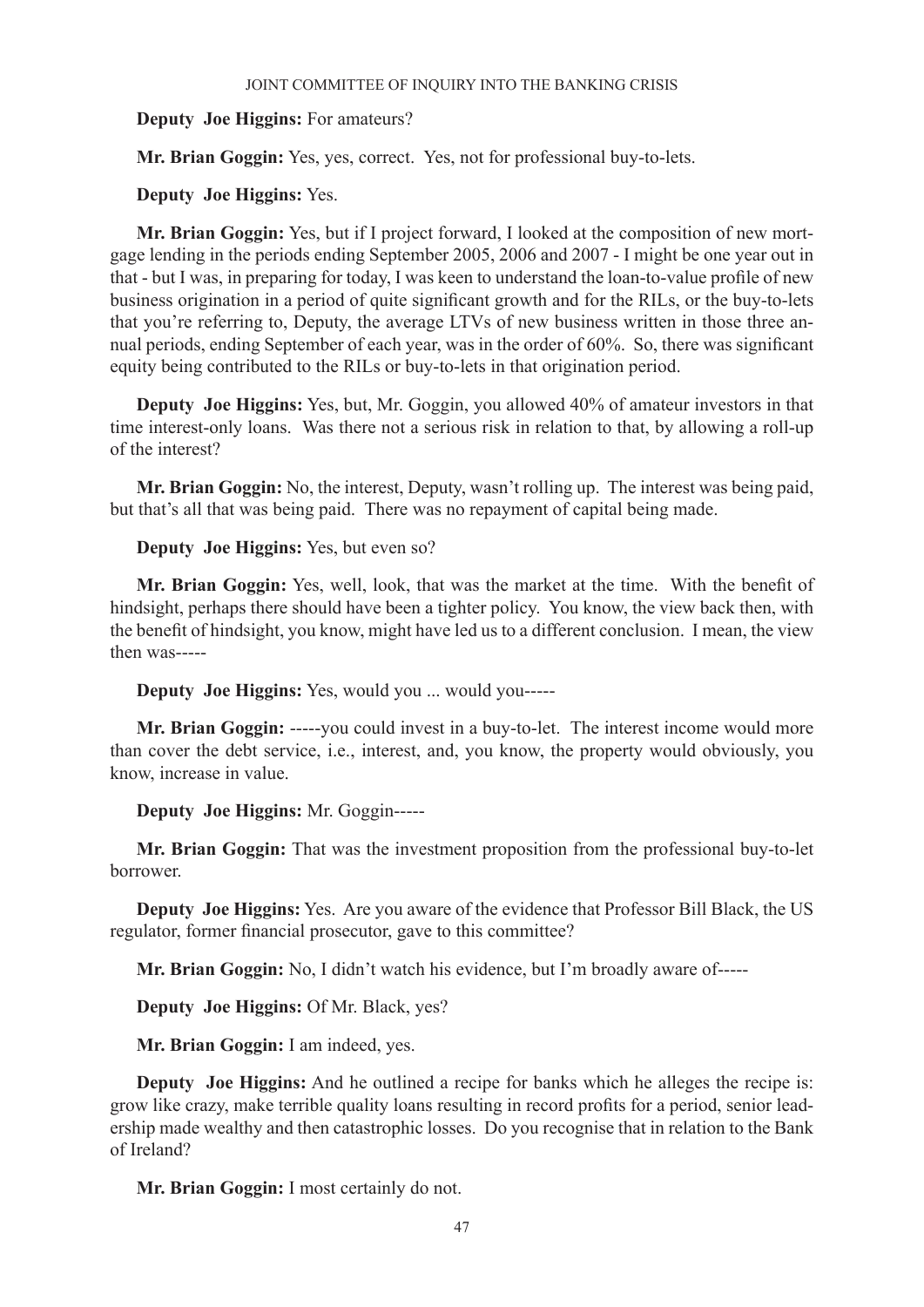**Deputy Joe Higgins:** Well, your growth ... the growth of Bank of Ireland balance sheet in 2004, 2005 and 2006 was average of 20%. Loans of €9 billion was transferred to NAMA. Your profits double from 2004 to 2007, and you yourself earn  $E12$  million in that time; is that not a justification, or is it, of what Professor Black says?

**Mr. Brian Goggin:** I don't believe so. I can certainly see where you're coming from in terms of drawing comparisons and similarities, but as I mentioned earlier in my evidence, the rigour around decision-making in Bank of Ireland, the credit strategies adopted by Bank of Ireland, I think ultimately stood the test of time, and Bank of Ireland was not run in the manner suggested by the characterisation of how you've outlined Professor Bill Black's position.

**Deputy Joe Higgins:** If it stood the test of time, how did €9.9 billion bad loans result?

**Mr. Brian Goggin:** The economy collapsed, the property market collapsed. Look, no matter how conservative a bank is, and Bank of Ireland was pretty conservative, but it still got caught. No matter how conservative a bank is, if you've got a 60% correction in property prices, no bank can withstand that.

**Deputy Joe Higgins:** Can I ask you in relation to, just a second ... Yes, Professor Morgan Kelly in 2006 or 2007 could refer to about 30 studies of housing and property bubbles around the world, all of which, without exception, collapsed catastrophically. Why couldn't senior bankers be aware of this, which was well worked out in the previous 20 years, and know that what you were doing with the huge lending, etc., the huge property inflation in prices, that it was going to end in tears?

**Mr. Brian Goggin:** Well, you know, Deputy, with respect, if for an instant I thought that what we were doing was going to end in tears, I wouldn't have done it. It's very easy to be wise, you know, with the benefit of hindsight. The fundamentals driving the expansion of the Irish economy, the growth in housing formation, our demographics, our economic expansion, you know, these were all feeding into real demand, as such. But, you know, looking back with the benefit of hindsight we can now see what has happened.

**Deputy Joe Higgins:** Well, I did read myself academic studies in the late 90s which would have predicted what happened in Ireland. I've asked bankers that came in here why they weren't aware of it, but they weren't.

**Mr. Brian Goggin:** But, Deputy, you know, we ran ... we ran stress tests, you know, and, you know, I'm not sitting here before you all hiding behind stress tests. You know, information and statistics are only as good as the inputs. But we had pretty sophisticated stress testing, modelling, and I did indicate earlier on that in the Basel II process as we, kind of, transitioned towards it, we ran stress tests. One of the stress tests we ran was for a sudden, and I emphasise the word "sudden"-----

**Deputy Joe Higgins:** Yes?

**Mr. Brian Goggin:** -----drop of 20% in property values, residential property values.

**Deputy Joe Higgins:** Yes.

**Mr. Brian Goggin:** We did not envisage the scale of what happened. That is the truth.

**Deputy Joe Higgins:** Yes, and-----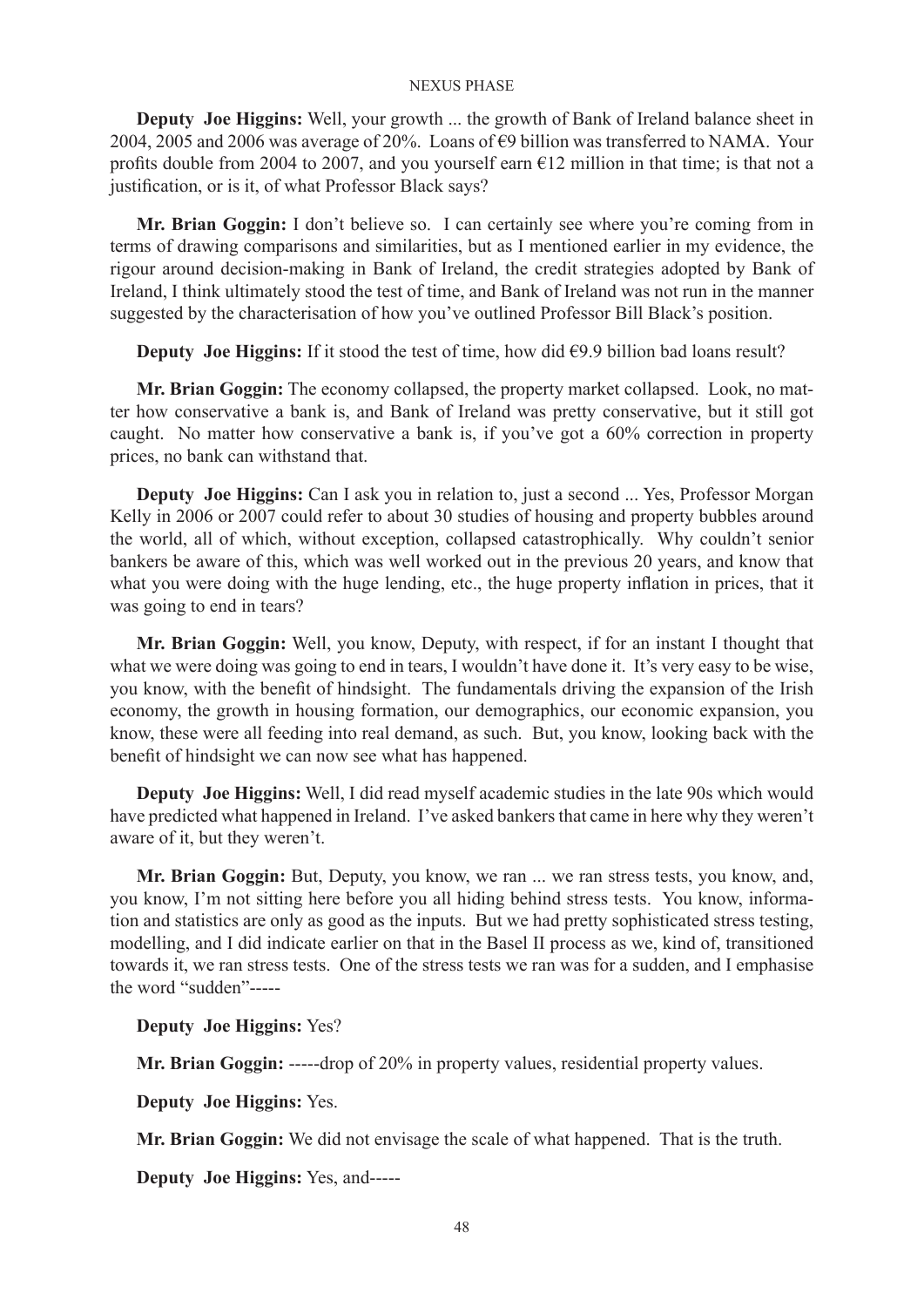**Mr. Brian Goggin:** And that's what got-----

**Deputy Joe Higgins:** -----you made that point earlier as well. Mr. Goggin, do you work with Apollo Global Management currently?

**Mr. Brian Goggin:** I have a relationship with Apollo Global Management, yes.

**Deputy Joe Higgins:** Yes, it's sometimes referred to as a vulture fund, buying up properties, including those that the taxpayers bailed out. Can I refer to an article in *herald.ie* in 2011, and I'll just quote from the article in relation to that, and ask you if you agree or disagree? It refers to Apollo and to Mr. Goggin buying distressed property loans from the Irish banks at a hefty discount, and then selling them on at a profit, and then:

Having presided over the creation of a banking crisis with his risky lending policies at Bank of Ireland, Mr. Goggin now hopes to profit from the mess by buying those loans on the cheap. Has this man no shame? Does he not realise the outrage felt by Irish taxpayers, who were raped and pillaged to pay for the bank's blunders, towards the former bank bosses?

Is that fair comment? Do you ... or would you vehemently disagree with that?

**Mr. Brian Goggin:** I think I'd have to ask for Chairman's guidance here. I'm here giving evidence on behalf of Bank of Ireland.

**Chairman:** Yes, I'll just come in. It may be without ... not within the terms of reference, so I will give you the leverage, Mr. Goggin, to either choose to respond to it or not.

**Mr. Brian Goggin:** I'm perfectly happy to accept that, Chairman. Thank you.

**Chairman:** Okay, thank you.

**Deputy Joe Higgins:** What's your ruling, Chair?

**Chairman:** The question drifts outside the terms of reference, so Mr. Goggin cannot be compelled to answer it. Now, I can give you, if you wish to reframe the question or to approach it from a different angle that brings it within the terms of reference, Deputy Higgins, I can facilitate that. But Mr. Goggin is within his rights not to-----

**Deputy Joe Higgins:** Well, let me just ask Mr. Goggin perhaps that ... from the point of view of ordinary people out there and the taxpayer, who have, I think we can agree, suffered grievously as a result of the banking and bubble crash, and the austerity that was ushered in as a result, do you understand, Mr. Goggin, how victims of that crash might be extremely angry at you and those other bankers, whom they hold responsible for the crash, or a significant part of it-----

**Chairman:** Deputy.

**Deputy Joe Higgins:** Do you understand how they would feel aggrieved and angry?

**Mr. Brian Goggin:** I do.

**Deputy Joe Higgins:** Are they justified?

**Mr. Brian Goggin:** You pointed a finger directly at bankers. I would say that the difficulties experienced in Ireland went much wider than that. There was quite a confluence of issues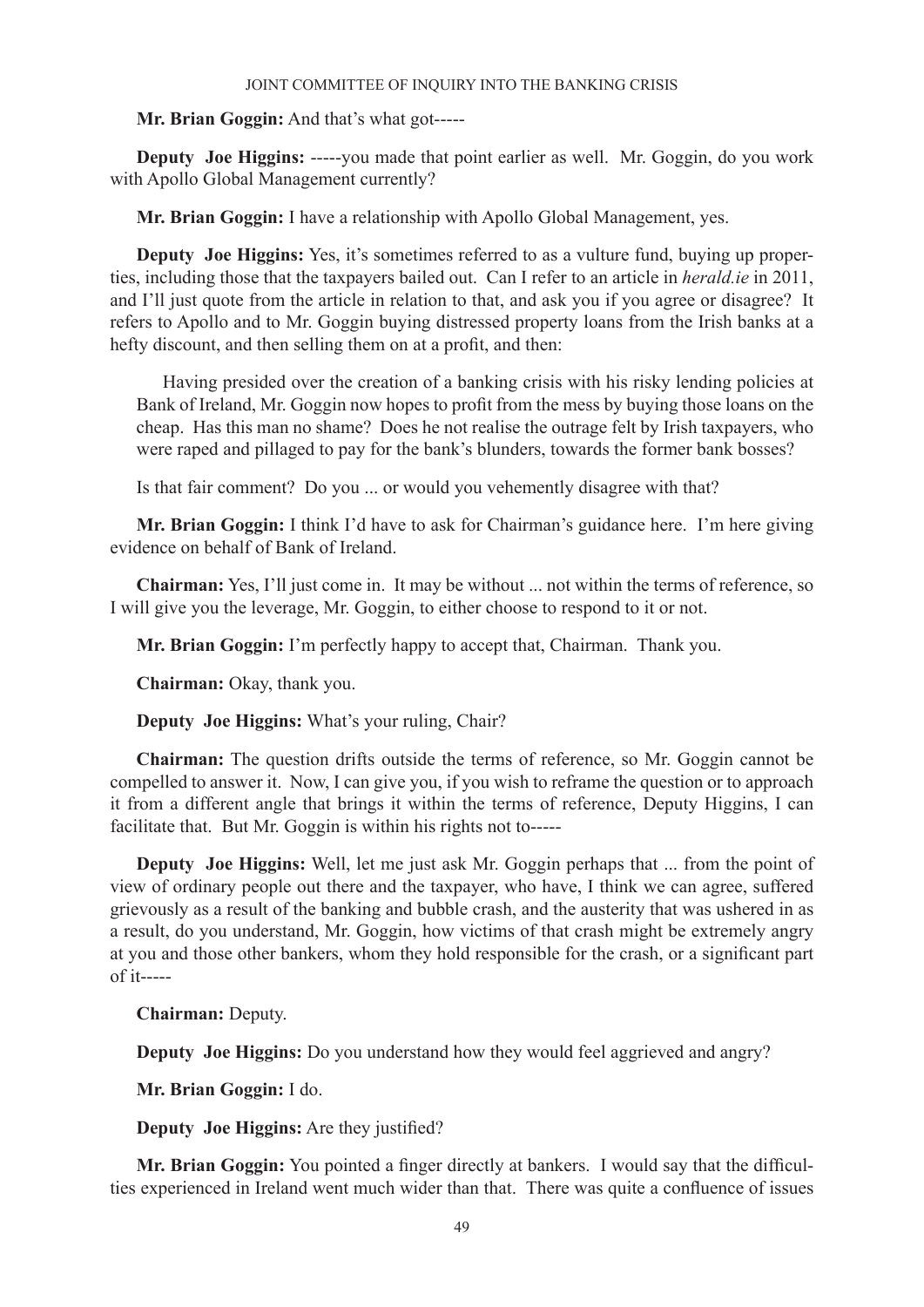that brought the entire economic collapse to the floor. I don't think all banks should be cast in the same manner. I accept responsibility for the stewardship that I had at Bank of Ireland at the time. But I think, you know, one should be careful in terms of including everybody in generalised statements. But with regard to the, I think, the expression of a kind of support and concern that you've made, Deputy, yes, I can absolutely identify with that, and throughout my working life, I always showed concern and compassion for customers who got into difficulty, and customers got into difficulty even in the good times.

**Chairman:** Okay, thank you. Just to ... in Deputy Higgins's earlier question to you there, speaking about the risk concentrations and so forth, I want to delve into the issue of interest rollup facilities that were being provided. Deputy Higgins was talking about the buy-to-let sector, and to talk about maybe the more investment, high development area. And in doing so just to reference the core documents, Bank of Ireland, I think it's page 99 of-----

**Mr. Brian Goggin:** Of which document, Chairman?

**Chairman:** B2. BOI - B2.

**Mr. Brian Goggin:** Page?

**Chairman:** Page 99. And just in the second paragraph of that, you ... this relates to what was a review of group risk policy committee land bank limits and interest roll-ups, July '08. It's an extract from that, Mr Goggin.

**Mr. Brian Goggin:** Yes, I have this document, yes. And your ... sorry, your question is, Chairman?

**Chairman:** Okay. I'll just take the paragraph there for us that says, "The BBRoI Landbank book is approaching its limit and, without any new deals, is generating an additional  $\epsilon$ 50m in exposure every six months as interest roll up facilities accumulate into principal balances." Would you care to comment upon how this was happening, and how the impact of the interest roll-up was actually impacting upon the bank's performance?

**Mr. Brian Goggin:** Okay. The roll-up of interest in a land bank transaction was perfectly in accordance with policy. We would lend money to a residential property developer A. That site would not generate any cash flow until such time as sales began to flow through. So in assessing the transaction in the first instance and in agreeing to lend them money we would look at the aggregation of the likely outcome in terms of the amount of cash that the developer could expect to generate from selling the houses, and we would build into our loan-to-value limits an allowance for the roll-up of interest during the building period. So that was perfectly normal, perfectly within policy, and perfectly understandable in the context of a residential development transaction.

**Chairman:** Yes. And in the establishment of these loans and just the process to getting them into place, were there specific financial covenants in place?

**Mr. Brian Goggin:** Yes, there would have been, yes. Loan-to-value in particular, and that's why I was referencing the fact that the loan-to-value cap would have built in a sum for interest roll-up during the build-out phase.

**Chairman:** Okay. So, through ... you're saying that there were specific financial covenants in place?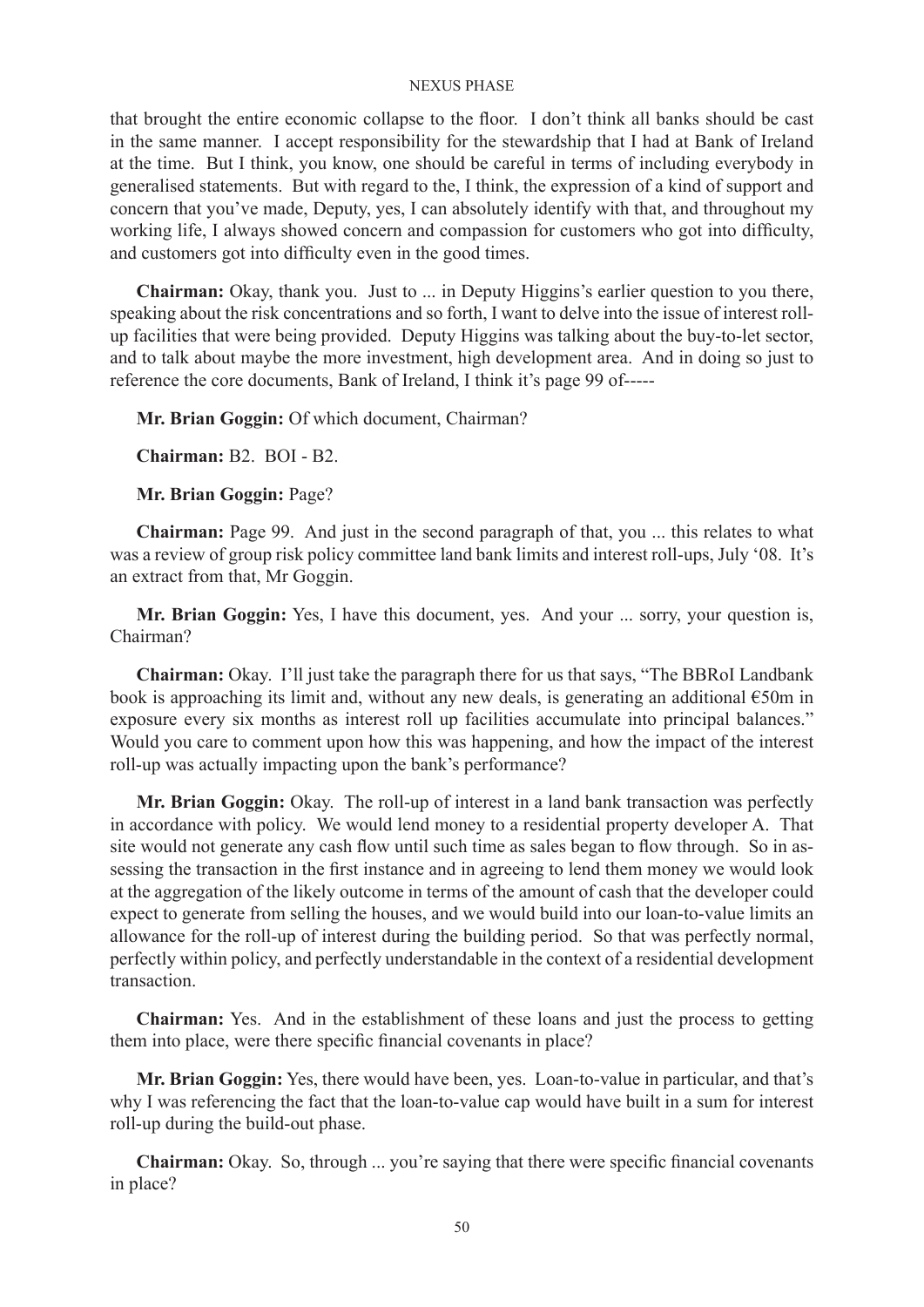### **Mr. Brian Goggin:** Yes.

**Chairman:** For these? And did that give the bank then ... did you believe then that the bank had sufficient means to monitor the performance of the increase risk of the loans, loan book that would happen as a result of this?

### **Mr. Brian Goggin:** Yes.

**Chairman:** Okay, right. Thank you. Moving on I now bring in Senator Sean Barrett, ten minutes.

**Senator Sean D. Barrett:** Thank you Chairman and welcome Mr. Goggin.

**Mr. Brian Goggin:** Thank you Senator.

**Senator Sean D. Barrett:** You said that when you discussed the 100% mortgages with the regulator in mid-2006, your proposal was a 90% one and that he said to you, ''It's not my job to intervene in markets''. I hope I got that-----

**Mr. Brian Goggin:** Yes, yes.

**Senator Sean D. Barrett:** Could you expand on that? How ... why did he not want to intervene? Was that not the function of a regulator in many ways?

**Mr. Brian Goggin:** Well that's why I asked him the question in the first instance to be quite honest about it. I expressed my concern about the proposal that was intended. If I go back in my history in banking, I can remember back to periods where there were, you know, monetary amounts set as limits for credit expansion. I'm going back now to the pre-euro times, I'm going back to the Irish pound. So my prior experience of regulatory interventions were such that I saw no reason why the regulator wouldn't intervene in an environment where the market was just getting out of hand and that's why I proposed and suggested to him in response to the suggestion he was making that this would be a much preferable way of dealing with it from my perspective. And that's why I volunteered to come out publicly and fully back that decision, were he minded to make it.

**Senator Sean D. Barrett:** And were there other instances of that so called light-touch regulation' that you found in your discussions with the regulator?

**Mr. Brian Goggin:** No. I didn't have a huge amount of interaction with the regulatory authorities through most of my period as CEO. I became very involved with them from kind of 2007 on. Much of the interaction was occurring, you know, through the regulatory risk and finance areas with the regulatory authorities. I might have an annual relationship type meeting with the Governor and the head of the regulatory body but I had very little detailed interaction on a day-to-day basis.

**Senator Sean D. Barrett:** And did the regulator come to the bank or did you go to see him?

**Mr. Brian Goggin:** It's interesting that you should pick up on that because it was quite significant. It was the only time the regulator ever came to my office. I'd normally, if he wished to see me, he would ask me to come to see him. But on this occasion he actually came to see me.

**Senator Sean D. Barrett:** And after the introduction of the euro, did the regulation in any way move from Ireland to Frankfurt?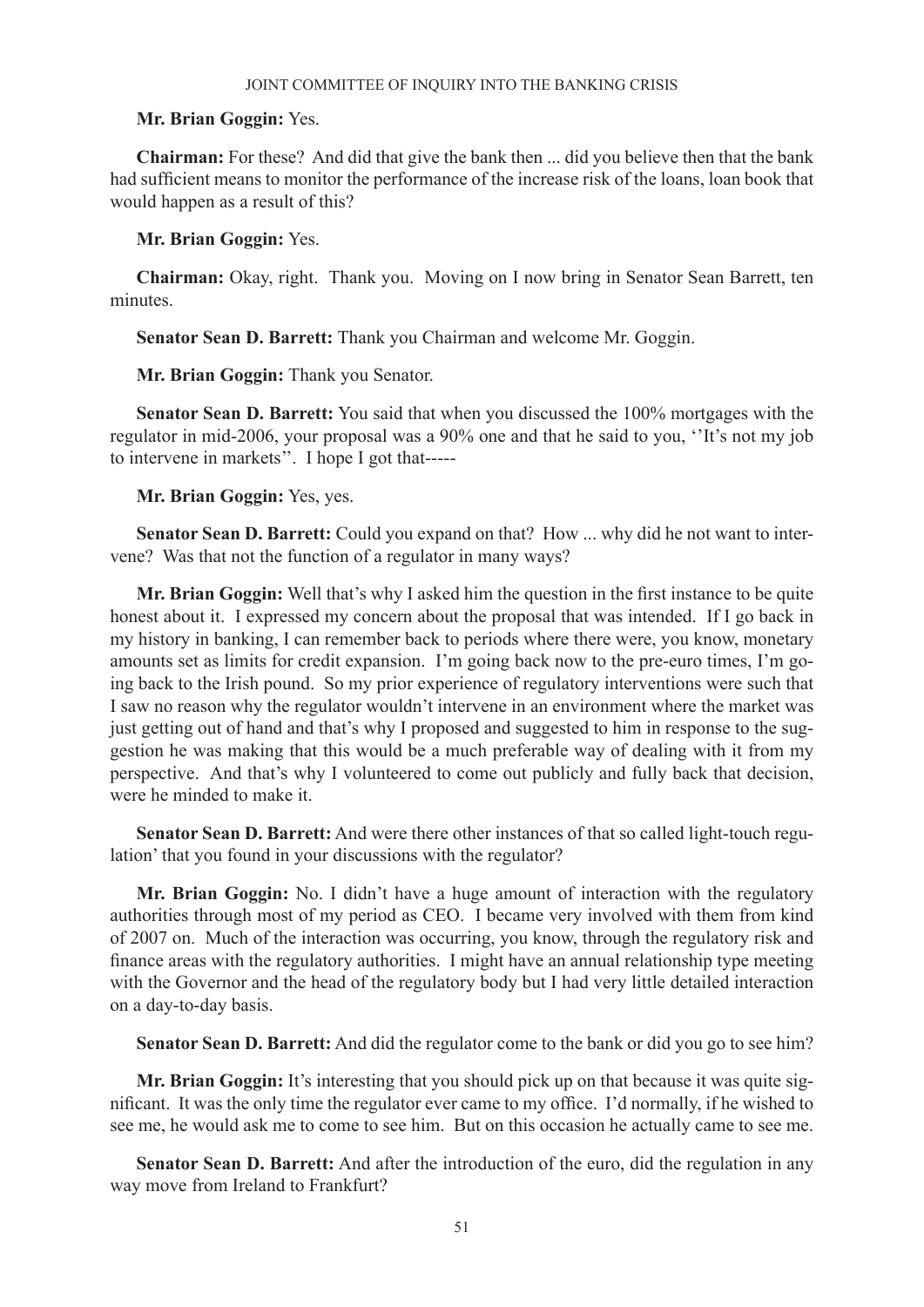**Mr. Brian Goggin:** No. No, I don't think ... Frankfurt only, as I understand it, got a remit on the regulatory front in the last year or so.

**Senator Sean D. Barrett:** So did you ever meet any officials from the ECB?

**Mr. Brian Goggin:** I did. I was invited to participate in a round table discussion forum, you know, chaired by the then president of the ECB. I think it was an annual or a semi-annual meeting. I didn't make them all but it was more macroeconomic views across Europe. It was an opportunity to network with chief executives of banks across Europe.

**Senator Sean D. Barrett:** So it was networking rather than regulation.

**Mr. Brian Goggin:** Yes. There would have been, Senator ... there wouldn't have been any discussion about regulation. The ECB wouldn't have had that brief at the time. It was more to do with monetary policy, the euro, that type of framework.

**Senator Sean D. Barrett:** And Mr. Trichet was presiding?

**Mr. Brian Goggin:** He was.

**Senator Sean D. Barrett:** Was there concern about ... you mentioned about the level of wholesale borrowing, although you're fairly at ease with it. Other economists would be worried that it was a source of instability because those said funds can flow away. Was there concern that the way the euro was designed could bring down banks in small countries with those massive flows in and out?

**Mr. Brian Goggin:** No, I don't think the thinking ever advanced to that level to be quite honest.

**Senator Sean D. Barrett:** You mentioned to Deputy McGrath that the loan-to-deposits peaked at 176% in 2008 and it's 120% or so currently. Is that broadly -----

**Mr. Brian Goggin:** I'm not quite sure what it is currently. In fact it might even have been less than that. The bank would have reported its results to the end of 2014 just recently.

**Senator Sean D. Barrett:** And the other index of that kind that's presented to the committee is concentration on two sectors. Now it seems from what you've been saying that you decided to concentrate on construction and they recommend 250%, isn't that right, for the concentration of the two sectors? What was the highest figure that Bank of Ireland went to, can you recall?

**Mr. Brian Goggin:** I wasn't familiar with the risk concentration framework that you've just described until I'd read it in the core documents and I might refer to the documents in a moment if I can remember where they are. But when I investigated the issue in preparing for today, I saw very clearly that there was a difference of interpretation in terms of how one would describe an economic activity or activities and which ones had a correlation to a predominant risk factor. In the case of Bank of Ireland, our submissions disaggregated three of the factors and broke them into two different buckets - two in one and one in the other. The two carry the 250% limit and the one carried a 200% limit. I looked at a letter written from the bank's regulatory unit back to the Central Bank in 2006 and, from memory, the bank was well within those limits at that time as described by Bank of Ireland.

**Senator Sean D. Barrett:** As the bank since 1783 you were describing was going towards having to be rescued, did your accountants, PwC have any observations in 2007 and 2008 that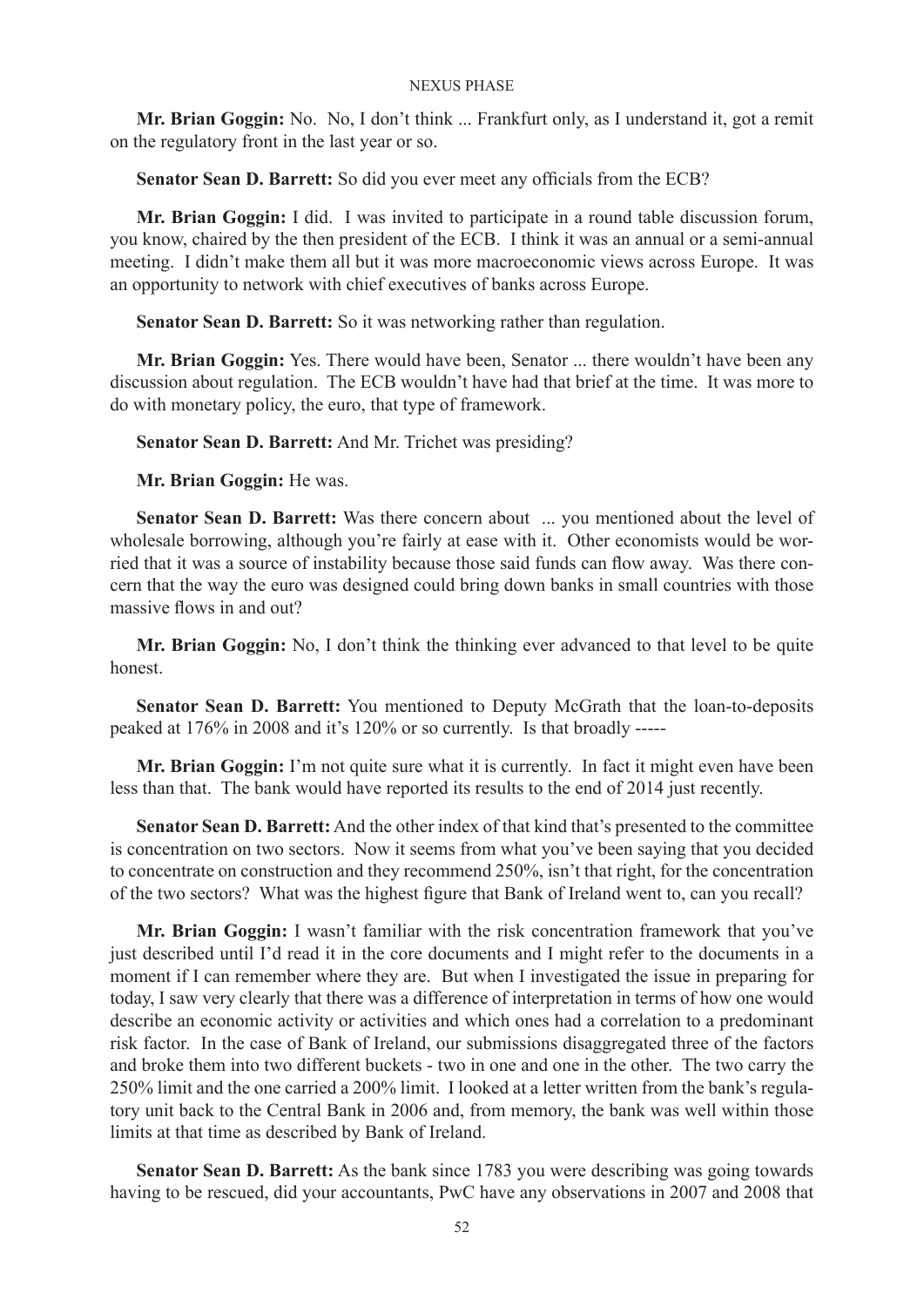there was trouble imminent?

**Mr. Brian Goggin:** Certainly not in 2007. In 2008 we would have, you know, ourselves begun to realise that the economy was beginning to slow down quite significantly and unemployment was beginning to pick up, that property prices were beginning to slow. I mean the period up until September '08 I think the property prices, residential property prices should I add, had only declined by 8%. But no, PwC wouldn't have from my recollection expressed a particular concern other than the one we ourselves would have been dealing with as a management and as a board.

**Senator Sean D. Barrett:** And there was a 43% discount on your properties transferred to NAMA. Do you know now did you fund any ghost estates?

**Mr. Brian Goggin:** The short answer to that question is "I don't know". Indeed, the whole transfer of assets to NAMA occurred in 2010. I retired in February 2009. But if I was to offer a view I'm sure there were some to be quite honest. But I don't know for a fact.

**Senator Sean D. Barrett:** Were there contrarians at all in Bank of Ireland when people like Morgan Kelly began to write about this and when *The Economist* house price index showed that Ireland was way out of line in house price inflation, you know, all through the period leading up to the rescue and the bailout?

**Chairman:** There's a question I need to get in now as a result. So if you could just maybe very prompt at this-----

**Senator Sean D. Barrett:** I will indeed. Thank you, Chairman.

**Chairman:** I need to allow time in the questioning for it to happen.

**Senator Sean D. Barrett:** Did anybody table that *The Economist* house price index because it would have warned people that Ireland was way out of line in house price inflation?

**Mr. Brian Goggin:** The short answer is "No". Morgan Kelly's view looking back with the benefit of hindsight, you know, should have been taken more seriously and it wasn't. I myself, you know, in my meetings with Peter Nyberg for the Nyberg commission said to him, you know, that I was disappointed myself that I didn't take myself a more contrarian view or that I didn't inject into the strategic policy making process a more contrarian view.

**Senator Sean D. Barrett:** Thank you very much, Chairman.

**Chairman:** Thank you very much, Senator. I would just wish to come back to something there. It's to do with the wholesale funding. Mr. Goggin. There are two reports on it. They both relate to core documents Bank of Ireland B3 and they spread over pages 15 to 21.

**Mr. Brian Goggin:** Hold on one tick now, B3.

**Chairman:** B3.

**Mr. Brian Goggin:** I had all these in order starting out but they've got shuffled now.

**Chairman:** That's fine. I've shuffled them up meself as well. Pages 15 to 21.

**Mr. Brian Goggin:** Okay, I got you.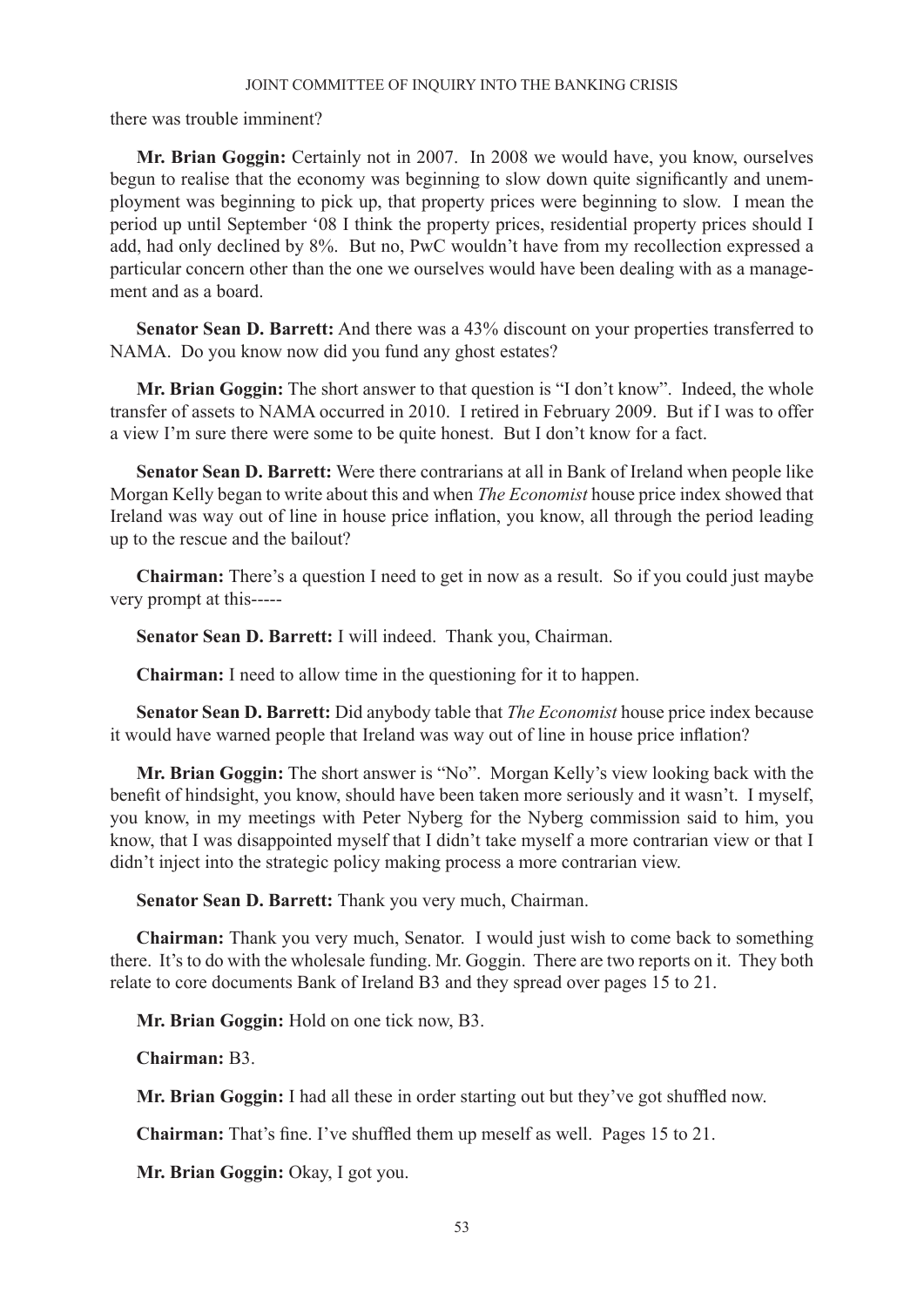**Chairman:** In summary over those pages, in 2001 wholesale borrowings in Bank of Ireland were €16.7 billion and accounted for 22.6% of the funding and, by March 2007, these figures were  $\epsilon$ 79.9 billion and 45%, respectively. Now that's a very, very measurable and significant increase in figures if you forget about the percentages when you just look at the sum to which the percentages are being drawn from. So in this regard, this may indicate that your institution showed an increased reliance on wholesale funding from 2005 to finance growth in your own portfolio. Were you aware at any time that this might be an issue and did you regard this as presenting a fundamental risk?

**Mr. Brian Goggin:** No, I was wide awake and alert to this development. It was a fundamental decision in the detailed strategic process that we undertook in 2005 and 2006. It was an informed and fundamental decision underpinning that strategy that we could grow wholesale funding in the manner that we did. And that was a mistake.

**Chairman:** Okay, so this comes back to our earlier conversation of this morning where there are concerns with borrowing short and lending long with that money. We see an acceleration of that model moving from  $\epsilon$ 16.7 billion up to  $\epsilon$ 79.9 billion.

**Mr. Brian Goggin:** No, there wasn't, Chairman, and a reason for that is that 44% of the  $€144$  billion of lending was to residential mortgages with contractual terms going out to 35 years and there was no way you could match fund a book like that. So the fundamental banking model throughout the majority of my working life was to borrow short and lend long - it was a fundamental feature -----

**Chairman:** But earlier this morning we discussed the risk factors that were arising because of loan-deposit ratios, so this has to be looked at in that context as well.

**Mr. Brian Goggin:** Sure.

**Chairman:** And that wasn't a cause of concern or risk to the -----

**Mr. Brian Goggin:** No, because again we looked at access to ... we examined the wholesale markets ... you can see from these papers the array of facilities and arrangements that we had put in place ... but look ...at the end of the day, if a bank displays evidence of difficulty, the ordinary depositors would be gone as fast as the wholesale depositors.

**Chairman:** And does that not create its own dynamic in terms of comments like "don't scare the horses", and that creates a behaviour in its own regard by an institution?

**Mr. Brian Goggin:** No, I mean ... I think, I think at the end of the day -----

**Chairman:** If they are not to frighten depositors?

**Mr. Brian Goggin:** No, I think ... No, at the end of the day, you know, in structuring a very complex business which is what Bank of Ireland was and is, you look at how you can fund it, where you can get your capital, how you underwrite your risk, how you calibrate the risk, and you make a series of decisions, ultimately, in an integrated format and you consider all aspects of that strategy in terms of the risks applying to it. We made a decision, we made a very deliberate decision, to increase our wholesale funding to grow our business.

**Chairman:** Thank you, Mr. Goggin. Deputy Eoghan Murphy.

**Deputy Eoghan Murphy:** Thank you, Chairman, and thank you, Mr. Goggin. If I could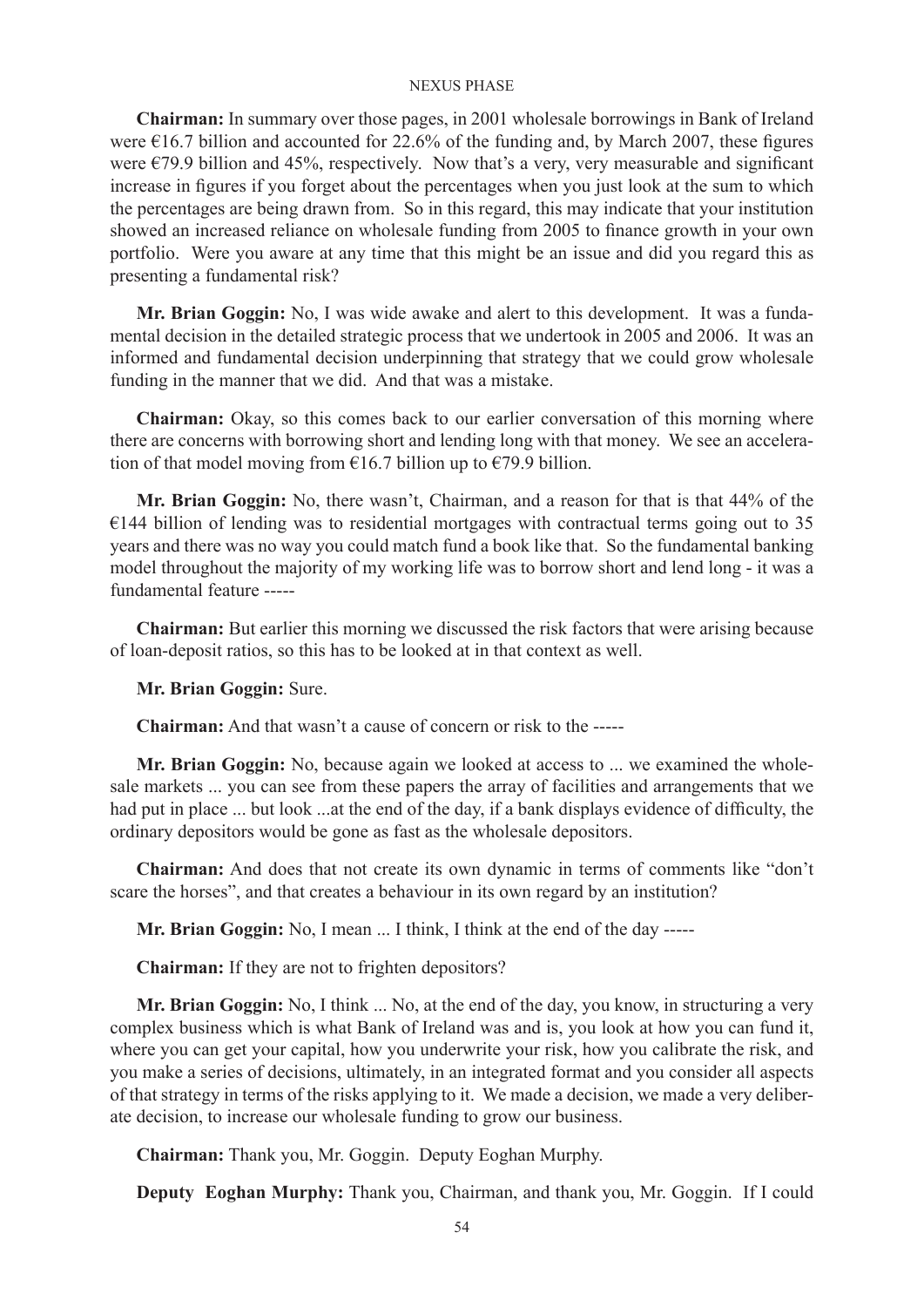bring your attention to BOI - B2, Vol. 1, page 23.

**Mr. Brian Goggin:** Yes.

**Deputy Eoghan Murphy:** It's about the establishment of a dedicated property unit.

**Mr. Brian Goggin:** I referenced this earlier on, yes.

**Deputy Eoghan Murphy:** This document is from 9 November 2004. So I just want to read out a couple of bits from it:

The Property Market in the Republic is shaped and controlled by less than 100 key players. In the past 5 years we have under performed in this top end market, which has been dominated by Banks with specialist property units, most notably Anglo Irish Bank. [...] A dedicated property unit is being established in Corporate that will be responsible for managing relationships with total group exposure in excess of  $\epsilon$ 30m.

Whose initiative was that new unit?

**Mr. Brian Goggin:** It was ... what's the date of this again?

**Deputy Eoghan Murphy:** It's not dated on the document itself but it's from November 2004.

**Mr. Brian Goggin:** That would have flowed out of whatever the strategy we had at the time into our annual operating plan and it would have been a decision of management in terms of executing that strategy to do this.

**Deputy Eoghan Murphy:** Were you CEO at the time?

**Mr. Brian Goggin:** When did you say it was?

**Deputy Eoghan Murphy:** November 2004.

**Mr. Brian Goggin:** I was.

**Deputy Eoghan Murphy:** You were. Okay. So this would have been a decision taken by you as CEO, with the approval of the board or how would that work?

**Mr. Brian Goggin:** Yes, well ... the strategy would have been approved by the board. I had authority, once approved, to implement that strategy.

**Deputy Eoghan Murphy:** Okay, so can you remember who looked at Anglo Irish Bank and said, "They have a specialist property unit, we should have one too"?

**Mr. Brian Goggin:** You know, I'm not quite sure it was quite as blunt as that. We looked at the entirety of the market. The bank had been involved, and was involved in property over a period of years but this was clearly a market segment that our conservatism had excluded us from to a significant degree and, on examining it, we saw opportunities in it. I think the manner in which we kind of pursued those opportunities were consistent with the economic expansion in Ireland, the building of shopping centres, the building of roads, the building of bridges. This unit was also focused very much on the UK market.

**Deputy Eoghan Murphy:** Am I right in understanding, though, that you restructured departments in the bank to establish this property unit because of what Anglo was doing?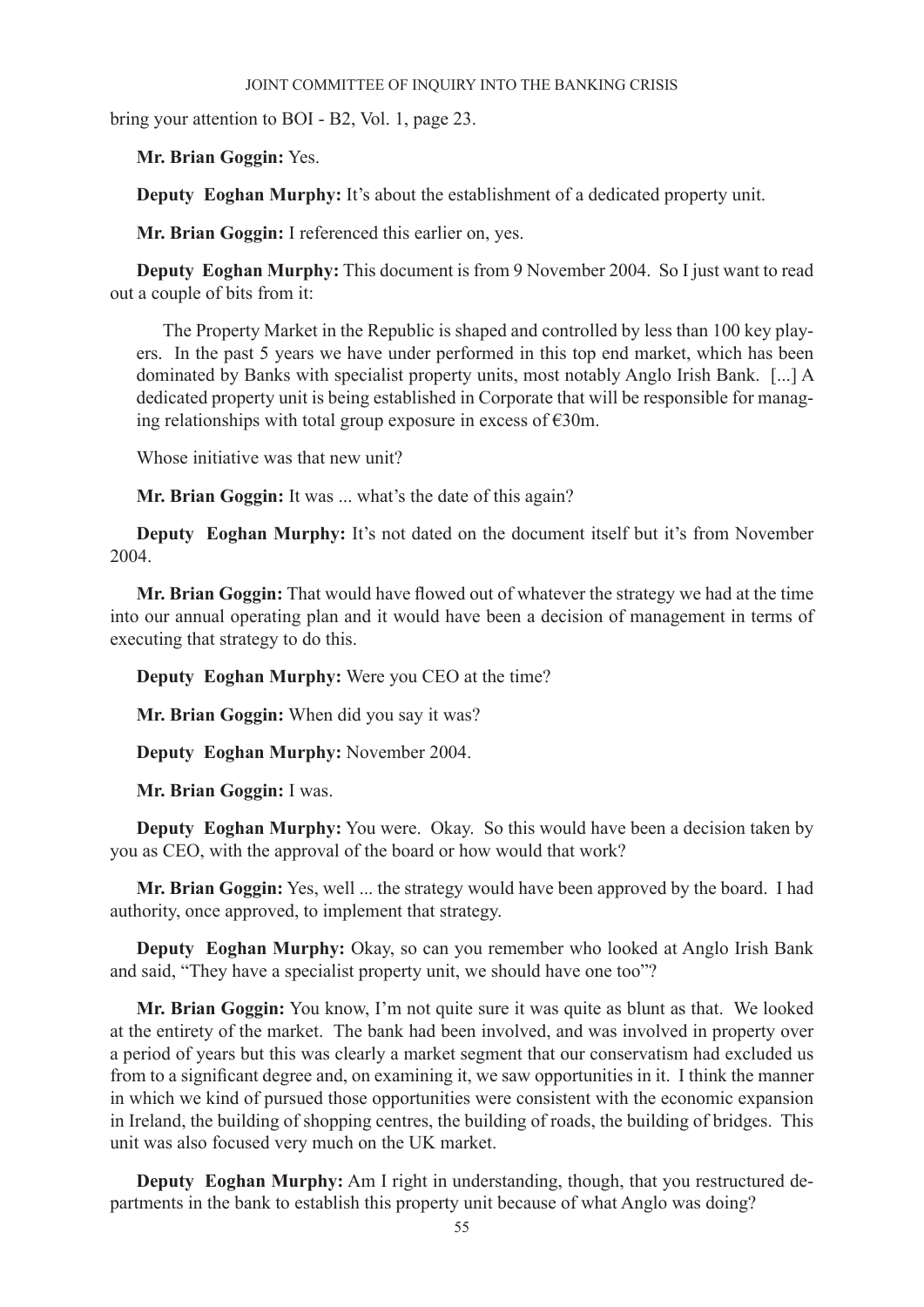**Mr. Brian Goggin:** No, not exclusively because of Anglo. It was to avail of the opportunities that were emerging in the market. Anglo happened to have a particular business model. Anglo was a monoline. Bank of Ireland was a very different bank. The Chairman referenced earlier on that 22% or 24% of GDP was coming from construction-related activity so this was a huge piece of the economic engine in Ireland at the time so I was responding to that, not responding to Anglo Irish Bank.

**Deputy Eoghan Murphy:** But you specifically mentioned Anglo Irish Bank in the note here, and them having a specialist property unit. And you're setting up a dedicated property unit, so are you imitating Anglo Irish Bank?

**Mr. Brian Goggin:** No. Bank of Ireland never imitated Anglo Irish Bank.

**Deputy Eoghan Murphy:** So why are they referenced here in the establishment of this property unit, which was a restructuring in the bank?

**Mr. Brian Goggin:** Yes, Anglo Irish Bank, you know, was the player in the property market. That's all Anglo Irish did was property. They seized the opportunity, as the economy was reshaping, and I go back again to the comment about the proportion of GDP made up by construction, and Anglo was in there. They were seen by the marketplace in terms of their PE rating, they were acknowledged by analysts, they were you know, acknowledged by everybody. We did not follow them, but we had to recognise them as a bank that had clearly identified an opportunity.

**Deputy Eoghan Murphy:** You did not follow them but you copied them?

**Mr. Brian Goggin:** No, we most certainly didn't copy them either.

**Deputy Eoghan Murphy:** But they had a property unit, and then you had a property unit -----

**Mr. Brian Goggin:** Yes, but sure all banks had a property unit. Look ... there -----

**Deputy Eoghan Murphy:** Why did you not mention the other banks then?

**Mr. Brian Goggin:** Maybe we should have, I mean ... you know, the property unit here was set up in the area of the bank that had the highest order of sophisticated skills for dealing with complex credits, so in setting it up we positioned it in the part of the bank that was best equipped from a skills and experience perspective to consider that market opportunity and to underwrite risk in that market opportunity.

**Deputy Eoghan Murphy:** The market opportunity that Anglo was taking advantage of.

**Mr. Brian Goggin:** No, the market opportunity that was a function of the economic expansion at the time. Anglo was a significant participant in it.

**Deputy Eoghan Murphy:** Okay. What does managing relationships mean? What does it include if a dedicated property unit is being established in corporate that will be responsible for managing relationships?

**Mr. Brian Goggin:** Yes, the whole business model in corporate banking, and I spent many years in my earlier career working in corporate banking ... A corporate banking relationship manager was assigned a portfolio of relationships. So when I worked in corporate banking, I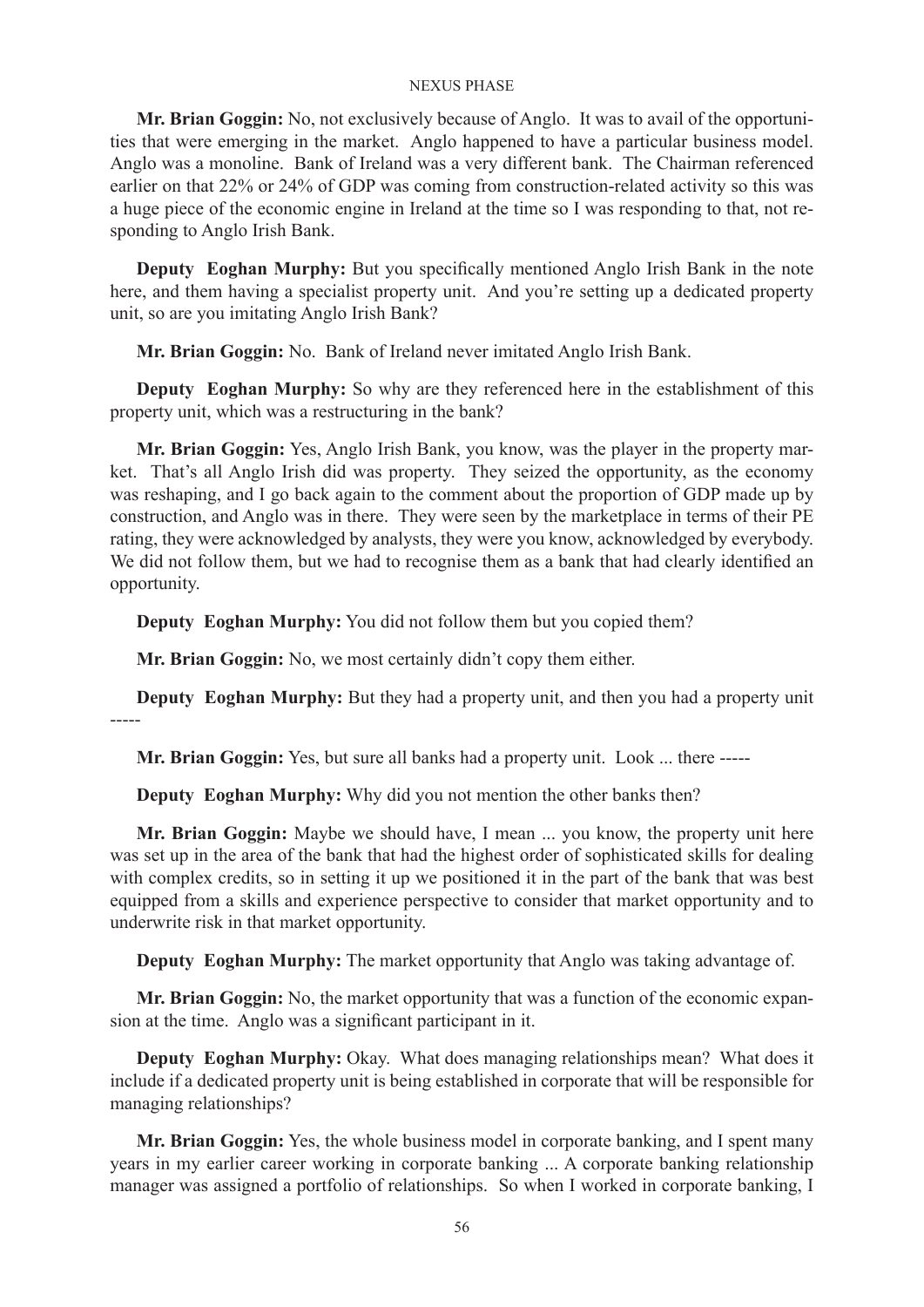had 20, 25 very key banking relationships. In my case, they would have been multinational companies, they might have semi-States -----

**Deputy Eoghan Murphy:** How did you manage then? Through hospitality?

**Mr. Brian Goggin:** I managed them from the point of view of meeting their banking needs. That might relate to their operating current account, electronic banking, provision of car leasing finance for their fleets - it covered a multitude of things. That's how I was motivated and tasked with managing a relationship.

**Deputy Eoghan Murphy:** And did it include offering new lending on new terms in a proactive manner?

**Mr. Brian Goggin:** To the extent that the customer had a need. The driving force for lending demand in the kind of relationships now we are referring to ... these are very sophisticated companies, major Irish quoted companies, public companies ... They might be expanding, they might be investing in plant, they might be making an acquisition. I don't want to mention names but, you know, they're obvious, the ones I am talking about. I had responsibility in my early years for managing relationships like that, and I would meet with the finance director of those companies on a regular basis and ensure that, you know, Bank of Ireland was meeting the needs ... many of these banks ... many of these companies would have been multi-banked.

**Deputy Eoghan Murphy:** You were looking for new opportunities. That's why this unit was established. So, in looking for new opportunities, were you presenting new opportunities in these relationships with the key lenders ... the key players, as you refer to them?

**Mr. Brian Goggin:** Yes. I mean, if Bank of Ireland had a proposition that we felt might be of interest to a substantial, sophisticated, multinational connection, oh yes.

**Deputy Eoghan Murphy:** So you would go to someone then with a proposal for a new loan for them.

**Mr. Brian Goggin:** It mightn't be a loan. It could be a pension scheme. It could be anything.

**Chairman:** Are you coming up then to a new line of questioning?

**Mr. Brian Goggin:** But, yes, lending ... lending was part of the product suite. It was a significant part of the product suite. I would not go, in all probability ... I'm putting myself back in a position which I can relate to as having been a practising corporate banker, you know, company X plc, you know, they weren't going to take money from me just because I said to them, you know, "You should have money." They had to have a fundamental need. They were either expanding; they were growing; they were acquiring, or they were restructuring their banking facilities. That's what gave rise to the need and I wanted to make sure that I was in that frame when the opportunity came around.

**Chairman:** I'll let the Deputy back in.

**Deputy Eoghan Murphy:** Thank you. And, just, why was retail property team ... why were they brought into that new unit?

**Mr. Brian Goggin:** Because the sophistication was in that unit and we felt that from a control and risk management perspective that's where it should be.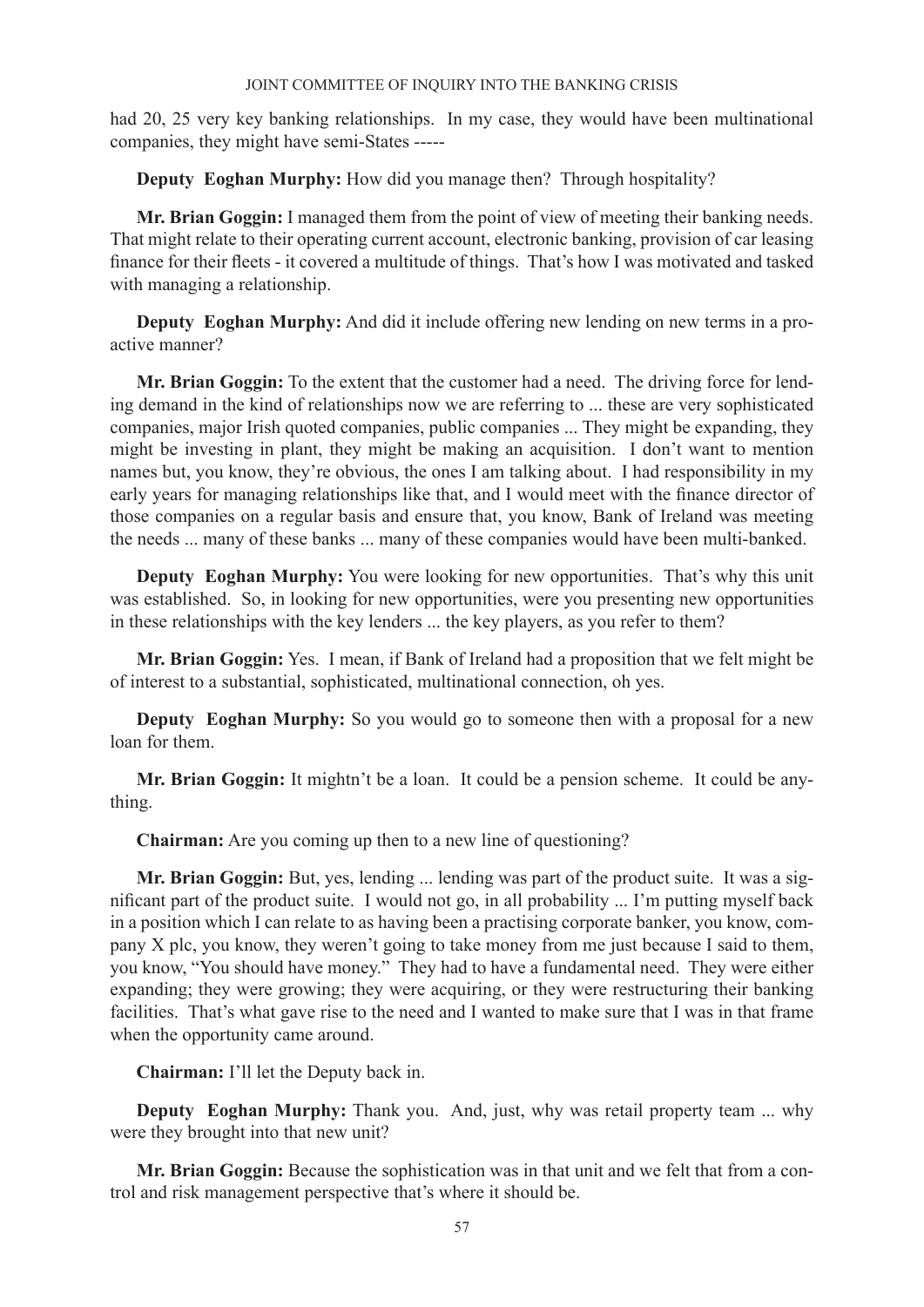**Deputy Eoghan Murphy:** Private banking had the experience in doing the property-----

**Mr. Brian Goggin:** Private banking was much smaller-----

**Chairman:** Deputy, this has been exhausted and I'd like to open up a new line of questioning, if you can, please, or else I'll go into that space.

**Deputy Eoghan Murphy:** No, thank you, Chairman. If I could take you then to BOI - B4, Vol. 1, Mr. Goggin?

**Mr. Brian Goggin:** Yes. Which page?

**Deputy Eoghan Murphy:** Pages 27 through 31.

**Mr. Brian Goggin:** Yes.

**Deputy Eoghan Murphy:** So this is documentation from the Financial Regulator, December 2007.

**Mr. Brian Goggin:** 2007, yes, okay.

**Deputy Eoghan Murphy:** You see the top of page 27. And it's also got a schedule from December 2007 as well, and where it points out specific findings on page 30, for your bank. "However, it appears that no comprehensive review of exposures to a group of connected borrowers is conducted on an annual basis," at point two. And if you go down then as well to M3 at the bottom of page 30, "Inspectors noted that Private Banking, which has responsibility for certain exposures within the [redacted] Group, did not review facilities provided to two of the principals for a period of over seventeen months." How did these ... how were these internal control issues allowed to arise, that the Financial Regulator had to bring them to your attention?

**Mr. Brian Goggin:** In any business as substantial and as large as Bank of Ireland, you know, issues will arise from time to time. The response by Bank of Ireland to those findings I have here. It didn't come in my core documents but I requested it of the bank and I can read the answer to you because it deals with these specific issues, just the Bank of Ireland specific issues. In terms of credit reviews, M1:

Bank of Ireland corporate banking would stress that when it reviews all borrowing relationships, connected exposures are grouped and clearly highlighted in the credit papers. The BOI corporate banking credit unit and/or credit committee therefore have full visibility on the complete risk picture. There are, however, limited situations where exposures are linked by a common shareholder who, indeed, may only have a minority stake in the borrowing vehicle. Where Bank of Ireland corporate banking aggregates these lines with the other exposures for reporting purposes, there may be no financial dependence on that minority shareholder for the connected risk. For these reasons, Bank of Ireland corporate banking believe its approach in these limited situations of aggregating the exposures and reviewing the risks separately is prudent and it can assure the Financial Regulator that where a credit issue arises in a linked exposure, it is promptly reviewed and dealt with, bearing in mind the overall connected limits.

And in relation to M2, the response reads:

Since credit committee on 30 August 2007, Bank of Ireland corporate banking has exited the [blank] and has achieved a significant reduction in exposure and the risk on the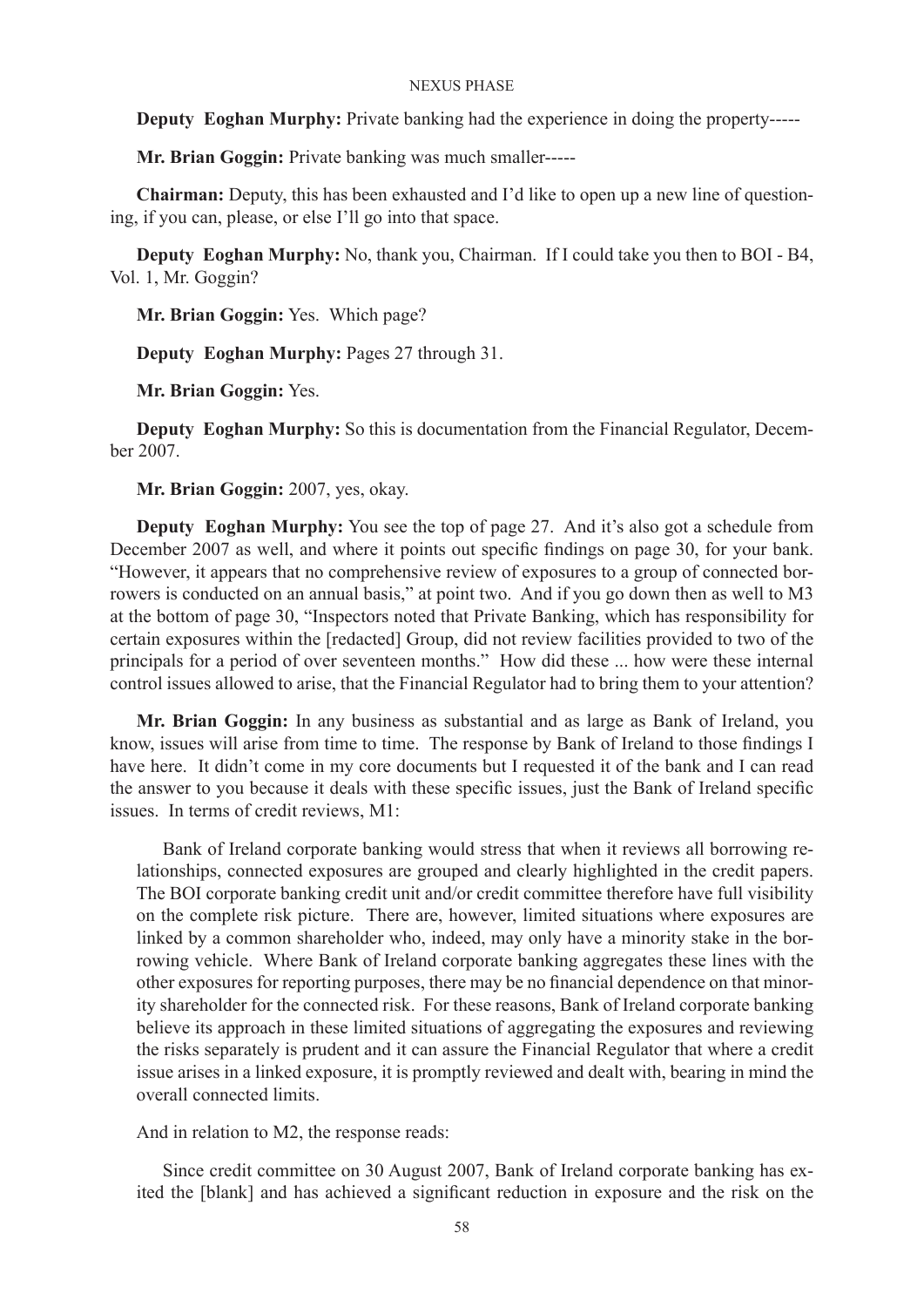residual facilities remains within tightly controlled parameters. The strategy remains one of prudence and risk containment to this connection.

So we substantially exited that connection. And the frequency of reviews by private banking, the Financial Regulator's recommendation is accepted and agreed. That was the formal Bank of Ireland response to those issues, Deputy.

**Deputy Eoghan Murphy:** NAMA faced a problem though later on to the tune of  $\epsilon$ 26 million for properties and lenders where the security wasn't as secure as it should have been, and-----

## **Mr. Brian Goggin:** In relation to Bank of Ireland?

**Deputy Eoghan Murphy:** Yes. I have the figure here. We paid €26 million in respect of unenforceable security on transferred loans.

**Mr. Brian Goggin:** I'm ... well, again, the transfers to NAMA occurred, you know, a year and a half or more after I retired, and I wasn't involved in that process.

**Deputy Eoghan Murphy:** Those loans would have been put in place while you were involved with the bank, as these finance reports ... Financial Regulator reports refer to.

**Mr. Brian Goggin:** Yes.

**Deputy Eoghan Murphy:** 2007, they're finding these problems.

**Mr. Brian Goggin:** The transfers to NAMA ... I mean, we know that Bank of Ireland's share cut was a significant 43% but significantly less than the 59% average. However, the haircut that applied to the €10 billion or so of loans transferred by Bank of Ireland to NAMA, as I understand it ... the haircut applying to imperfections in documentation and security amounted, on a substantial transfer of  $\epsilon$ 10 billion, to 0.10%. So the evidence here points very much to a bank that had its documentation and security in pretty good shape.

**Deputy Eoghan Murphy:** This  $\epsilon$ 26 million was subsequent to the transfer.

**Mr. Brian Goggin:** Well, I can't comment on a particular transaction that I'm not familiar with. There ... obviously there was some issue with it in all probability, as you pointed out.

**Chairman:** Deputy Phelan.

**Deputy John Paul Phelan:** Thank you, Chair. Good afternoon, Mr. Goggin. Time is limited so-----

**Mr. Brian Goggin:** Thank you, Deputy.

**Deputy John Paul Phelan:** -----I'll be as brief as I can in the questioning and I'd ask you to be as brief as you can while answering. I want to turn you to document Vol. 1, C3b, page 3.

**Mr. Brian Goggin:** C3b, page 3.

**Deputy John Paul Phelan:** Page 3. It's the first kind of page of information. It's a court minute extract, 3 October 2008.

**Mr. Brian Goggin:** Right.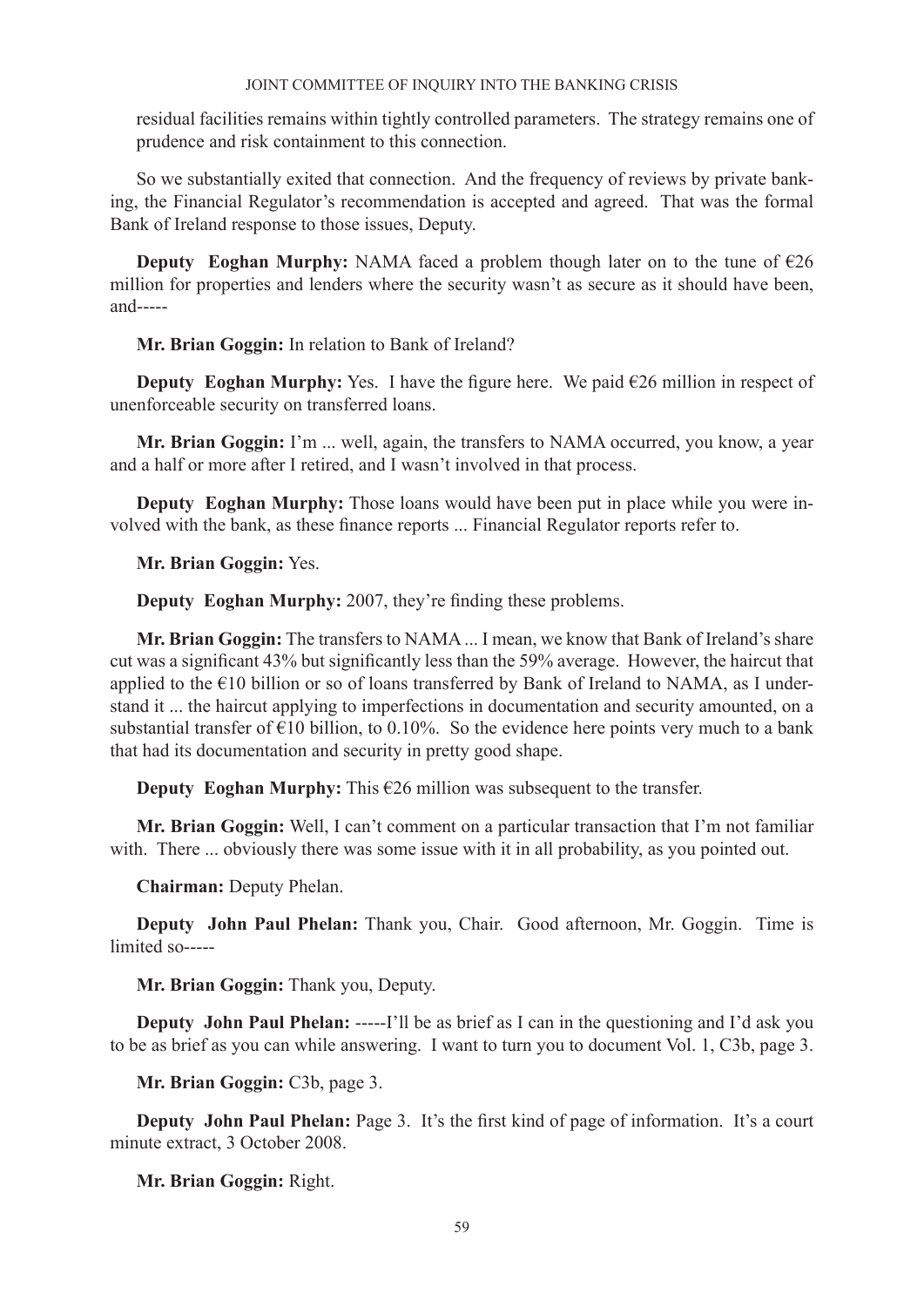**Deputy John Paul Phelan:** You're referenced at the top of the second paragraph yourself. And in it, at the bottom of that paragraph, there's a quote attributed, I assume, to you, which says that, "\$20bn of Group borrowings [...] was due to mature over the next 60 to 90 days and was considered unlikely to roll over." This is about a week after the guarantee. I'd ask you maybe briefly to elaborate on that sum and also, in the absence of a guarantee, what options ... I presume there were options that were considered the previous week, at least, by Bank of Ireland, as to how that  $\epsilon$ 20 billion would be met ... or \$20 billion, would be met or not?

**Mr. Brian Goggin:** Yes, this was \$20 billion in the dollar commercial paper outstandings. And this goes right to the heart of a number of the questions by some of your fellow committee members earlier today in relation to the fragility of wholesale markets when they fracture, and this is a very specific sighting now of that in terms of the lens we had as we looked out through the maturity profile of our maturing liabilities and something like 35% of our wholesale lending had a maturity beyond a year so we had kind of maturity buckets out over the time horizon. What gave me some comfort in dealing with the liquidity issues that were emerging, and this point in particular, was that Bank of Ireland had a substantial source of collateral for posting with the ECB in the event it was required. We had substantial mortgage businesses both in Ireland and the UK and we went to considerable efforts to develop pools of non-mortgage loans into securitisation-ready packages that would have enabled us to access even greater funding again. So to put the numbers in context, I think we had something in the order of  $\epsilon$ 50 billion to €60 billion of unused and available collateral to post for liquidity. So that would have been my kind of ... my last port of call, my contingency in the event I couldn't replace this \$20 billion.

**Deputy John Paul Phelan:** That's okay. Can I ask you to turn to the next page, page 4-----

**Mr. Brian Goggin:** Yes.

**Deputy John Paul Phelan:** -----where again I think it's a reference to yourself, where you say that eligible-----

**Mr. Brian Goggin:** Which paragraph are you on, Deputy?

**Deputy John Paul Phelan:** The first paragraph.

**Mr. Brian Goggin:** Yes.

**Deputy John Paul Phelan:** You explained how your own liquidity profile, which you could see, "eligible collateral exhausted in 30 days if markets remained closed." I think it's in the middle of that paragraph. And there is a further quote that I want to make at the end of that paragraph on this point the CEO, yourself, and the chief financial officer "sensed a marked reluctance on the part of the CBI [Central Bank of Ireland] to approach the ECB and also formed the impression that the CBI was less well informed on market developments and their implications for all Irish banks than would have been expected."

I want you to briefly outline why that marked reluctance was there and why do you think that the Central Bank was less well informed then it should have been?

**Mr. Brian Goggin:** Well, I think to the first point, I think I can point to very ... very clear evidence for that piece. You'll recall that when I was describing the events of 29 September, a few days earlier than this, the governor of the Bank of Ireland met with the Governor of the Central Bank to assist me in my unsuccessful attempts to have the ECB collateral rules expanded. The Governor of the Central Bank told the governor of the Bank of Ireland at that meeting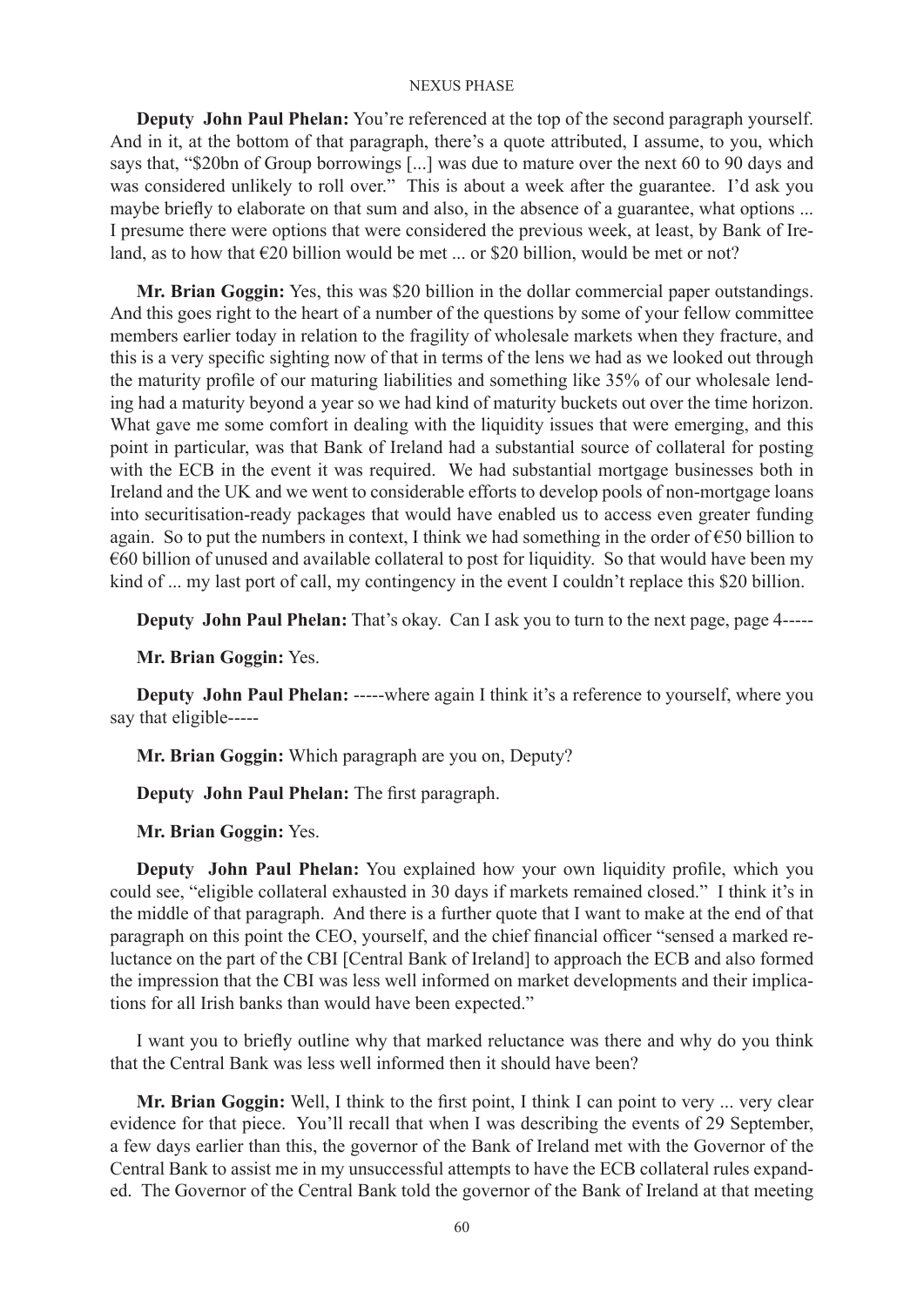that there was nothing further he could do. So that was certainly feeding into my view that the Central Bank of Ireland was, for whatever reason unwilling to push the issue with the ECB.

**Deputy John Paul Phelan:** Okay.

**Mr. Brian Goggin:** The ECB was the decision-making authority with regard to the collateral that it would accept.

**Deputy John Paul Phelan:** And the issue of whether... why they were less informed or less well informed than they should have been, can you-----

**Mr. Brian Goggin:** Well I-----

**Deputy John Paul Phelan:** What led you to believe that?

**Mr. Brian Goggin:** I think it was probably a general frustration, if I go back to the 29th, I was asked to acquire Irish Life & Permanent, Anglo Irish were about to default, I had a few weeks earlier suggested they should nationalise Irish Nationwide Building Society and a week later, none of that had taken effect.

**Deputy John Paul Phelan:** Can I ask you if you believe that a change in the ECB collateral rules or the Central Bank approaching the ECB would have led...could have led to a situation where the guarantee wasn't required?

**Mr. Brian Goggin:** It is an interesting question. I don't believe so, I think the collateral rules for the ECB were very much of a contingency nature, one...as I said myself. I took some comfort from the volume that we had, but you couldn't run a bank indefinitely on posting collateral with a monetary authority. That would be a temporary measure, so it was very much in the contingency space.

So to answer your question Deputy, no I don't think that would have-----

**Deputy John Paul Phelan:** On the same page, page 4-----.

**Mr. Brian Goggin:** ----- done the job.

**Deputy John Paul Phelan:** -----I think it is paragraph six, it relates to meetings with the Financial Regulator and the Central Bank, well actually I think you did reference them earlier, obviously this is a meeting concerning the guarantee as well. You, it stated and I want to direct... directly quote it. "Regarding ECB collateral criteria, he informed the Governor that the CBI and the Financial Regulator (FR) had done all they could to achieve a change in ECB rules, but without success."

Can you elaborate about what "done all they could" meant, and do you have any more details on the extent of that and on, perhaps, the nature of your relationship at that particular time with the Financial Regulator?

**Mr. Brian Goggin:** I can only...I can only assume or guess that the Central Bank made overtures and they were pushed back. It's an answer really...or a question really that you will have to address to the Governor of the Central Bank or the Financial Regulator when they come before you.

**Deputy John Paul Phelan:** In the period of your tenure, could you briefly describe your relationship with the regulator?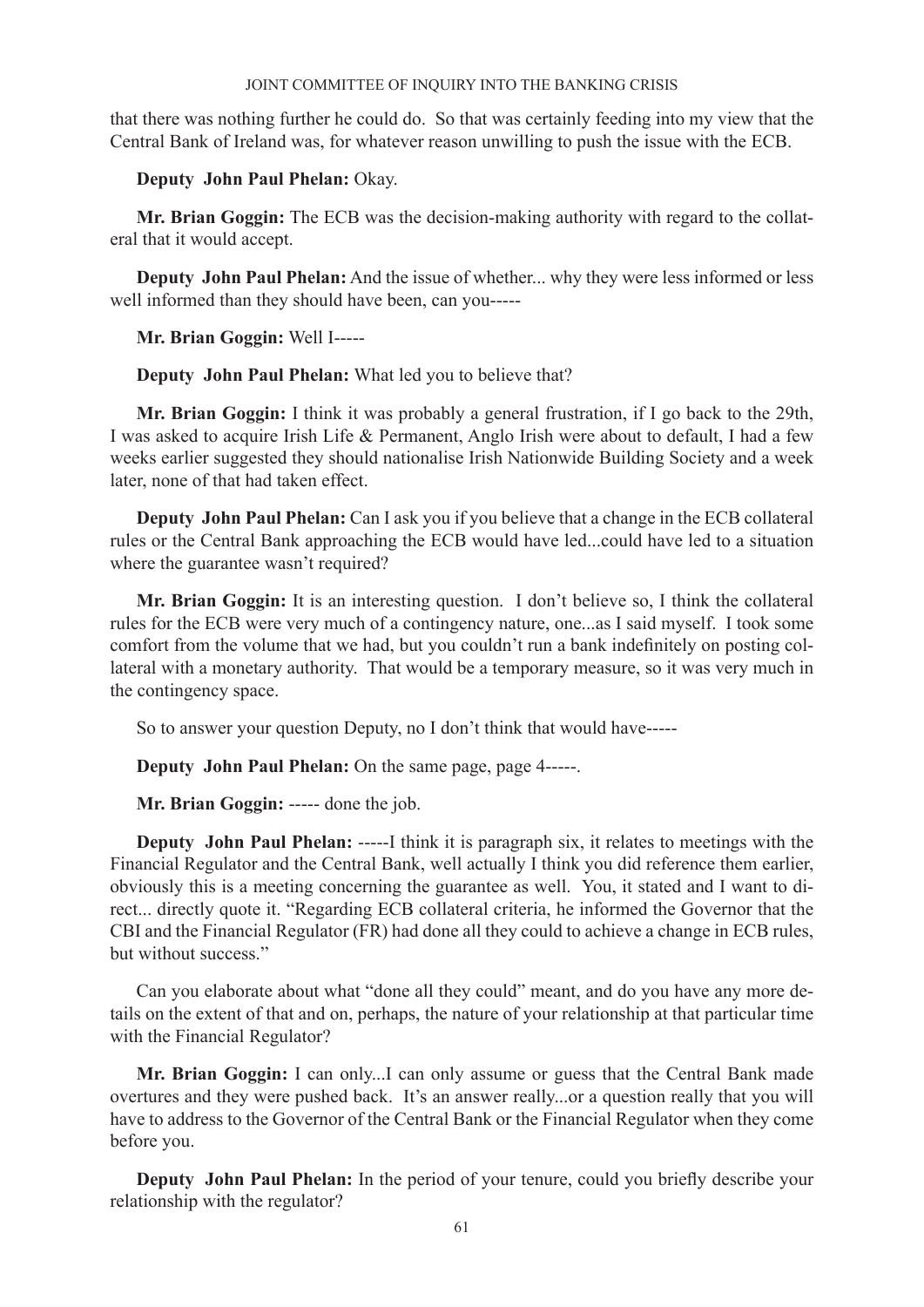**Mr. Brian Goggin:** My relationship with the regulator was professional, it was respectful. I always viewed the regulatory authority as the grant of the licence to Bank of Ireland and I had absolute respect for the authority that vested in the regulator, in that regard.

**Deputy John Paul Phelan:** Can you recall any outcomes... or the main purpose of discussions held with the Central Bank, post publication of the financial stability reports from 2004 onwards?

**Mr. Brian Goggin:** No, I mean I read those reports, I can't recall any specific interactions Deputy.

**Deputy John Paul Phelan:** Okay. I'd ask you turn to page five of the same document that we are on, C3b, Susan O'Keeffe ... Senator O'Keeffe mentioned it earlier. Quote, in the middle of page 5, "No indication of Anglo's specific needs was given except that it was due to repay €1.5bn on Tuesday to a German bank". Firstly, I'd ask you do you know what the German bank was? "And may need" and this is continuing on the quote "may need a further €4 billion later in the week."

Do you know the name...are you at liberty to say who... which German bank it-----

## **Mr. Brian Goggin:** No.

**Deputy John Paul Phelan:** Do you believe in your experience of 40 years of banking, that that German bank was likely to be engaging in lobbying of its own, with the fact that  $\epsilon$ 1.5 billion was going to be owing to it on the Tuesday, and might not have been... would not have been paid on the Tuesday?

**Mr. Brian Goggin:** Deputy.... first of all, I have no idea who the counterparty was-----

**Deputy John Paul Phelan:** Okay.

**Mr. Brian Goggin:** ----- i.e. the German ... I have no idea whatsoever.

**Deputy John Paul Phelan:** The meeting you had with the Anglo official didn't discuss any of that?

**Mr. Brian Goggin:** Not to my recollection.

**Chairman:** Final question.

**Deputy John Paul Phelan:** I want to ... you're cutting me short there Chairman-----

**Chairman:** We have a deadline.

**Deputy John Paul Phelan:** I want to refer to... again C3b, page 40. You are already exploring, it's 13 October-----

**Chairman:** Deputy, have you a question?

**Deputy John Paul Phelan:** Yes, 13 October is the minute, you were exploring capital from the Government, but did you... there is a quote in the middle of that page that you did not want to approach the Government because it was the week, I think, before the budget. And back on page 16, there is a direct quote that the Bank of Ireland was exploring a capital injection from the State at that particular juncture. This is in stark contrast to what you were stating publically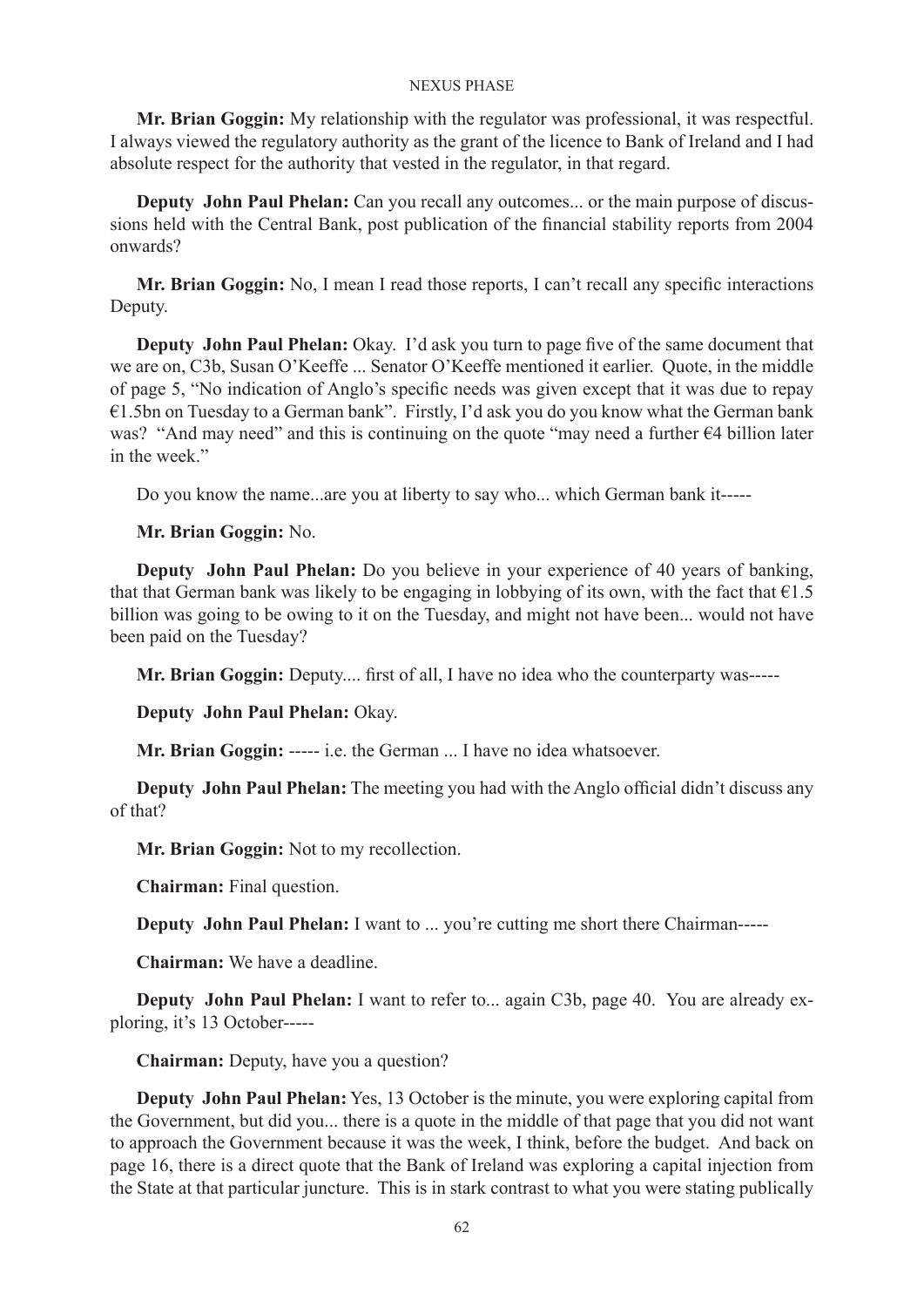in the media at the time. This is two and a half weeks after the guarantee. And you were on the record as saying that, publicly, that Bank of Ireland was not seeking, at that particular juncture, seeking any-----

**Chairman:** Deputy you are running out of time. If you want a response-----

**Deputy John Paul Phelan:** ----- capital injection. Well, I'm asking you to square that particular quote on page 16 with your public position at the time.

**Chairman:** Okay the question is made, Mr. Goggin, and then I am moving on.

**Mr. Brian Goggin:** Look, the short answer to this question is that the discussions around capital, as evidenced in these papers, had all to do with new capital rules arising out of the decision by the UK Government to increase the core tier 1 ratio of the UK banking system, up to 7.5%. That immediately put pressure back on the Irish banks. The capital discussions here have nothing whatsoever to do with solvency; it's all to do with new regulatory impositions.

**Deputy John Paul Phelan:** That quote and the-----

*(Interruptions).*

**Chairman:** Sorry Deputy....sorry Deputy you are out of time, we have to move on.

**Deputy John Paul Phelan:** ----- explore a capital injection by the State-----

**Chairman:** Mr. Goggin if you could come back to the Chair please, because we are out of time. And if members don't discipline their time, unfortunately it has consequential affections....effects for other questioners.

**Mr. Brian Goggin:** Yes Chairman.

**Chairman:** So I am moving back to the wind-up on this because we have to conclude fairly promptly. Deputy McGrath, you have five minutes for a final wrap-up and likewise Deputy O'Donnell, and five minutes inclusive of questions and answers.

**Deputy Michael McGrath:** Yes, thanks Chair. Mr. Goggin, you said earlier on in response to my question that you would prefer not to disclose your annual pension from Bank of Ireland, and can I put it to you that... you know... the Irish people would have preferred not to have had to have guaranteed Bank of Ireland, would have preferred not to have had to put in  $\epsilon$ 4.7 billion into the bank and to deal with consequences that flow from that. Perhaps you might like to reflect on your response and to put it to you that it was certainly reported in the media that your annual pension from the bank on your departure was in the region of  $\varepsilon$ 650,000.

**Mr. Brian Goggin:** Deputy, I said to the late Brian Lenihan, in relation to the support for Bank of Ireland back at the time, that I viewed it as a requirement of a temporary bridging nature and that, I am on the public record in 2009 ... February 2009 in saying that the State, in my view, would be suitably and appropriately rewarded for the investment that it was required to make in Bank of Ireland. And that prediction has, most certainly, been borne out. And that is all that I wish to say on the matter.

**Deputy Michael McGrath:** Well, I would just put it to you Mr. Goggin, that the measure of the State rescuing Bank of Ireland is not a simple measure of money in cancelling money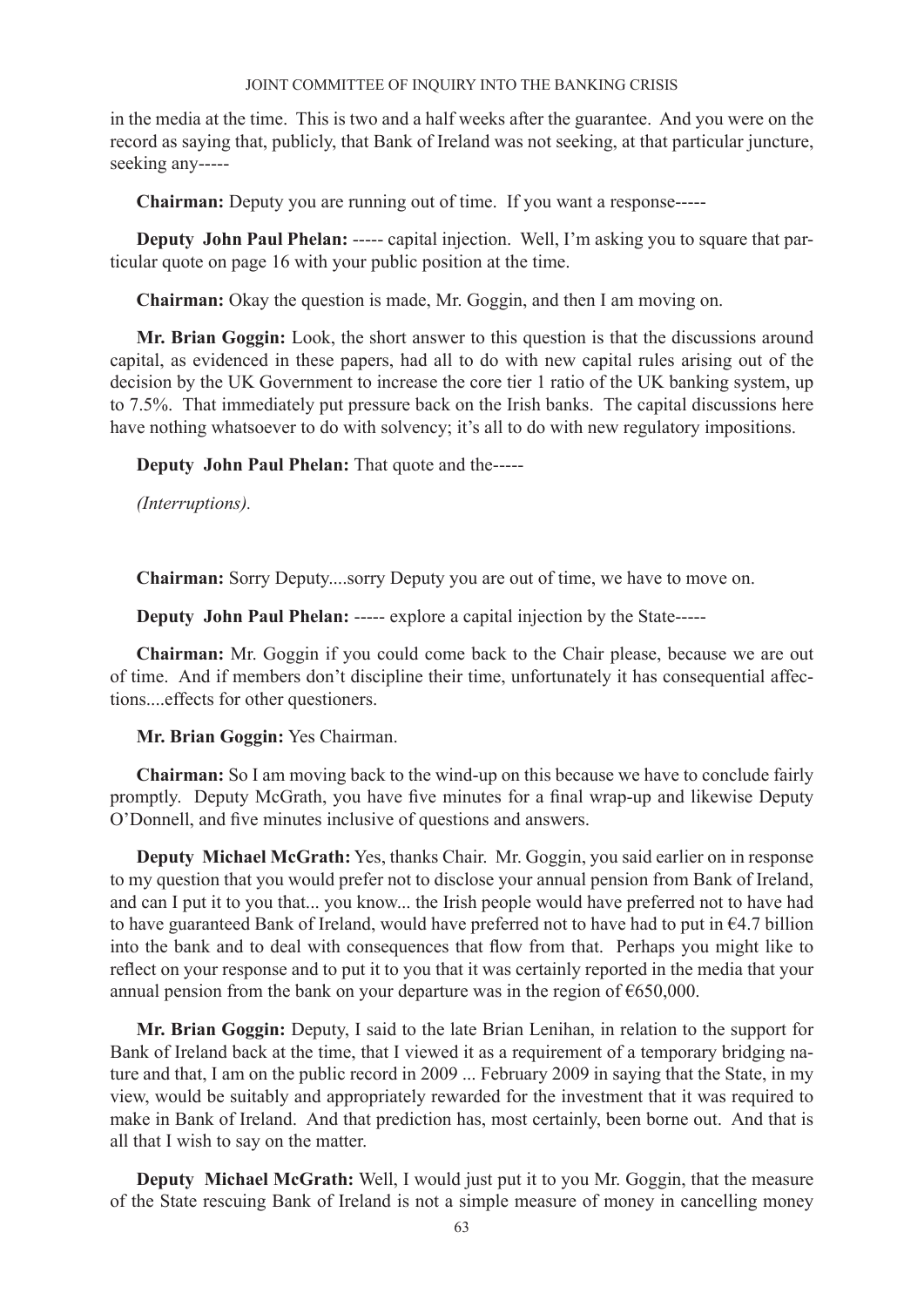out. There were other consequences of the State coming to the rescue of the banking system, including Bank of Ireland, so that I think is a very narrow measure that you have put on it there. But that is a matter we will deal with the full course of our work.

What did you get wrong, in your time as group CEO?

**Mr. Brian Goggin:** I think the principle pieces I got wrong was in relation to an assumption, based on consensus forecasts that we were looking at a pretty sustained period of robust economic growth. I got wrong the fact that there was insufficient attention, I suppose, given to the possibility of the massive property correction and the unprecedented collapse in global financial markets. It's easy to say that actually with the benefit of hindsight. I would emphasise that the decisions I made, the recommendations I made to the board were always recommendations of ... based on informed positions, always made in good faith. And sometimes commercial decisions are good and sometimes they're wrong, and I got those ones wrong, along with lots of other people in the world. That's of little comfort.

**Deputy Michael McGrath:** Sure. On the question of the inclusion of dated subordinated debt in the guarantee you said that Bank of Ireland requested the inclusion of such debt. Ultimately, there was €12.2 billion of dated subordinated debt across the system included in the overall  $\epsilon$ 375 billion guarantee, and of that  $\epsilon$ 12.2 billion, Bank of Ireland had  $\epsilon$ 5.2 billion of the dated subordinated debt which was guaranteed. So you had 43% of the dated subordinated debt or junior bondholders guaranteed, so you stood to benefit the most from their inclusion. Can you just clarify what would have been the consequences of not including dated subordinated debt in the guarantee, and are you aware of the criticisms made by Governor Honohan and others of the inclusion of such debt in the guarantee?

**Mr. Brian Goggin:** Yes, I can't relate, Deputy, to the figure you mentioned. I looked at the subordinated liabilities of Bank of Ireland at 31 March 2008, which would have been the information current going into the meeting on 29 September. I might add that I had absolutely no idea whatsoever what the aggregate amount or the maturity profile of the liabilities of Bank of Ireland were on that occasion. I hadn't even looked at them; they didn't register on my horizon. However -----

**Deputy Michael McGrath:** The figure was €5.179 billion at the end of September '08.

**Mr. Brian Goggin:** Yes, the figure I extracted as of 31 March was actually €3.2 billion in undated and  $64.6$  billion in dated but that's a matter for the record. It's just important that what you record is accurate. I'm not disputing your figure, Deputy, but I have a different figure here. Of the ... the dated was  $\epsilon$ 4.6 billion, so that's close enough I suppose -----

**Deputy Michael McGrath:** It ended up at  $\epsilon$ 5.2 billion at the end of September. That's where it was.

**Mr. Brian Goggin:** Of the, of the €4.6 billion - and I'm looking back now I only did this exercise the other day -  $\epsilon$ 750 million of the  $\epsilon$ 4.6 billion was due in 2010. The balance of the €4.6 billion, i.e. the vast majority of it, was due in a period from 2013 to 2036. So the majority of that would have fallen outside of the two year guarantee.

**Chairman:** Thank you. Deputy O'Donnell, five minutes tightly.

**Deputy Kieran O'Donnell:** Mr. Goggin, we had Mr. David Duffy, current CEO of AIB, in before us yesterday. He said that the bank had contacted former executives of the bank look-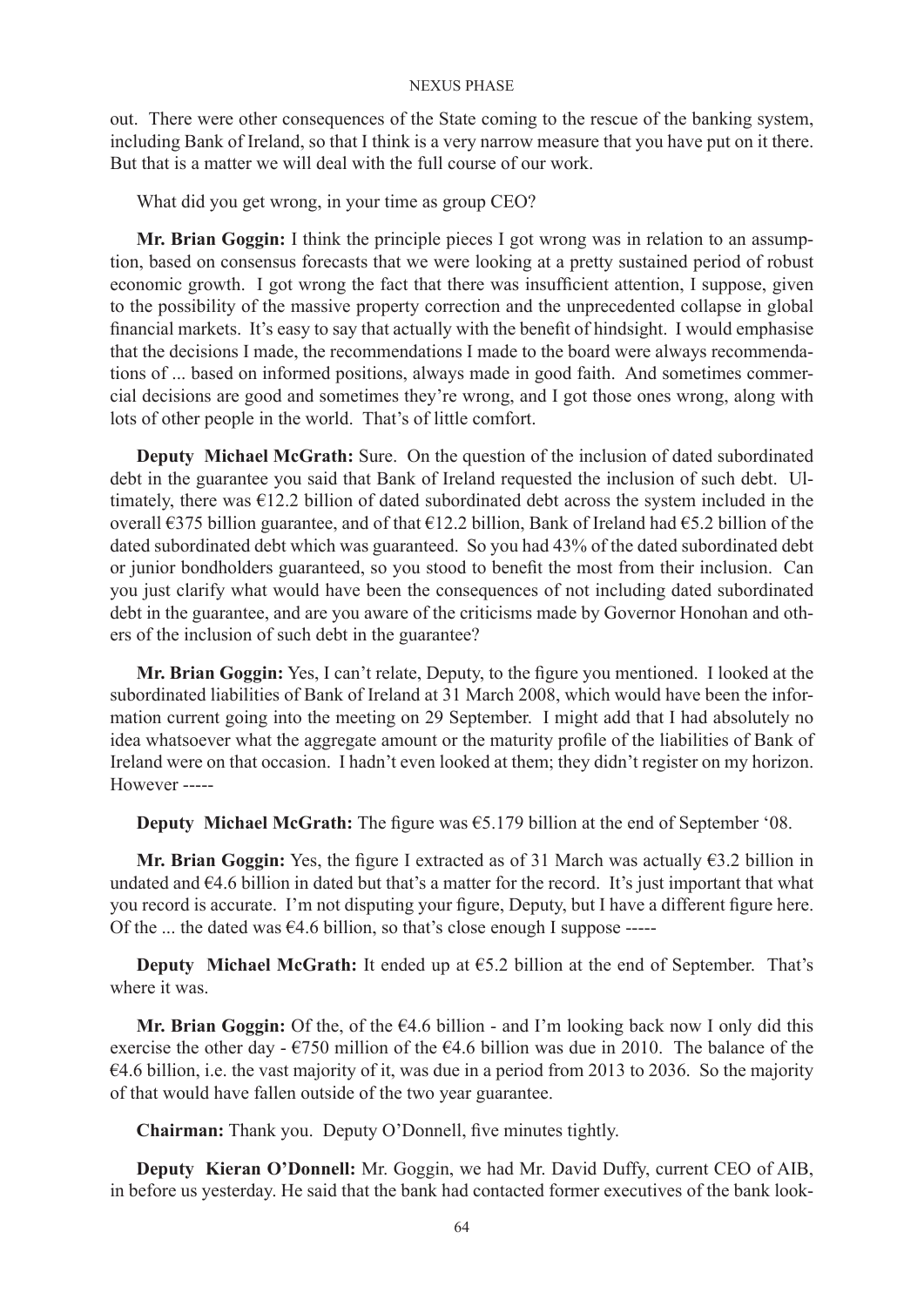ing for a reduction in their pensions back in early 2014. Were you ever contacted by Bank of Ireland in a similar regard?

**Mr. Brian Goggin:** No.

**Deputy Kieran O'Donnell:** So you've taken no reduction of any form in your pension? ... I'll take that as a "Yes", as a "No" ... fine.

**Mr. Brian Goggin:** No.

**Deputy Kieran O'Donnell:** Can I ask the ... when you ... why did you retire rather than resign from Bank of Ireland?

**Mr. Brian Goggin:** Why did I retire rather than resign? I mean I had been chief executive for five years. There was an option in my employment contract for me to opt to retire within one year or for the board to ask me to retire within one year. By mutual agreement, we both exercised that option. That's why I retired.

**Deputy Kieran O'Donnell:** Were you ... As part of your contract of when you retired was there gardening leave included in terms of going to other similar type financial institutions?

**Mr. Brian Goggin:** I can't recall, I know what the term "gardening leave" means, but, no, I can't recall that there was a restriction as such. I was very ill after I retired so I didn't work for quite a period.

**Deputy Kieran O'Donnell:** But you are now working with Apollo who are a company who are investing -----

**Chairman:** -----terms of reference so I'm going to push the Deputy very quickly to get back on to the business.

**Deputy Kieran O'Donnell:** Can I just go to ... on the night of the guarantee you stated that you left, as far as you were concerned that a blanket guarantee was being put in place for the six rather than the four institutions.

**Mr. Brian Goggin:** Correct.

**Deputy Kieran O'Donnell:** Now. AIB, Mr. Sheehy told us last night his understanding was it was just the four institutions.

**Mr. Brian Goggin:** I heard him say that.

**Deputy Kieran O'Donnell:** So can you tell me the circumstances and the meeting that took place, where your understanding was, who informed you that it would be a blanket guarantee involving all six of the institutions. What time was the meeting? Who was present at the meeting? Who directly informed you?

**Mr. Brian Goggin:** Look ... it was the meeting chaired by the Taoiseach. The representatives in the room, you know -----

**Deputy Kieran O'Donnell:** Where all the banks there?

**Mr. Brian Goggin:** Well there was only two banks, AIB and ourselves.

**Deputy Kieran O'Donnell:** There were only two banks there.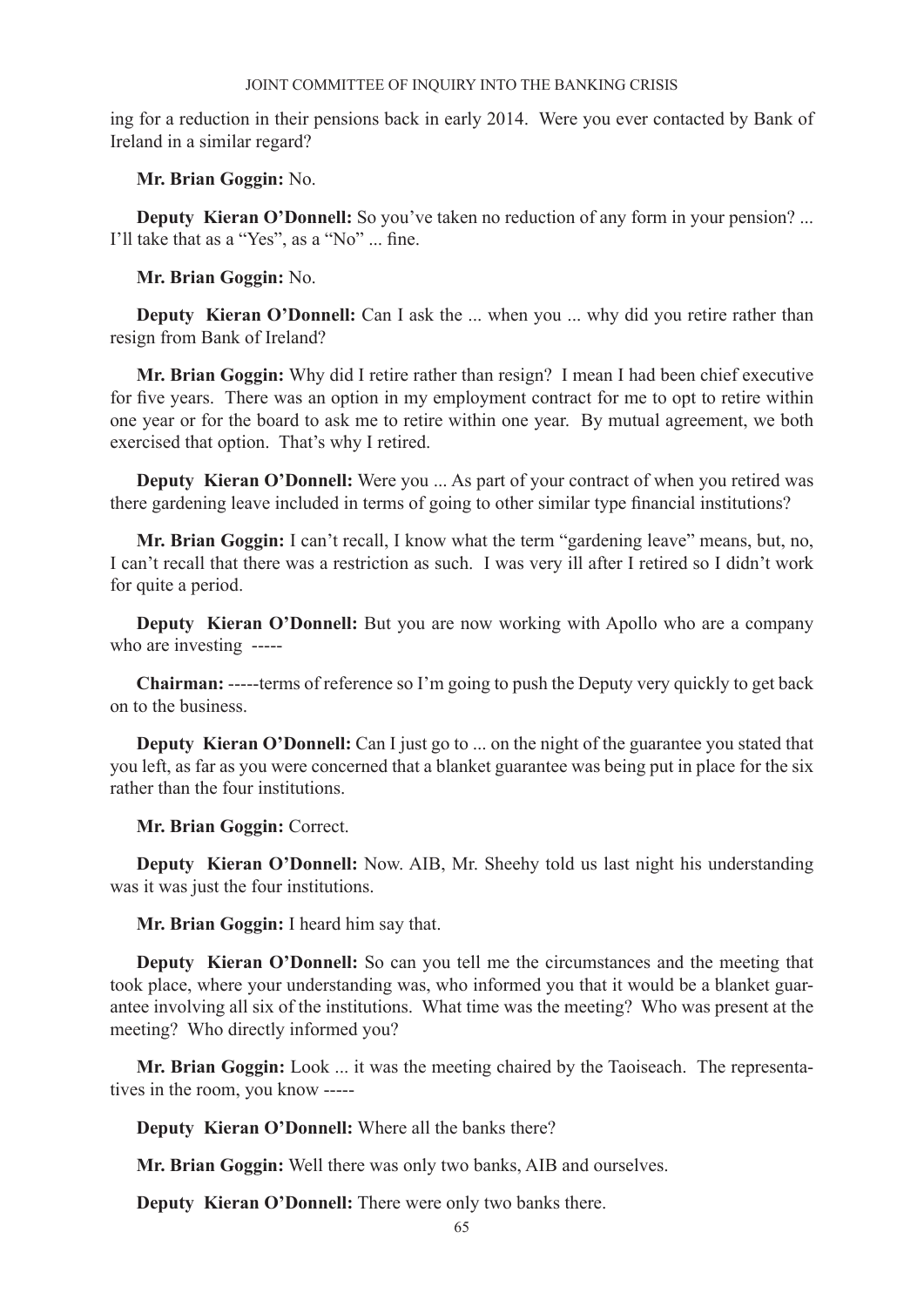**Mr. Brian Goggin:** My recollection of it is it occurred when we came back into the room -----

**Deputy Kieran O'Donnell:** What time was that roughly?

**Mr. Brian Goggin:** Two o'clockish a.m.

**Deputy Kieran O'Donnell:** Two o'clock in the morning, yes, came back into the room? Who was present in the room at that time?

**Mr. Brian Goggin:** All the ... the Taoiseach, the Finance Minister, the Secretary General of the Department of Finance, the deputy Secretary General, the Attorney General, the Central Bank would have been represented by John Hurley, although I know he had to go home at one stage. Tony Grimes may have stood in for him ...

**Deputy Kieran O'Donnell:** Who informed you? What was the circumstance ... how were you informed there would be a blanket guarantee of all six?

**Mr. Brian Goggin:** When we came back into the room and we indicated that we, with some considerable effort, could meet the request that was made of us to assist the Government in dealing with the liquidity issue in Anglo and we said we each could provide  $\epsilon$ 5 billion - now I mentioned earlier that there was a notable change of mood in the room, there was relief ... it's two o'clock in the morning. This problem is a few hours away. Here we have the two major banks stepping up to the plate to help with a very difficult situation. It was at that juncture when we conveyed our capacity to support that ... I can't recall who actually said it and I'm not evading the question. I'm conscious I'm under oath here ... I can't recall who said it. I would imagine it was one of the senior members representing the Government, either the Taoiseach or the Minister for Finance, but I'm only guessing.

**Deputy Kieran O'Donnell:** And they said it was the six institutions.

**Mr. Brian Goggin:** That is my clear understanding.

**Deputy Kieran O'Donnell:** What response did the two banks give on the night?

**Mr. Brian Goggin:** We kind of got straight into dealing then with what needed to be done

-----

**Deputy Kieran O'Donnell:** Did ye say ye agreed or disagreed with it?

**Mr. Brian Goggin:** No, I didn't. I just accepted it as a decision, Deputy.

**Deputy Kieran O'Donnell:** One final question, one final question. If you had it back again, taking all the factors into account ... you were a banker of 40 years experience, what would you have done differently with Bank of Ireland?

**Mr. Brian Goggin:** What would ... It's easy to say that now with the benefit of hindsight. I clearly would not have relied on wholesale markets to the extent we did but, look, I think that's a shallow response because I know what happened at the time I couldn't possibly have anticipated. I did my best. I always acted responsibly. I think the records and the paperwork show the level of rigour and governance around processes in Bank of Ireland. Look, I started at the very bottom of the bank. I started doing the post in Bank of Ireland. I worked my way to the top. Bank of Ireland is in my veins. I was the one, at the end of the day, that had to stand there